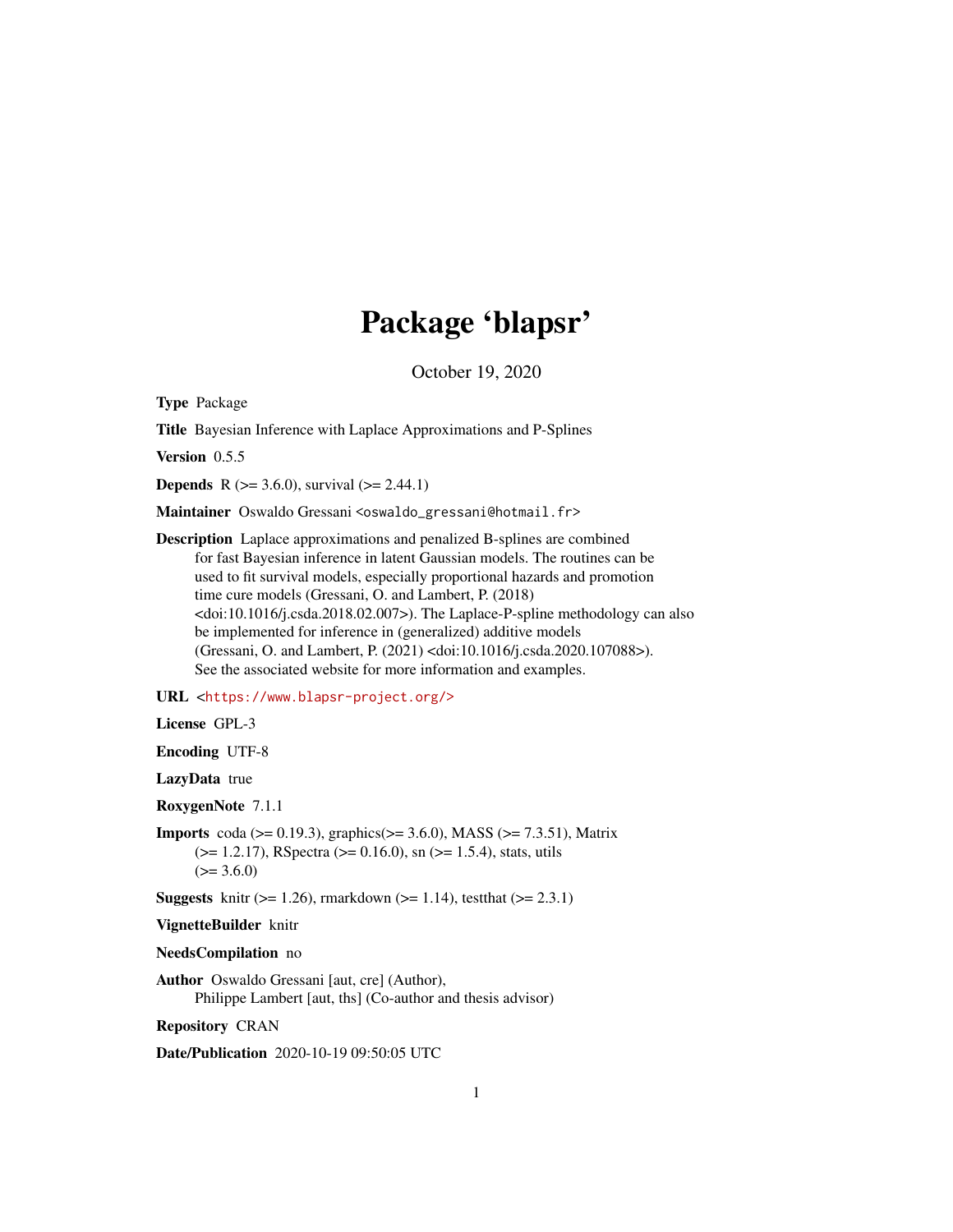## <span id="page-1-0"></span>R topics documented:

|       | amlps       | $\overline{2}$ |
|-------|-------------|----------------|
|       |             | $\overline{4}$ |
|       |             | 6              |
|       |             | 8              |
|       |             | 9              |
|       |             | 11             |
|       |             | 12             |
|       |             | 14             |
|       |             | <b>16</b>      |
|       |             | 17             |
|       |             | 18             |
|       |             | <b>20</b>      |
|       |             | 22             |
|       |             | 22             |
|       |             | 23             |
|       |             | 24             |
|       |             | 25             |
|       |             | 26             |
|       | plot.coxlps | 28             |
|       |             | 29             |
|       |             | 31             |
|       | print.amlps | 32             |
|       |             | 33             |
|       |             | 34             |
|       |             | 34             |
|       |             | 35             |
|       |             | 37             |
|       |             | 38             |
|       |             | 40             |
| Index |             | 42             |

<span id="page-1-1"></span>amlps *Bayesian additive partial linear modeling with Laplace-P-splines.*

#### Description

Fits an additive partial linear model to data using an approximate Bayesian inference technique based on penalized regression splines and Laplace approximations. Smooth additive terms are specified as a linear combination of of a large number of cubic B-splines. To counterbalance the roughness of the fit, a discrete penalty on neighboring spline coefficients is imposed in the spirit of Eilers and Marx (1996). The error of the model is assumed to be Gaussian with zero mean and finite variance.

The optimal amount of smoothing is determined by a grid-based exploration of the posterior penalty space when the number of smooth terms is small to moderate. When the dimension of the penalty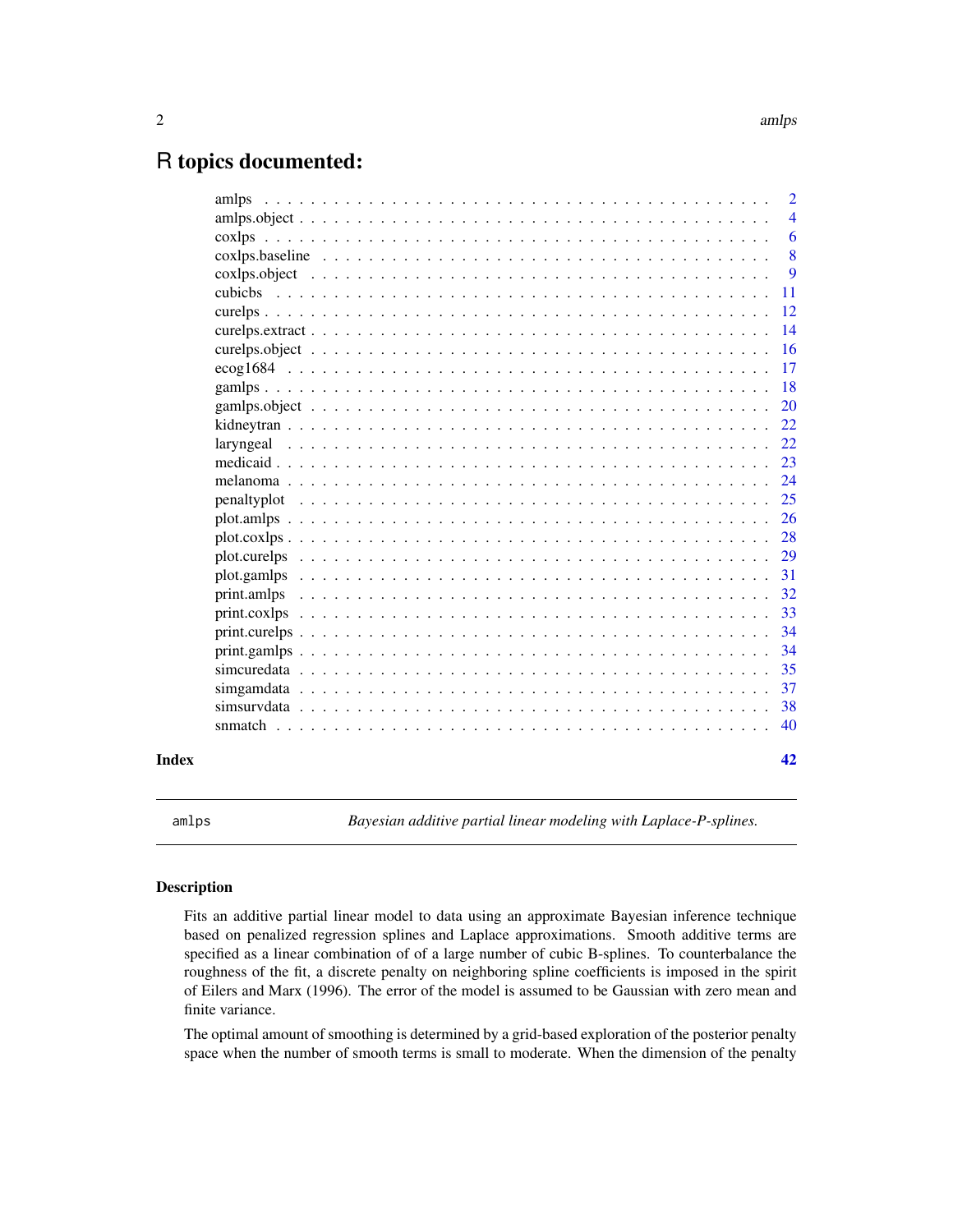#### <span id="page-2-0"></span>amlps 3

space is large, the optimal smoothing parameter is chosen to be the value that maximizes the (log- )posterior of the penalty vector.

#### Usage

```
amlps(formula, data, K = 30, penorder = 2, cred.int = 0.95)
```
#### **Arguments**

| formula  | A formula object where the $\sim$ operator separates the response from the covariates<br>of the linear part $z1$ , $z2$ ,  and the smooth terms. A smooth term is specified<br>by using the notation $sm(.)$ . For instance, the formula $y \sim z1 + sm(x1) + sm(x2)$<br>specifies an additive model of the form $E(y)=b0+b1zI+f1(xI)+f2(x2)$ , where<br>b0, b1 are the regression coefficients of the linear part and $f1(.)$ and $f2(.)$ are<br>smooth functions of the continuous covariates $xI$ and $x2$ respectively. |
|----------|------------------------------------------------------------------------------------------------------------------------------------------------------------------------------------------------------------------------------------------------------------------------------------------------------------------------------------------------------------------------------------------------------------------------------------------------------------------------------------------------------------------------------|
| data     | Optional. A data frame to match the variable names provided in formula.                                                                                                                                                                                                                                                                                                                                                                                                                                                      |
| К        | A positive integer specifying the number of cubic B-spline functions in the basis<br>used to model the smooth terms. Default is $K = 30$ and allowed values are 15 $\le$<br>$K \le 60$ . The same basis dimension is used for each smooth term in the model.<br>Also, the computational cost to fit the model increases with K.                                                                                                                                                                                              |
| penorder | The penalty order used on finite differences of the coefficients of contiguous<br>B-splines. Can be either 2 for a second-order penalty (the default) or 3 for a<br>third-order penalty.                                                                                                                                                                                                                                                                                                                                     |
| cred.int | The level of the pointwise credible interval to be computed for the coefficients<br>in the linear part of the model.                                                                                                                                                                                                                                                                                                                                                                                                         |

### Details

The B-spline basis used to approximate a smooth additive component is computed with the function [cubicbs](#page-10-1). The lower (upper) bound of the B-spline basis is taken to be the minimum (maximum) value of the covariate associated to the smooth. For identifiability purposes, the B-spline matrices (computed over the observed covariates) are centered. The centering consists is subtracting from each column of the B-spline matrix, the corresponding column average of another B-spline matrix computed on a fine grid of equidistant values in the domain of the smooth term.

A hierarchical Gamma prior is imposed on the roughness penalty vector and Jeffreys' prior is imposed on the precision of the error. A Newton-Raphson algorithm is used to compute the posterior mode of the (log-)posterior penalty vector. The latter algorithm uses analytically derived versions of the gradient and Hessian. When the number of smooth terms in the model is smaller or equal to 4, a grid-based strategy is used for posterior exploration of the penalty space. Above that threshold, the optimal amount of smoothness is determined by the posterior maximum value of the penalty vector. This strategy allows to keep the computational burden to fit the model relatively low and to conserve good statistical performance.

### Value

An object of class amlps containing several components from the fit. Details can be found in [amlps.object](#page-3-1). Details on the output printed by amlps can be found in [print.amlps](#page-31-1). Fitted smooth terms can be visualized with the plot. amlps routine.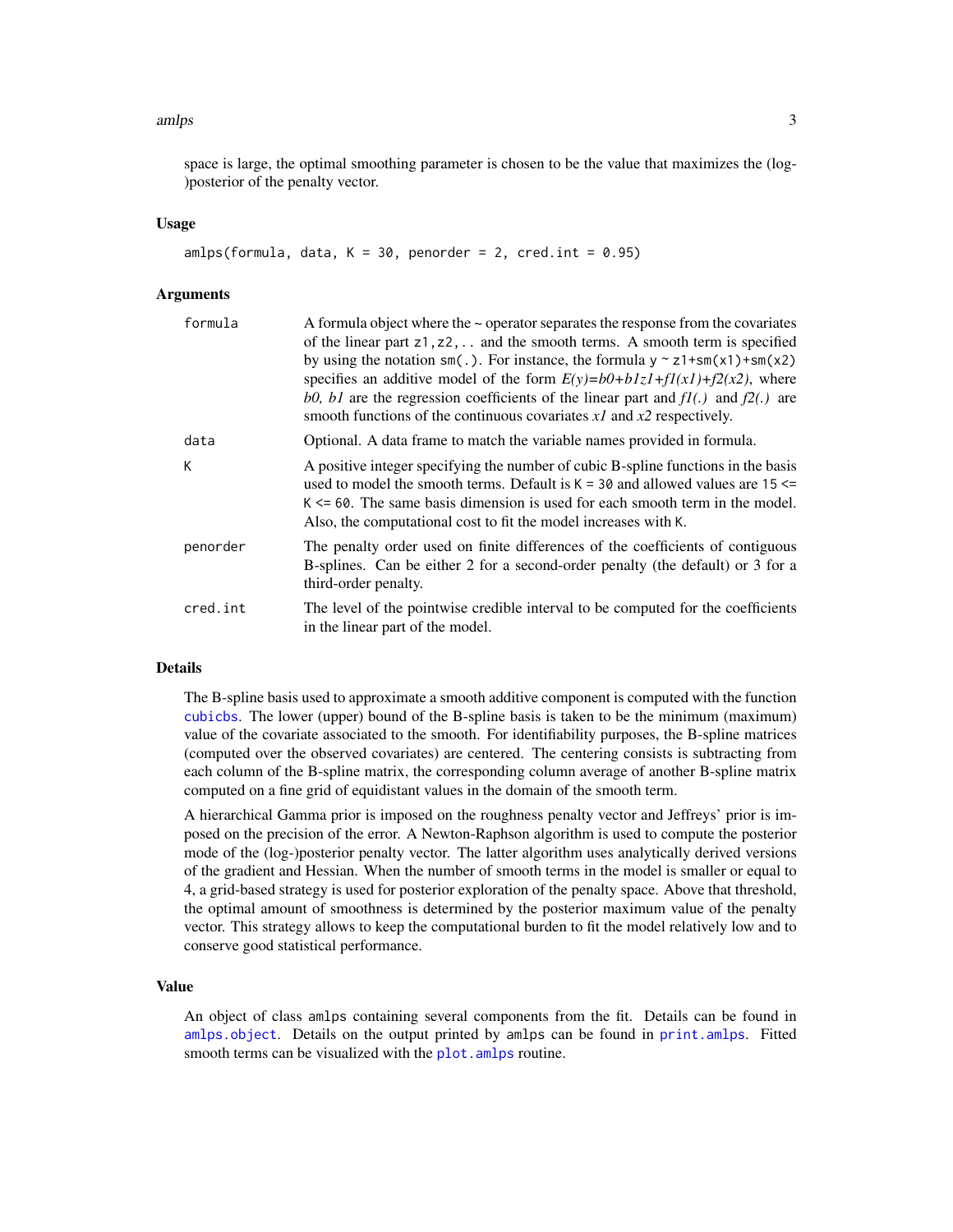#### <span id="page-3-0"></span>Author(s)

Gressani Oswaldo <oswaldo\_gressani@hotmail.fr>.

#### References

Eilers, P.H.C. and Marx, B.D. (1996). Flexible smoothing with B-splines and penalties. *Statistical Science*, 11(2): 89-121.

Fan, Y. and Li, Q. (2003). A kernel-based method for estimating additive partially linear models. *Statistica Sinica*, 13(3): 739-762.

Gressani, O. and Lambert, P. (2018). Fast Bayesian inference using Laplace approximations in a flexible promotion time cure model based on P-splines. *Computational Statistical & Data Analysis* 124: 151-167. <https://doi.org/10.1016/j.csda.2018.02.007>

Opsomer, J. D. and Ruppert, D. (1999). A root-n consistent backfitting estimator for semiparametric additive modeling. *Journal of Computational and Graphical Statistics*, 8(4): 715-732. [https:](https://doi.org/10.1080/10618600.1999.10474845) [//doi.org/10.1080/10618600.1999.10474845](https://doi.org/10.1080/10618600.1999.10474845)

#### See Also

[cubicbs](#page-10-1), [amlps.object](#page-3-1), [print.amlps](#page-31-1), [plot.amlps](#page-25-1)

#### Examples

### Classic simulated data example (with simgamdata)

```
set.seed(17)
sim.data \le simgamdata(setting = 2, n = 200, dist = "gaussian", scale = 0.4)
data <- sim.data$data # Simulated data frame
# Fit model
fit <- amlps(y \sim z1 + z2 + sm(x1) + sm(x2), data = data, K = 15)
fit
```
<span id="page-3-1"></span>amlps.object *Object resulting from the fit of an additive partial linear model.*

#### **Description**

An object returned by the [amlps](#page-1-1) function consists in a list with various components related to the fit of an additive partial linear model with the Laplace-P-spline approach.

#### Value

An amlps object has the following elements:

| formula | The formula of the additive model. |
|---------|------------------------------------|
| n       | Sample size.                       |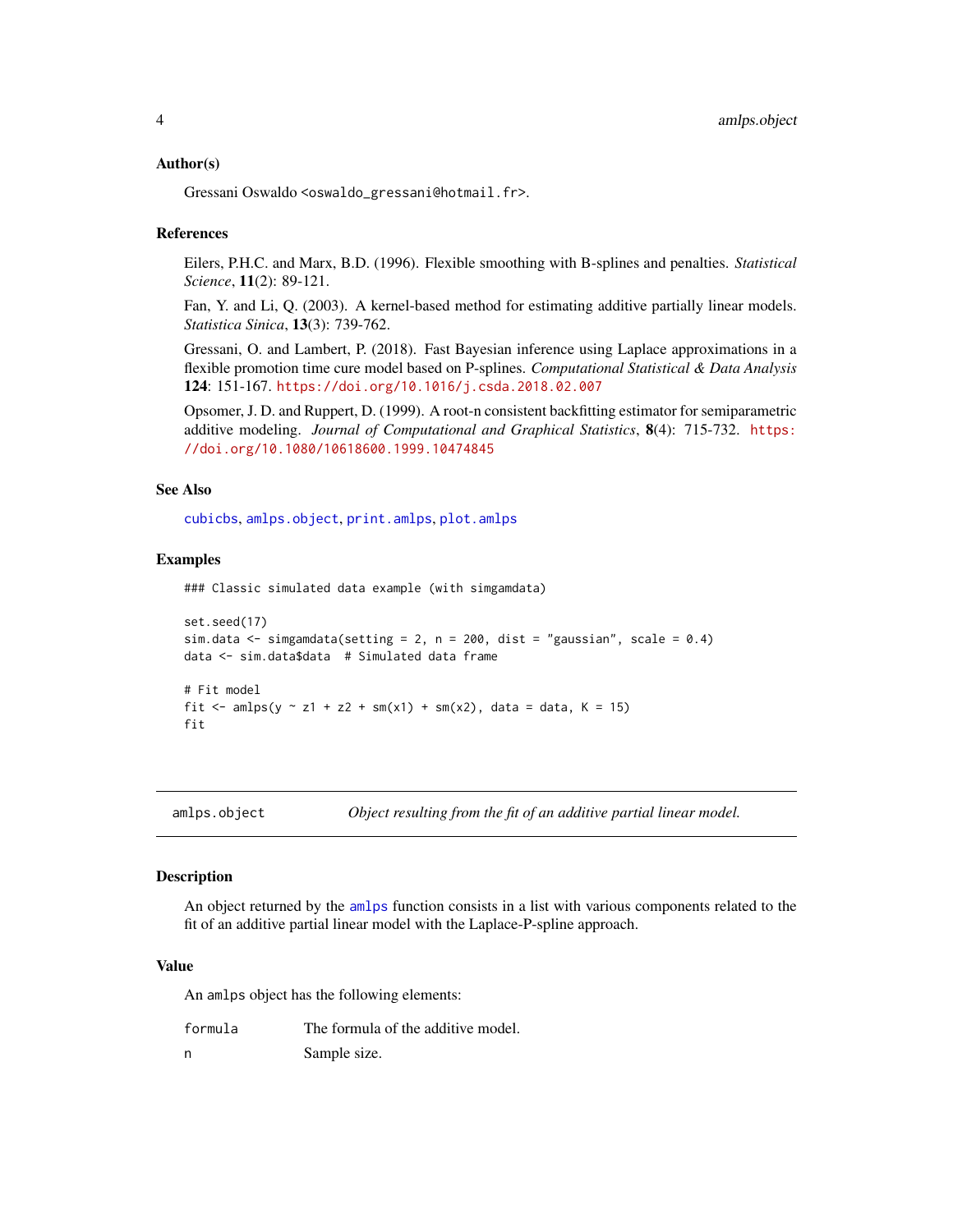<span id="page-4-0"></span>amlps.object 5

| q              | Total number of smooth terms.                                                                                                                                                                                                                                                                                                                                                                                                               |
|----------------|---------------------------------------------------------------------------------------------------------------------------------------------------------------------------------------------------------------------------------------------------------------------------------------------------------------------------------------------------------------------------------------------------------------------------------------------|
| Κ              | Number of B-spline basis functions used for the fit.                                                                                                                                                                                                                                                                                                                                                                                        |
| penalty.order  | Chosen penalty order.                                                                                                                                                                                                                                                                                                                                                                                                                       |
| latfield.dim   | The dimension of the latent field. This is equal to the sum of the number of<br>B-spline coefficients and the number of regression parameters related to the co-<br>variates in the linear part.                                                                                                                                                                                                                                            |
| linear.coeff   | Estimated linear regression coefficients. This is a matrix containing the poste-<br>rior point estimate, standard deviation and lower/upper bounds of the credible<br>interval.                                                                                                                                                                                                                                                             |
| spline.estim   | The estimated B-spline coefficients. This is a list with q vectors of size K-1<br>representing the estimated B-spline amplitudes for each smooth term.                                                                                                                                                                                                                                                                                      |
| edf            | Estimated effective degrees of freedom for each latent field variable.                                                                                                                                                                                                                                                                                                                                                                      |
| Approx.signif  | A matrix returning the observed test statistic and p-value for the approximate<br>significance of smooth terms.                                                                                                                                                                                                                                                                                                                             |
| EDf            | The estimated effective degrees of freedom of the smooth terms.                                                                                                                                                                                                                                                                                                                                                                             |
| EDfHPD.95      | 95% HPD interval for the degrees of freedom of the smooth terms.                                                                                                                                                                                                                                                                                                                                                                            |
| ED             | The estimated degrees of freedom of the additive model.                                                                                                                                                                                                                                                                                                                                                                                     |
| sd.error       | The estimated standard deviation of the error.                                                                                                                                                                                                                                                                                                                                                                                              |
| vmap           | The maximum a posteriori of the (log) posterior penalty vector.                                                                                                                                                                                                                                                                                                                                                                             |
| Cov. vmap      | Covariance matrix of the (log) posterior penalty vector evaluated at vmap.                                                                                                                                                                                                                                                                                                                                                                  |
| pen.family     | The family of the posterior distribution for v. It is either "skew-normal" or "gaus-<br>sian".                                                                                                                                                                                                                                                                                                                                              |
| pendist.params |                                                                                                                                                                                                                                                                                                                                                                                                                                             |
|                | The parameterization for the posterior distribution of v. If the posterior of v<br>belongs to the skew-normal family, then pendist. params is a matrix with as<br>many rows as the number of smooth terms q. Each row contains the location,<br>scale and shape parameter of the skew-normal distribution. If the posterior of v<br>belongs to the Gaussian family, then pendist. params is a vector of length q,<br>corresponding to vmap. |
| Covmaximum     | The covariance matrix of the latent field evaluated at vmap.                                                                                                                                                                                                                                                                                                                                                                                |
| latmaximum     | The latent field vector evaluated at vmap.                                                                                                                                                                                                                                                                                                                                                                                                  |
| fitted.values  | The fitted response values.                                                                                                                                                                                                                                                                                                                                                                                                                 |
| residuals      | The response residuals.                                                                                                                                                                                                                                                                                                                                                                                                                     |
| r2.adj         | The adjusted r-squared of the model indicating the proportion of the data vari-<br>ance explained by the model fit.                                                                                                                                                                                                                                                                                                                         |
| data           | The data frame.                                                                                                                                                                                                                                                                                                                                                                                                                             |

### Author(s)

Gressani Oswaldo <oswaldo\_gressani@hotmail.fr>.

### See Also

[amlps](#page-1-1), [print.amlps](#page-31-1), [plot.amlps](#page-25-1)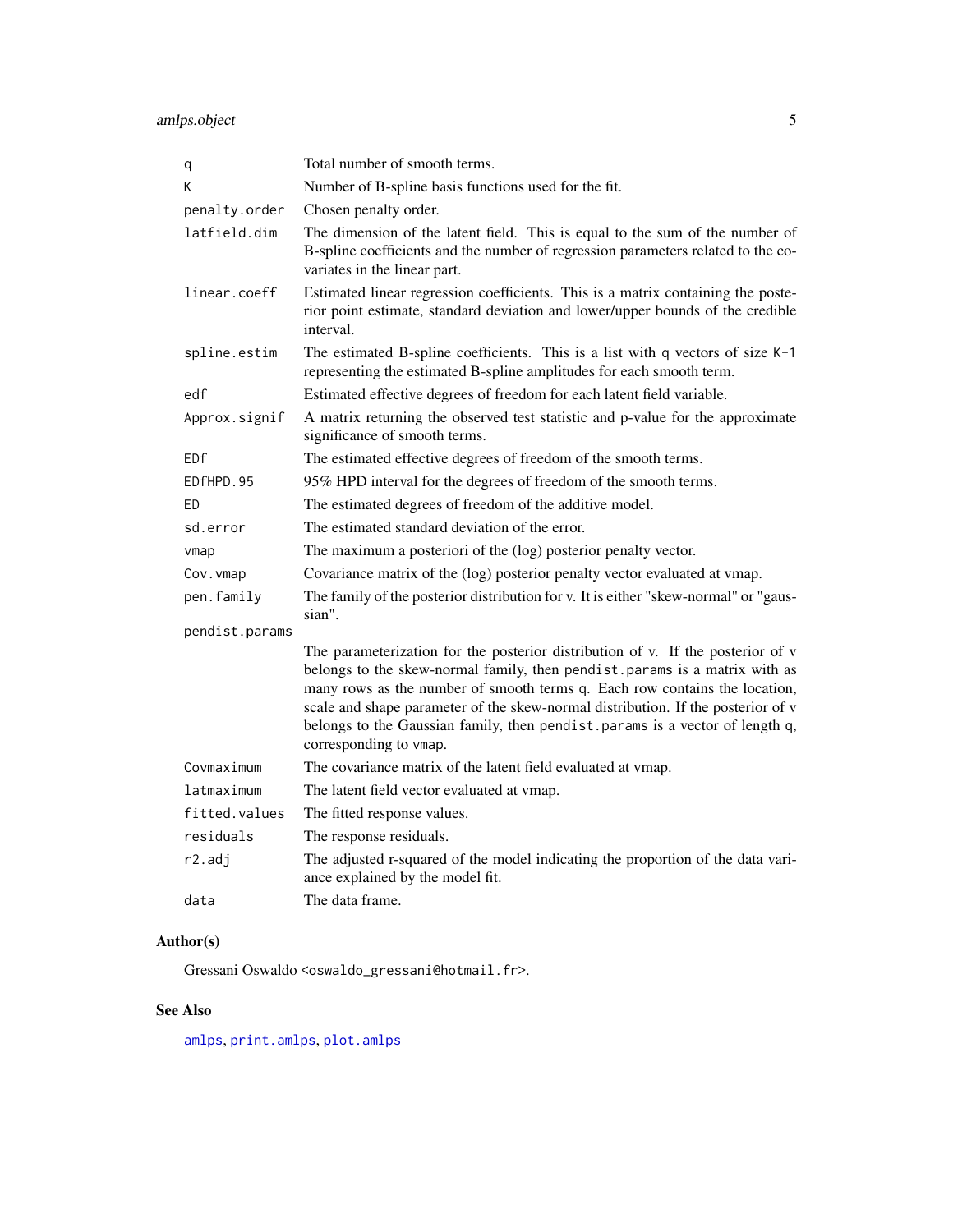<span id="page-5-1"></span><span id="page-5-0"></span>

### Description

Fits a Cox proportional hazards regression model for right censored data by combining Bayesian P-splines and Laplace approximations.

### Usage

 $coxlps(formula, data, K = 30, penorder = 2, tmax = NULL)$ 

#### Arguments

| formula  | A formula object where the $\sim$ operator separates the response from the covari-<br>ates. In a Cox model, it takes the form <i>response</i> ~ <i>covariates</i> , where <i>response</i> is<br>a survival object returned by the Surv function of the <i>survival</i> package. |
|----------|---------------------------------------------------------------------------------------------------------------------------------------------------------------------------------------------------------------------------------------------------------------------------------|
| data     | Optional. A data frame to match the variable names provided in formula.                                                                                                                                                                                                         |
| К        | A positive integer specifying the number of cubic B-spline functions in the basis.<br>Default is $K = 30$ and allowed values are 10 $\le K \le 60$ .                                                                                                                            |
| penorder | The penalty order used on finite differences of the coefficients of contiguous<br>B-splines. Can be either 2 for a second-order penalty (the default) or 3 for a<br>third-order penalty.                                                                                        |
| tmax     | A user-specified value for the upper bound of the B-spline basis. The default is<br>NULL, so that the B-spline basis is specified in the interval $[0, \text{tup}]$ , where tup<br>is the upper bound of the follow-up times. It is required that $tmax > tup$ .                |

#### Details

The log-baseline hazard is modeled as a linear combination of K cubic B-splines as obtained from [cubicbs](#page-10-1). The B-spline basis is specified in the interval *[0, tup]*, where *tup* is the upper bound of the follow-up times, i.e. the largest observed follow-up time. Following Jullion and Lambert (2007), a robust Gamma prior is imposed on the roughness penalty parameter. A grid-based approach is used to explore the posterior penalty space and the resulting quadrature points serve to compute the approximate (joint) marginal posterior of the latent field vector. Point and set estimates of latent field elements are obtained from a finite mixture of Gaussian densities. The routine centers the columns of the covariate matrix around their mean value for numerical stability.

### Value

An object of class coxlps containing various components from the fit. Details can be found in [coxlps.object](#page-8-1). Plot of estimated smooth hazard and survival curves can be obtained using [plot.coxlps](#page-27-1). If required, estimated baseline quantities on specific time values can be obtained with [coxlps.baseline](#page-7-1).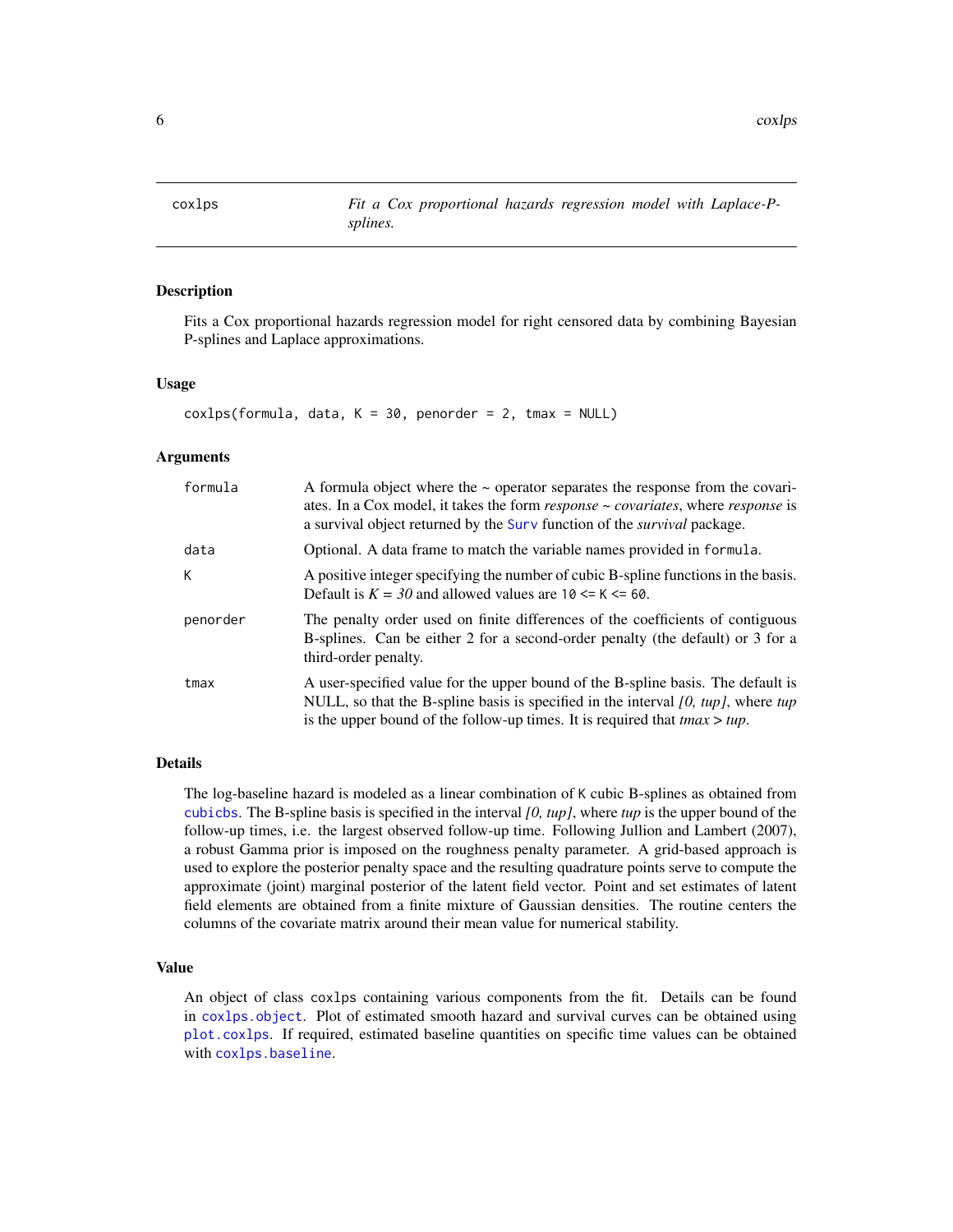#### <span id="page-6-0"></span>coxlps 7

#### Author(s)

Gressani Oswaldo <oswaldo\_gressani@hotmail.fr>.

#### References

Cox, D.R. (1972). Regression models and life-tables. *Journal of the Royal Statistical Society: Series B (Methodological)* 34(2): 187-202. [https://doi.org/10.1111/j.2517-6161.1972.tb0089](https://doi.org/10.1111/j.2517-6161.1972.tb00899.x)9. [x](https://doi.org/10.1111/j.2517-6161.1972.tb00899.x)

Gressani, O. and Lambert, P. (2018). Fast Bayesian inference using Laplace approximations in a flexible promotion time cure model based on P-splines. *Computational Statistical & Data Analysis* 124: 151-167. <https://doi.org/10.1016/j.csda.2018.02.007>

Jullion, A. and Lambert, P. (2007). Robust specification of the roughness penalty prior distribution in spatially adaptive Bayesian P-splines models. *Computational Statistical & Data Analysis* 51(5): 2542-2558. <https://doi.org/10.1016/j.csda.2006.09.027>

### See Also

[Surv](#page-0-0), [coxph](#page-0-0), [simsurvdata](#page-37-1), [coxlps.object](#page-8-1), [coxlps.baseline](#page-7-1).

### Examples

```
### Example 1 (Simulated survival data)
```
plot(simul) # Plot survival data

```
set.seed(3)
```

```
# Simulate survival data with simsurvdata
betas <- c(0.13, 0.52, 0.30)
simul \le simsurvdata(a = 3.8, b = 2.2, n = 250, betas = betas, censperc = 20)
simul
simdat <- simul$survdata
```

```
# Estimation with coxlps
fit \le coxlps(Surv(time, delta) \sim x1 + x2 + x3, data = simdat, K = 15)
# Compare coxlps and coxph
fit
```

```
summary(coxph(Surv(time, delta) \sim x1 + x2 + x3, data = simdat))
```

```
# Fitted baseline survival vs target
plot(fit, h0 = FALSE, cred.int = 0.95, overlay.km = TRUE)
domt \leq seq(0, 4, length = 100)
lines(domt, simul$S0(domt), type = "l", col = "red")
legend("topright", col=c("black", "blue", "red"), lty = rep(1,3),
      c("Bayesian LPS", "Kaplan-Meier", "Target"), cex = 0.8, bty = "n")
```
### Example 2 (Kidney transplant data)

```
data(kidneytran)
Surv.obj <- Surv(kidneytran$time, kidneytran$delta)
```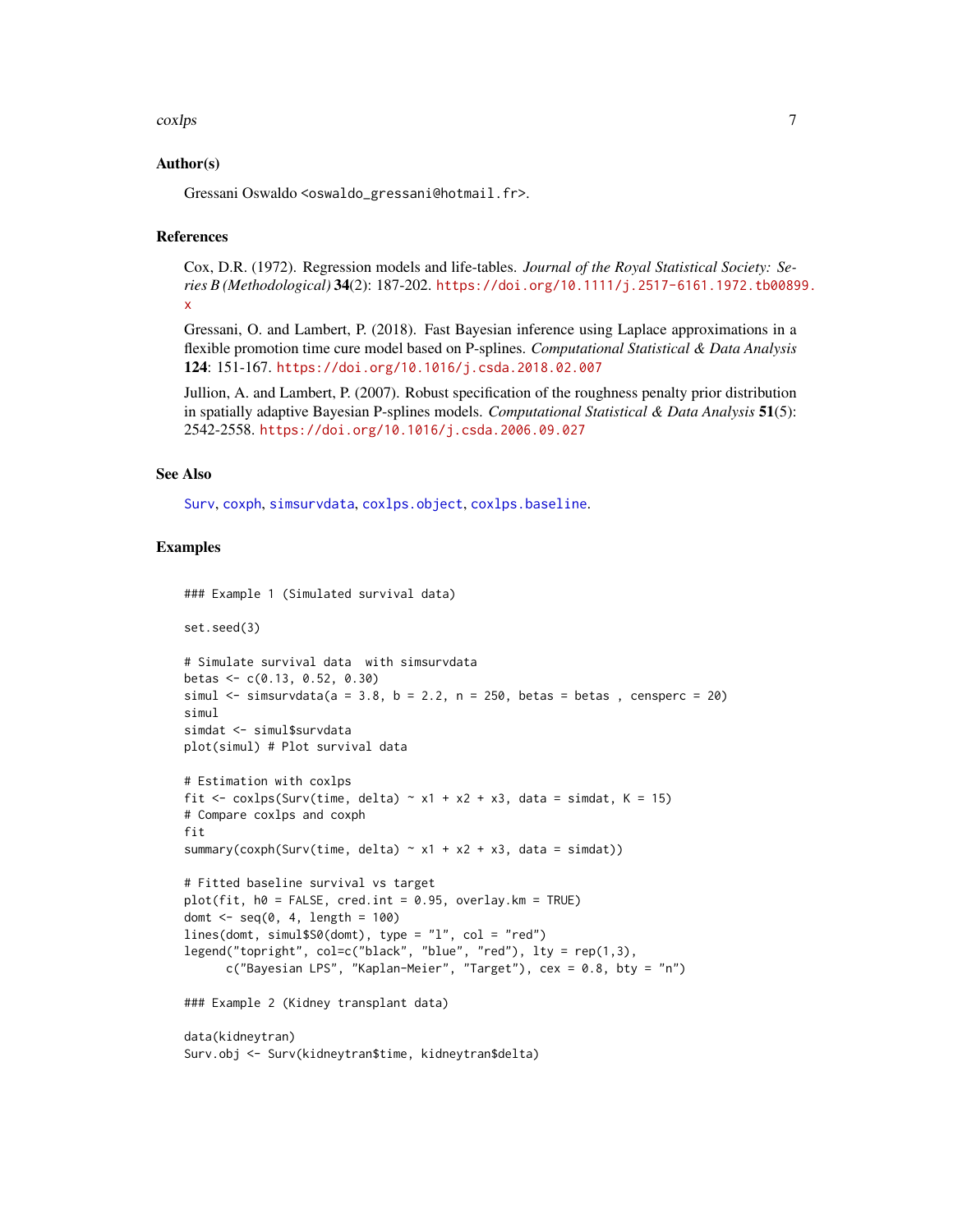```
fit \le coxlps(Surv.obj \sim age + gender + race, data = kidneytran)
coxphfit <- coxph(Surv.obj ~ age + gender + race, data = kidneytran)
## Compare coxph and coxlps results
summary(coxphfit)
fit
## Plot Kaplan-Meier curve vs Laplace-P-spline fit
plot(fit, h0 = FALSE, overlay.km = TRUE, plot.cred = FALSE)
### Example 3 (Laryngeal cancer data)
data(laryngeal)
fit <- coxlps(Surv(time, delta) ~ age + diagyr + as.factor(stage),
               data = laryngeal)
coxphfit \leq coxph(Surv(time, delta) \sim age + diagyr + as.factor(stage),
                  data = laryngeal)
## Compare coxph and coxlps results
summary(coxphfit)
fit
## Plot Kaplan-Meier curve vs Laplace-P-spline fit
plot(fit, h0 = FALSE, overlay.km = TRUE, plot.cred = FALSE)
```
<span id="page-7-1"></span>coxlps.baseline *Extract estimated baseline quantities from a fit with coxlps.*

### Description

The routine takes as input an object of class coxlps and computes point estimates and credible intervals for the baseline hazard and survival on a user-specified time vector.

#### Usage

```
coxlps.baseline(object, time = NULL, compute.cred = TRUE, cred.int = 0.95,
                verbose = TRUE)
```

| object       | An object of class coxlps.                                                                                                                                                                                                                                                  |
|--------------|-----------------------------------------------------------------------------------------------------------------------------------------------------------------------------------------------------------------------------------------------------------------------------|
| time         | A vector of time values on which to compute the estimated baseline quantities.<br>Each component of time must be between 0 and the largest observed follow-up<br>time. If time is NULL (the default), then only the baseline median lifetime (if<br>available) is computed. |
| compute.cred | Should the credible intervals be computed? Default is TRUE.                                                                                                                                                                                                                 |
| cred.int     | The level for an approximate pointwise credible interval to be computed for the<br>baseline hazard and survival curves. Default is 0.95.                                                                                                                                    |
| verbose      | Should the table of estimated values be printed to console? Default is TRUE.                                                                                                                                                                                                |

<span id="page-7-0"></span>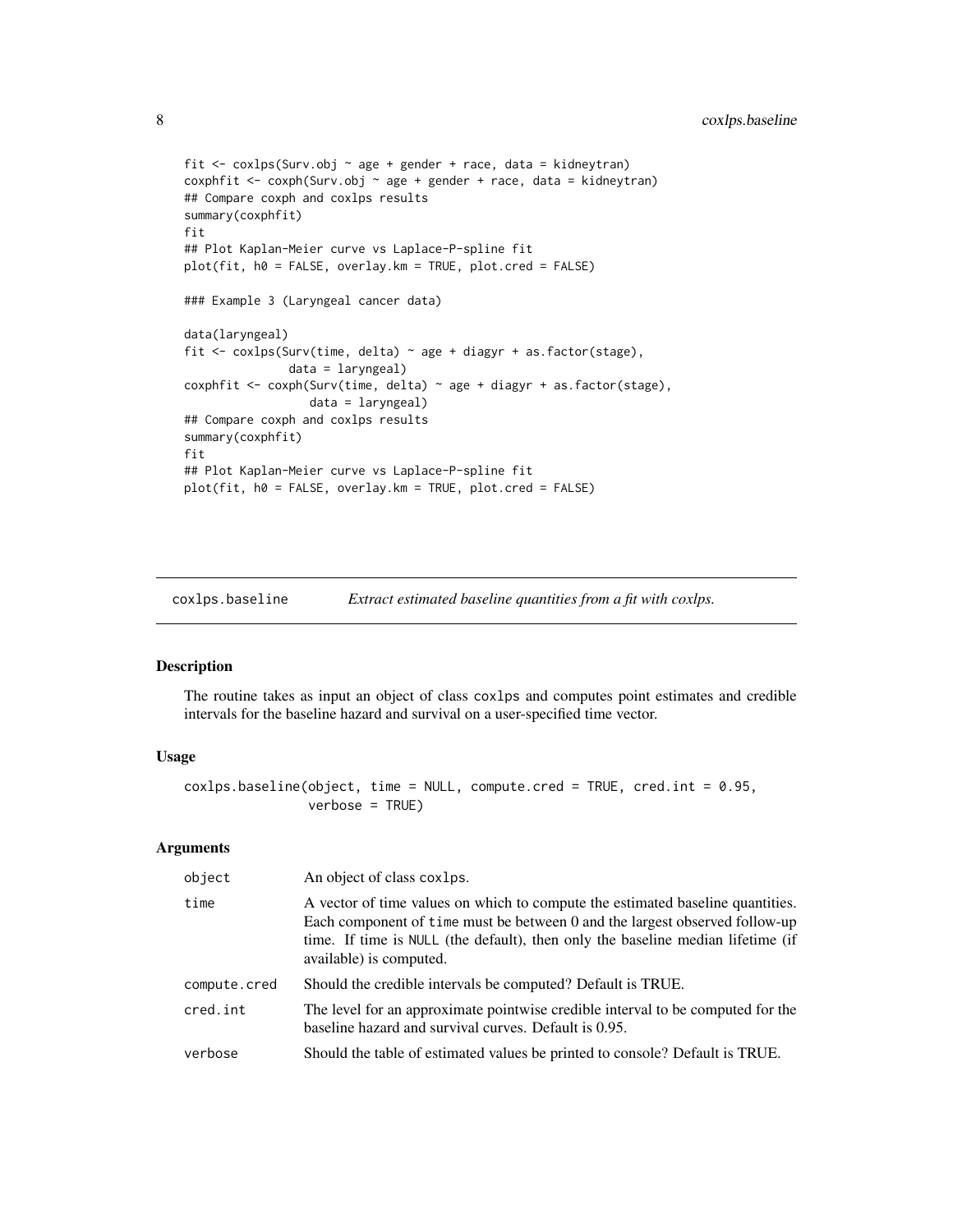### <span id="page-8-0"></span>coxlps.object 9

### Value

A list with the following components:

| fit.time        | A matrix with point and set estimates of the baseline hazard and survival curves                         |
|-----------------|----------------------------------------------------------------------------------------------------------|
|                 | for values provided in time. Only available if time is not NULL. Column Time                             |
|                 | summarizes the provided values in time. Columns named h0, S0, are the point                              |
|                 | estimates of the baseline hazard and baseline survival respectively. <i>low</i> and                      |
|                 | <i>up</i> give the lower and upper bound respectively of the approximate pointwise<br>credible interval. |
| median.lifetime |                                                                                                          |
|                 | The estimated baseline median lifetime.                                                                  |
|                 |                                                                                                          |

cred.int The chosen level to construct credible intervals.

### Author(s)

Gressani Oswaldo <oswaldo\_gressani@hotmail.fr>.

### See Also

[coxlps](#page-5-1), [coxlps.object](#page-8-1)

#### Examples

```
## Simulate survival data
set.seed(2)
betas \leq c(0.15, 0.82, 0.41) # Regression coefficients
data \le simsurvdata(a = 1.8, b = 2, n = 300, betas = betas, censperc = 15)
simdat <- data$survdata
# Fit model
fit \le coxlps(Surv(time, delta) \sim x1 + x2 + x3, data = simdat, K = 20)
\text{coxlps}.\text{baseline}(\text{fit}, \text{time} = \text{seq}(0, 2, \text{by} = 0.5), \text{cred.int} = 0.90)
```
<span id="page-8-1"></span>coxlps.object *Object from a Cox proportional hazards fit with Laplace-P-splines.*

### Description

An object returned by the [coxlps](#page-5-1) function consists in a list with various components related to the fit of a Cox model using the Laplace-P-spline methodology.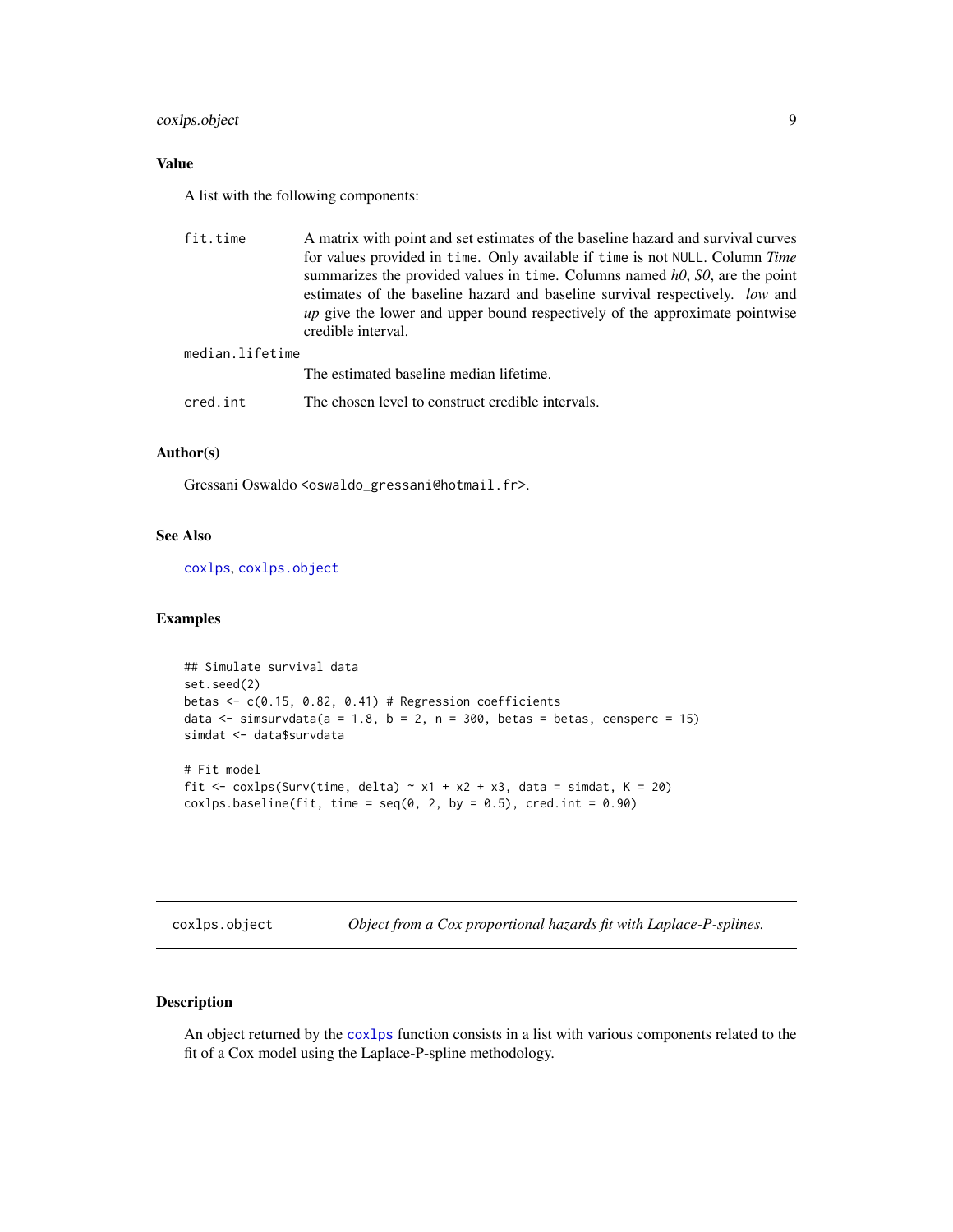### Value

A coxlps object has the following elements:

| formula          | The formula of the Cox model.                                                                                                                                                                                                                                                          |
|------------------|----------------------------------------------------------------------------------------------------------------------------------------------------------------------------------------------------------------------------------------------------------------------------------------|
| Κ                | Number of B-spline basis functions used for the fit.                                                                                                                                                                                                                                   |
| penalty.order    | Chosen penalty order.                                                                                                                                                                                                                                                                  |
| latfield.dim     | The dimension of the latent field. This is equal to the sum of the number of<br>B-spline coefficients and the number of regression parameters related to the co-<br>variates.                                                                                                          |
| n                | Sample size.                                                                                                                                                                                                                                                                           |
| num.events       | The number of events that occurred.                                                                                                                                                                                                                                                    |
| event.times      | The standardized event times, i.e. if $t$ denotes the original time scale, then<br>event. times = $t / sd(t)$ , where sd is the standard deviation.                                                                                                                                    |
| tup              | The upper bound of the follow-up, i.e. max (event. times).                                                                                                                                                                                                                             |
| sd.time          | The standard deviation of the event times in original scale.                                                                                                                                                                                                                           |
| event.indicators |                                                                                                                                                                                                                                                                                        |
|                  | The event indicators.                                                                                                                                                                                                                                                                  |
| regcoeff         | Posterior estimates of the regression coefficients. <i>coef</i> gives the point estimate,<br>$sd. post$ gives the posterior standard deviation, $z$ is the Wald test statistic, lower<br>.95 and <i>upper</i> .95 the posterior approximate 95% quantile-based credible inter-<br>val. |
| penalty.vector   | The selected grid of penalty values.                                                                                                                                                                                                                                                   |
| vmap             | The maximum a posteriori of the (log) penalty parameter.                                                                                                                                                                                                                               |
| spline.estim     | The estimated B-spline coefficients.                                                                                                                                                                                                                                                   |
| edf              | Estimated effective degrees of freedom for each latent field variable.                                                                                                                                                                                                                 |
| ED               | The effective model dimension.                                                                                                                                                                                                                                                         |
| Covthetamix      | The posterior covariance matrix of the B-spline coefficients.                                                                                                                                                                                                                          |
| Χ                | The matrix of covariate values.                                                                                                                                                                                                                                                        |
| loglik           | The log-likelihood evaluated at the posterior latent field estimate.                                                                                                                                                                                                                   |
| p                | Number of parametric coefficients in the model.                                                                                                                                                                                                                                        |
| AIC.p            | The AIC computed with the formula -2*loglik+2*p, where p is the number of<br>parametric coefficients.                                                                                                                                                                                  |
| AIC.ED           | The AIC computed with the formula $-2 * loglik + 2 * ED$ , where <i>ED</i> is the effective                                                                                                                                                                                            |
|                  | model dimension.                                                                                                                                                                                                                                                                       |
| BIC.p            | The BIC computed with the formula -2*loglik+p*log(ne), where p is the number<br>of parametric coefficients and ne the number of events.                                                                                                                                                |

## Author(s)

Gressani Oswaldo <oswaldo\_gressani@hotmail.fr>.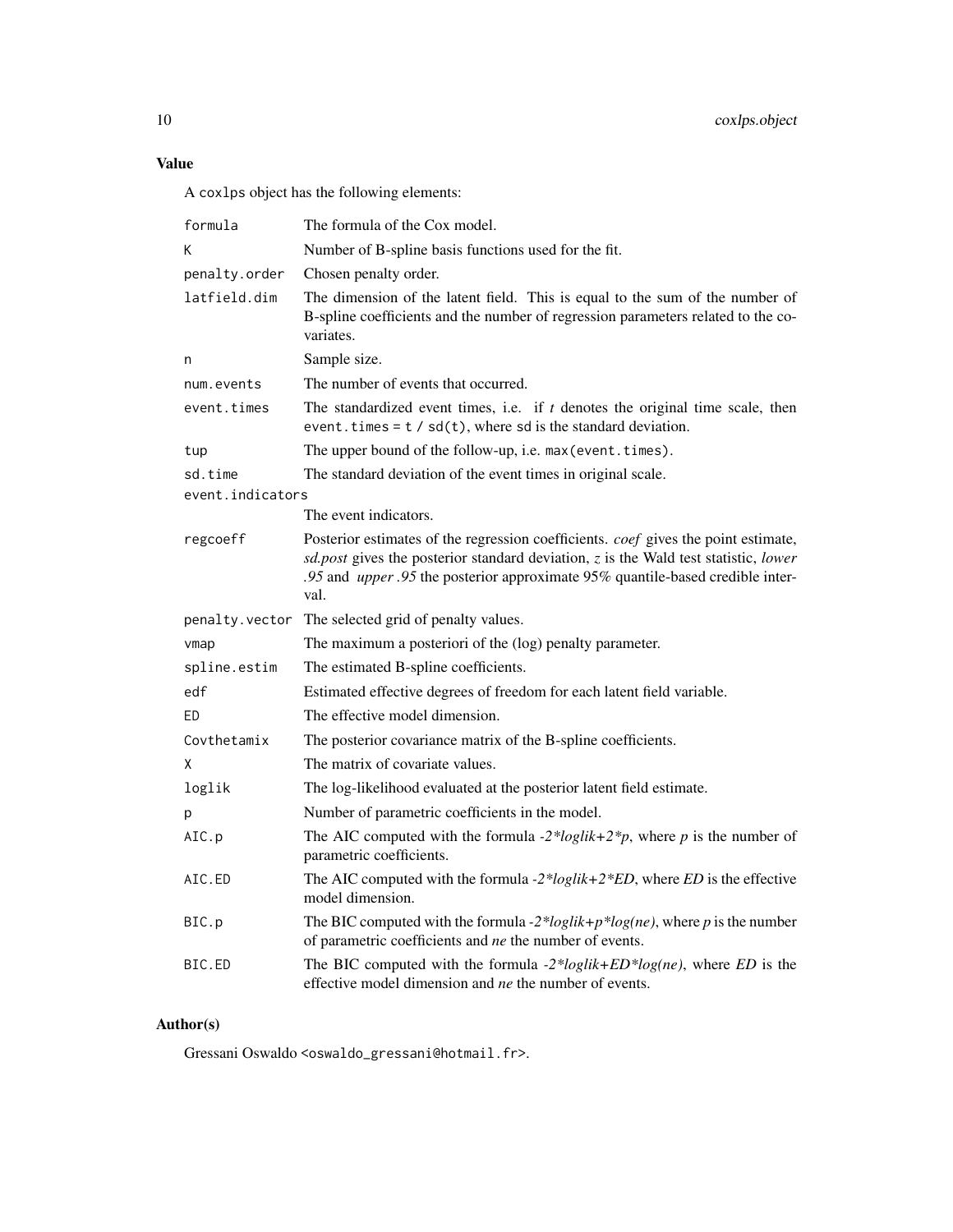#### <span id="page-10-0"></span>cubicbs and the cubic set of the contract of the contract of the contract of the contract of the contract of the contract of the contract of the contract of the contract of the contract of the contract of the contract of t

### See Also

[coxlps](#page-5-1), [coxlps.baseline](#page-7-1)

### <span id="page-10-1"></span>cubicbs *Construct a cubic B-spline basis.*

### Description

Computation of a cubic B-spline basis matrix.

### Usage

cubicbs(x, lower, upper, K)

#### Arguments

| $\mathbf{x}$ | A numeric vector containing the values on which to evaluate the B-spline basis.                   |
|--------------|---------------------------------------------------------------------------------------------------|
| lower, upper | The lower and upper bounds of the B-spline basis domain. Must be finite with<br>$lower < upper$ . |
| K            | A positive integer specifying the number of B-spline functions in the basis.                      |

### Value

An object of class cubicbs for which print and plot methods are available. The cubicbs class consists of a list with the following components:

| x            | A numeric vector on which the basis is evaluated.    |
|--------------|------------------------------------------------------|
| lower, upper | The lower and upper bounds of the basis domain.      |
| K.           | The number of cubic B-spline functions in the basis. |
| knots        | The knot sequence to build the basis.                |
| nknots       | Total number of knots.                               |
| dimbasis     | The dimension of the B-spline basis matrix.          |
| Bmatrix      | The B-spline basis matrix.                           |

The print method summarizes the B-spline basis and the plot method gives a graphical representation of the basis with dashed vertical lines indicating knot placement and blue ticks the coordinates of x.

### Author(s)

Gressani Oswaldo <oswaldo\_gressani@hotmail.fr>.

The core algorithm of the cubicbs function owes much to a code written by Phlilippe Lambert.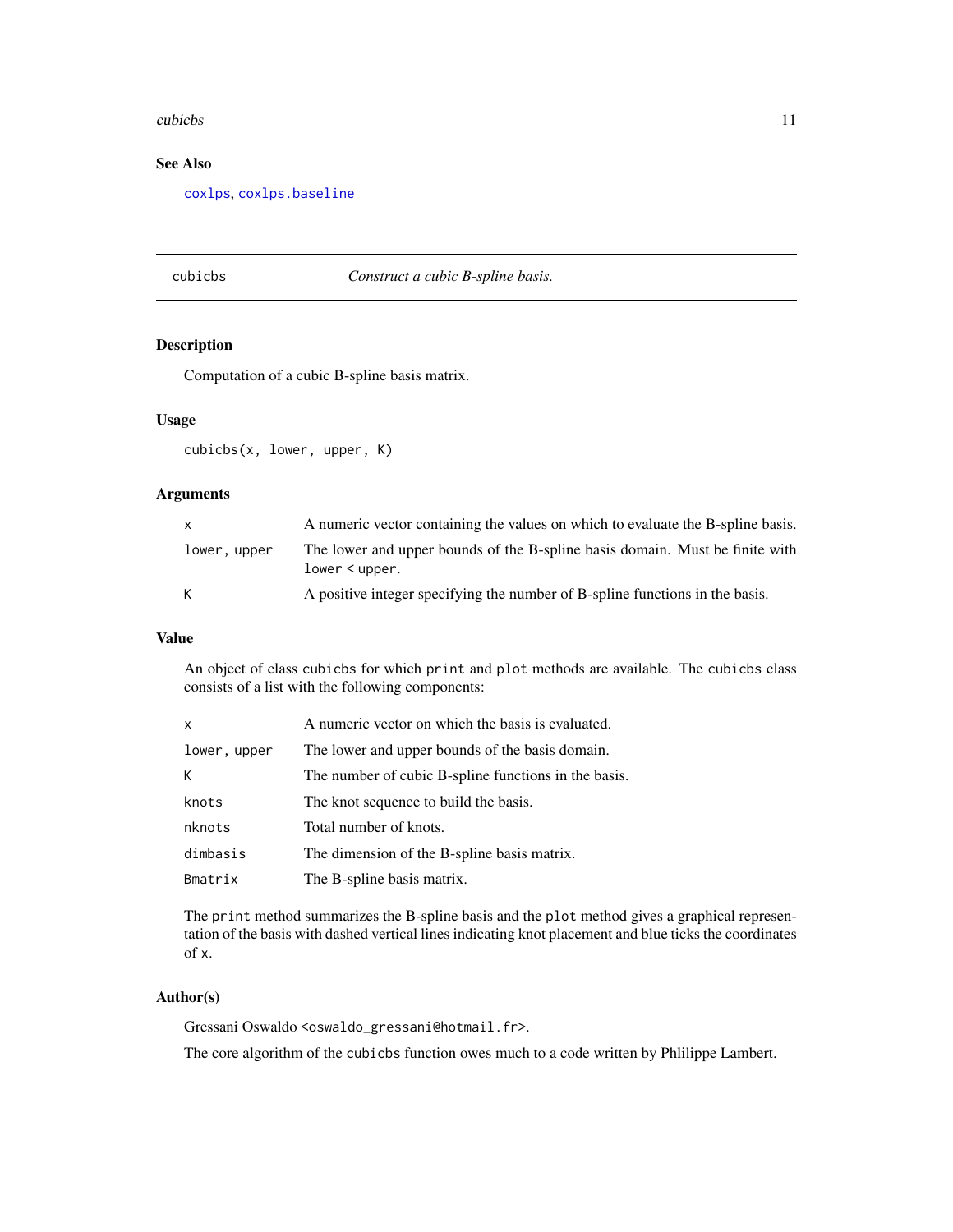#### References

Eilers, P.H.C. and Marx, B.D. (1996). Flexible smoothing with B-splines and penalties. *Statistical Science*, 11(2): 89-121.

#### Examples

```
1b \leq -\theta # Lower bound
ub < -1 # Upper bound
xdom <- runif(100, lb, ub) # Draw uniform values between lb and ub
Bsmat <- cubicbs(xdom, lb, ub, 25) # 100 x 25 B-spline matrix
Bsmat
plot(Bsmat) # Plot the basis
```
<span id="page-11-1"></span>curelps *Promotion time cure model with Laplace P-splines.*

#### Description

Fits a promotion time cure model with the Laplace-P-spline methodology. The routine can be applied to survival data for which a plateau is observed in the Kaplan-Meier curve. In this case, the follow-up period is considered to be sufficiently long to intrinsically account for long-term survivors and hence a cured fraction. The user can separately specify the model covariates influencing the cure probability (long-term survival) and the population hazard dynamics (short-term survival).

#### Usage

```
curelps(formula, data, K = 30, penorder = 2, tmax = NULL)
```

| formula  | A formula object where the $\sim$ operator separates the response from the covari-<br>ates. In a promotion time cure model, it takes the form $response \sim covariates$ ,<br>where response is a survival object returned by the Surv function of the survival<br>package. The model covariates influencing the long-term survival can be spec-<br>ified in the function $lt(.)$ separated by '+', while the covariates affecting the<br>short-term survival can be specified in $st(.)$ . For instance, a promotion time<br>cure model with covariates specified as $lt(x1+x2)+st(x1)$ , means that x1 will |
|----------|---------------------------------------------------------------------------------------------------------------------------------------------------------------------------------------------------------------------------------------------------------------------------------------------------------------------------------------------------------------------------------------------------------------------------------------------------------------------------------------------------------------------------------------------------------------------------------------------------------------|
|          | jointly influence the long- and short-term survival, while x2 will only influence<br>the long-term survival.                                                                                                                                                                                                                                                                                                                                                                                                                                                                                                  |
| data     | Optional. A data frame to match the variable names provided in formula.                                                                                                                                                                                                                                                                                                                                                                                                                                                                                                                                       |
| K        | A positive integer specifying the number of cubic B-spline functions in the basis.<br>Default is $K = 30$ and allowed values are $10 \le K \le 60$ .                                                                                                                                                                                                                                                                                                                                                                                                                                                          |
| penorder | The penalty order used on finite differences of the coefficients of contiguous<br>B-splines. Can be either 2 for a second-order penalty (the default) or 3 for a<br>third-order penalty.                                                                                                                                                                                                                                                                                                                                                                                                                      |
| tmax     | A user-specified value for the upper bound of the B-spline basis. The default is<br>NULL, so that the B-spline basis is specified in the interval $[0, tup]$ , where tup<br>is the upper bound of the follow-up times. It is required that $tmax > tup$ .                                                                                                                                                                                                                                                                                                                                                     |

<span id="page-11-0"></span>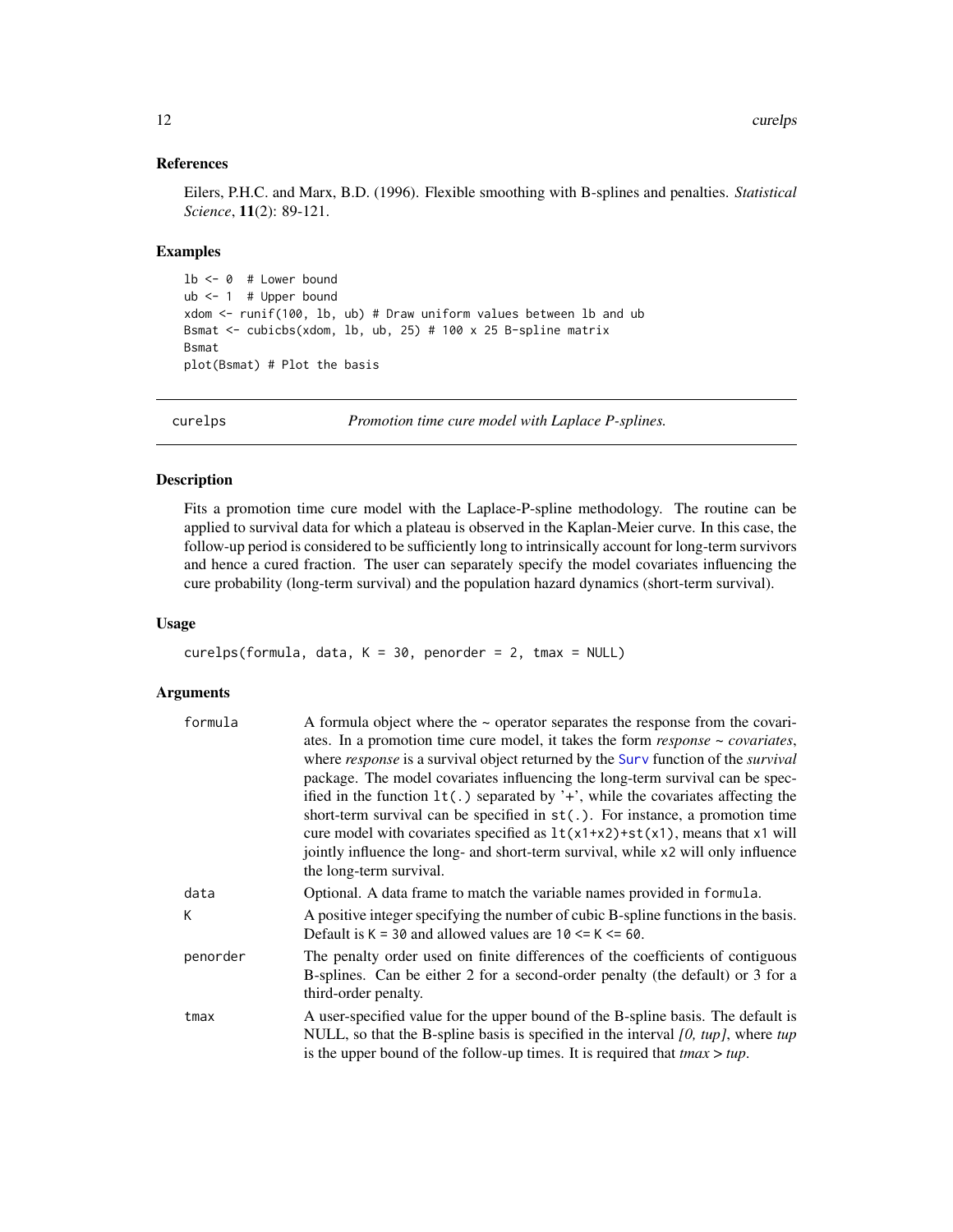#### <span id="page-12-0"></span>curelps that the contract of the contract of the contract of the contract of the contract of the contract of the contract of the contract of the contract of the contract of the contract of the contract of the contract of t

### Details

The log-baseline hazard is modeled as a linear combination of K cubic B-splines as obtained from [cubicbs](#page-10-1). A robust Gamma prior is imposed on the roughness penalty parameter. A grid-based approach is used to explore the posterior penalty space and the resulting quadrature points serve to compute the approximate (joint) posterior of the latent field vector. Point and set estimates of latent field elements are obtained from a finite mixture of Gaussian densities. The routine centers the columns of the covariate matrix around their mean value for numerical stability. See [print.curelps](#page-33-1) for a detailed explanation on the output printed by the curelps function.

#### Value

An object of class curelps containing various components from the promotion time cure model fit. Details can be found in [curelps.object](#page-15-1). Estimates on the baseline survival, population survival (for a chosen covariate profile) and cure probability can be obtained with the [plot.curelps](#page-28-1) and [curelps.extract](#page-13-1) routines.

#### Author(s)

Gressani Oswaldo <oswaldo\_gressani@hotmail.fr>.

#### References

Cox, D.R. (1972). Regression models and life-tables. *Journal of the Royal Statistical Society: Series B (Methodological)* 34(2): 187-202. [https://doi.org/10.1111/j.2517-6161.1972.tb0089](https://doi.org/10.1111/j.2517-6161.1972.tb00899.x)9. [x](https://doi.org/10.1111/j.2517-6161.1972.tb00899.x)

Bremhorst, V. and Lambert, P. (2016). Flexible estimation in cure survival models using Bayesian P-splines. *Computational Statistical & Data Analysis* 93: 270-284. [https://doi.org/10.1016/](https://doi.org/10.1016/j.csda.2014.05.009) [j.csda.2014.05.009](https://doi.org/10.1016/j.csda.2014.05.009)

Gressani, O. and Lambert, P. (2018). Fast Bayesian inference using Laplace approximations in a flexible promotion time cure model based on P-splines. *Computational Statistical & Data Analysis* 124: 151-167. <https://doi.org/10.1016/j.csda.2018.02.007>

Lambert, P. and Bremhorst, V. (2019). Estimation and identification issues in the promotion time cure model when the same covariates influence long- and short-term survival. *Biometrical Journal* 61(2): 275-289. <https://doi.org/10.1002/bimj.201700250>

#### See Also

[curelps.object](#page-15-1), [curelps.extract](#page-13-1), [plot.curelps](#page-28-1), [print.curelps](#page-33-1), [Surv](#page-0-0).

### Examples

## Fit a promotion time cure model on malignant melanoma data

data(melanoma) medthick <- median(melanoma\$thickness)

# Kaplan-Meier estimate to check the existence of a plateau KapMeier  $\leq$  survfit(Surv(time, status)  $\sim$  1, data = melanoma)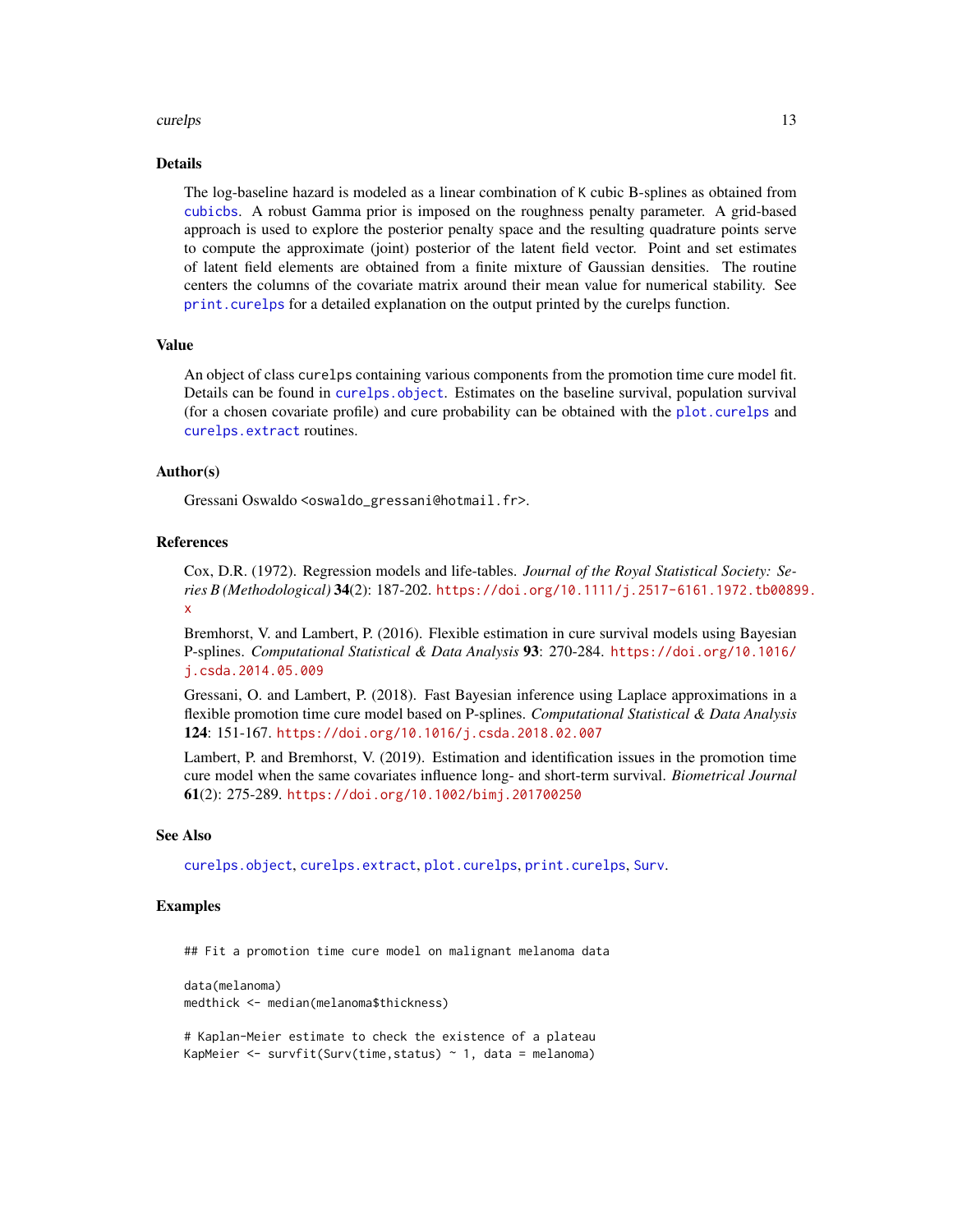```
plot(KapMeier, mark.time = TRUE, mark = 4, xlab = "Time (in years)")
# Fit with curelps
fit <- curelps(Surv(time , status) ~ lt(thickness + ulcer) +
                   st(thickness + ulcer), data = melanoma, K = 40)
fit
# Cure prediction for median thickness and absence of ulceration
curelps.extract(fit, time = c(2, 4, 6, 8), curvetype = "probacure",
                cred.int = 0.90, covar.profile = c(medthick, 0, medthick, 0))
# Plot of baseline and population survival functions
opar <- par(no.readonly = TRUE)
par(mfrow = c(1, 2))# Baseline survival
plot(fit, curvetype = "baseline", plot.cred = FALSE, ylim = c(0,1))
# Population survival
plot(fit, curvetype = "population", covar.profile = c(medthick, 0, medthick, 0),
plot.cred = FALSE, ylim = c(0,1))par(opar)
```
<span id="page-13-1"></span>curelps.extract *Extract estimates of survival functions and cure probability for the promotion time cure model.*

### Description

The routine takes as input an object of class curelps and computes estimates of the baseline survival curve, the population survival curve and the cure probability on a specified time vector. Approximate pointwise credible intervals are available.

#### Usage

```
curelps.extract(object, time = NULL, curvetype = c("baseline", "population", "probacure"),
             covar.profile, compute.cred = TRUE, cred.int = 0.95, verbose = TRUE)
```

| object    | An object of class curelps.                                                                                                                                                                                                                                                                                                                                                    |
|-----------|--------------------------------------------------------------------------------------------------------------------------------------------------------------------------------------------------------------------------------------------------------------------------------------------------------------------------------------------------------------------------------|
| time      | A vector of time values on which to compute the estimates. Each component of<br>time must be between 0 and the largest observed follow-up time.                                                                                                                                                                                                                                |
| curvetype | The curve on which estimates are computed; baseline (the default) is for the<br>baseline survival, population is for the population survival function for a pro-<br>file of covariates given in covar.profile, and probacure is for the probability<br>to be cured (for a profile of covariates given in covar . profile) given that the<br>subject has survived until time t. |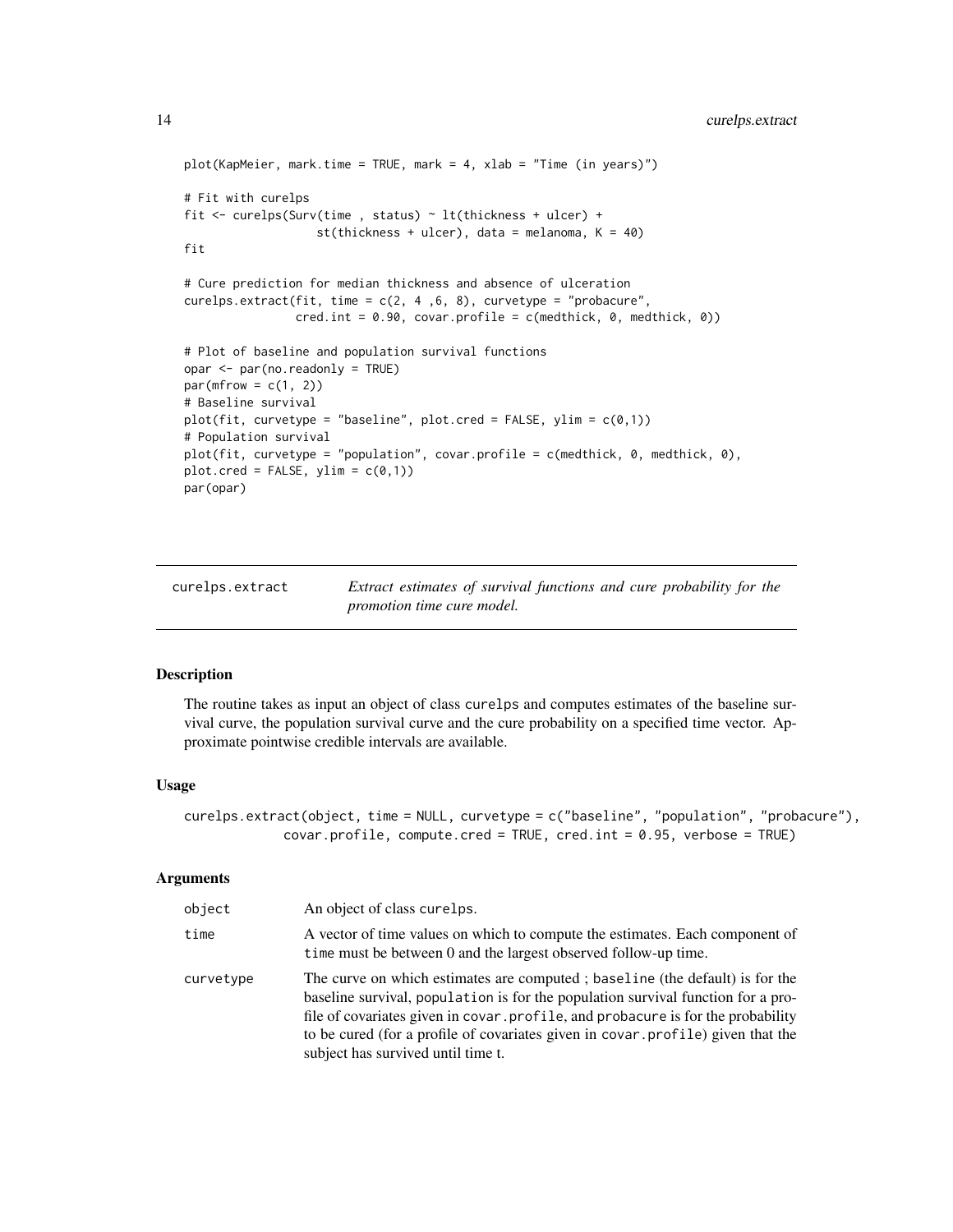### <span id="page-14-0"></span>curelps.extract 15

| covar.profile | A numeric vector of the same length as the number of covariates in the model.<br>This corresponds to the profile of covariates for which to compute the popula-                                                                                                                                                                                                                                                    |
|---------------|--------------------------------------------------------------------------------------------------------------------------------------------------------------------------------------------------------------------------------------------------------------------------------------------------------------------------------------------------------------------------------------------------------------------|
|               | tion survival function and cure probability estimates. The order of the covari-<br>ates in covar profile is the same as the order specified in formula of the<br>curelps routine. Each component of covar, profile should be in the range of<br>the observed values for the corresponding covariate. If covar profile is left<br>unspecified by the user, the default will be to take the median covariate values. |
| compute.cred  | Should credible intervals be computed? Default is TRUE.                                                                                                                                                                                                                                                                                                                                                            |
| cred.int      | The level for an approximate pointwise credible interval. Default is 0.95.                                                                                                                                                                                                                                                                                                                                         |
| verbose       | Should estimates be printed to console?                                                                                                                                                                                                                                                                                                                                                                            |
|               |                                                                                                                                                                                                                                                                                                                                                                                                                    |

### Value

A list with the following components:

| fit.time | Estimates on the time values provided in time.                          |
|----------|-------------------------------------------------------------------------|
| cred.int | The chosen level to construct approximate pointwise credible intervals. |
|          | covar.profile The chosen profile of covariates.                         |

#### Author(s)

Gressani Oswaldo <oswaldo\_gressani@hotmail.fr>.

#### See Also

[curelps](#page-11-1), [curelps.object](#page-15-1), [plot.curelps](#page-28-1), [print.curelps](#page-33-1).

### Examples

```
# Example on phase III clinical trial e1684 on melanoma data
data(ecog1684)
# Kaplan-Meier curve
plot(survfit(Surv(time, status) ~ 1, data = ecog1684), mark.time = TRUE)
fit <- curelps(Surv(time, status) ~ lt(age + trt+ sex) +
             st(age + trt + sex), data = ecog1684, K = 20, penorder = 2)
fit
profile1 <- c(0, 1, 1, 0, 1, 1) # Mean age, trt = IFN, sex = Female.
profile2 <- c(0, 0, 1, 0, 0, 1) # Mean age, trt = control, sex = Female.
# Extract cure probabilities
curelps.extract(fit, time = c(0, 1, 2, 3), curvetype = "probacure",
                covar.profile = profile1, cred.int = <math>0.90</math>)curelps.extract(fit, time = c(0, 1, 2, 3), curvetype = "probacure",
                covar.profile = profile2, cred.int = <math>0.90</math>)
```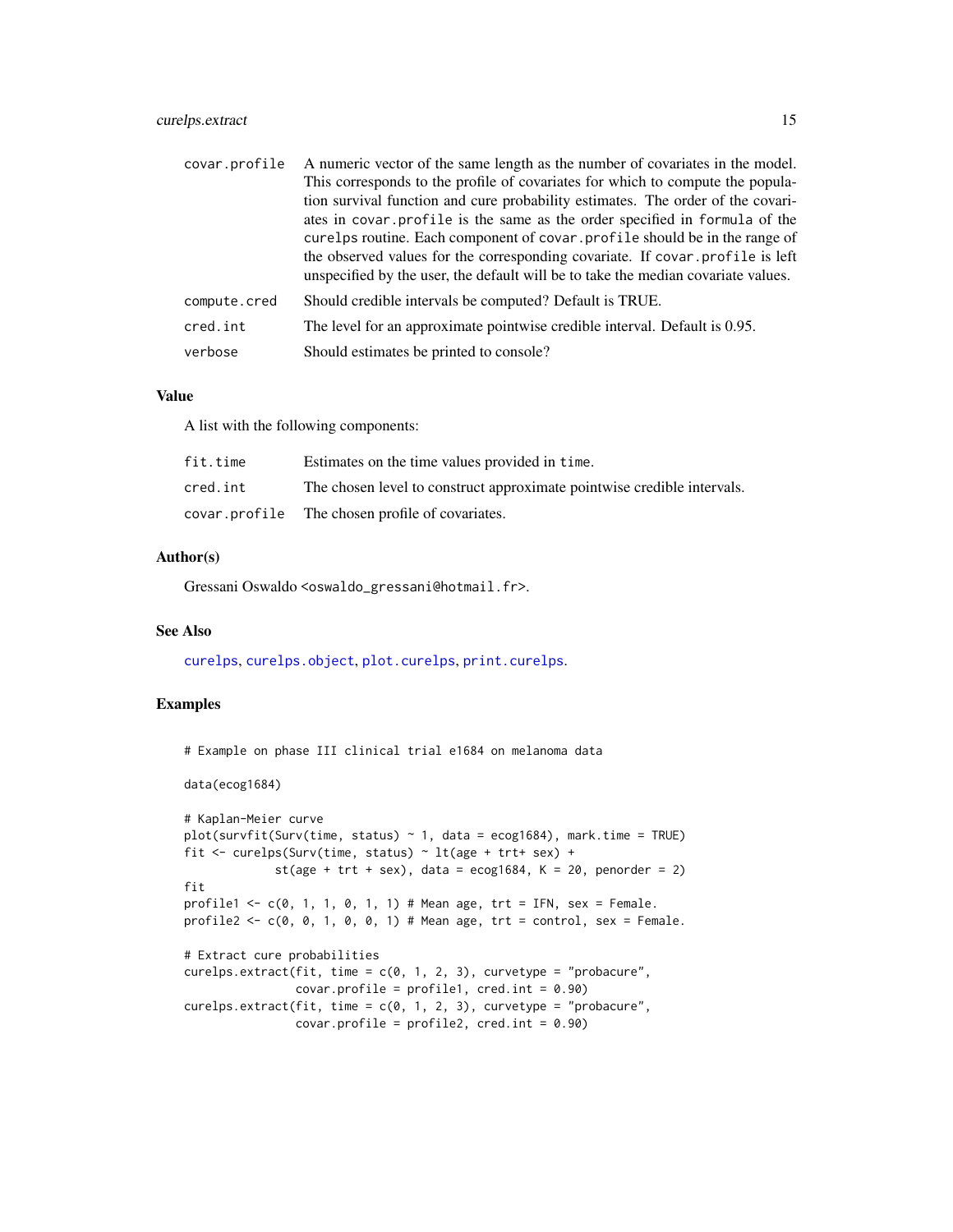<span id="page-15-1"></span><span id="page-15-0"></span>

### Description

An object returned by the [curelps](#page-11-1) function consists in a list with various components related to the fit of a promotion time cure model using the Laplace-P-spline methodology.

### Value

A curelps object has the following elements:

| formula          | The formula of the promotion time cure model.                                                                                                                                 |
|------------------|-------------------------------------------------------------------------------------------------------------------------------------------------------------------------------|
| Κ                | Number of B-spline basis functions used for the fit.                                                                                                                          |
| penalty.order    | Chosen penalty order.                                                                                                                                                         |
| latfield.dim     | The dimension of the latent field. This is equal to the sum of the number of<br>B-spline coefficients and the number of regression parameters related to the co-<br>variates. |
| event.times      | The observed event times.                                                                                                                                                     |
| n                | Sample size.                                                                                                                                                                  |
| num.events       | The number of events that occurred.                                                                                                                                           |
| tup              | The upper bound of the follow up, i.e. max (event.times).                                                                                                                     |
| event.indicators |                                                                                                                                                                               |
|                  | The event indicators.                                                                                                                                                         |
| coeff.probacure  |                                                                                                                                                                               |
|                  | Posterior estimates of the regression coefficients related to the cure probability<br>(or long-term survival).                                                                |
| coeff.cox        | Posterior estimates of the regression coefficients related to the population hazard<br>dynamics (or short-term survival).                                                     |
| vmap             | The maximum a posteriori of the (log-)posterior penalty parameter.                                                                                                            |
| vquad            | The quadrature points of (log-) posterior penalty parameters used to compute<br>the Gaussian mixture posterior of the latent field vector.                                    |
| spline.estim     | The estimated B-spline coefficients.                                                                                                                                          |
| edf              | Estimated effective degrees of freedom for each latent field variable.                                                                                                        |
| ED               | The effective model dimension.                                                                                                                                                |
| Covtheta.map     | The posterior covariance matrix of the B-spline coefficients for a penalty fixed<br>at its maximum posterior value.                                                           |
| Covlatc.map      | The posterior covariance matrix of the latent field for a penalty fixed at its max-<br>imum posterior value.                                                                  |
| X                | The covariate matrix for the long-term survival part.                                                                                                                         |
| Z                | The covariate matrix for the short-term survival part.                                                                                                                        |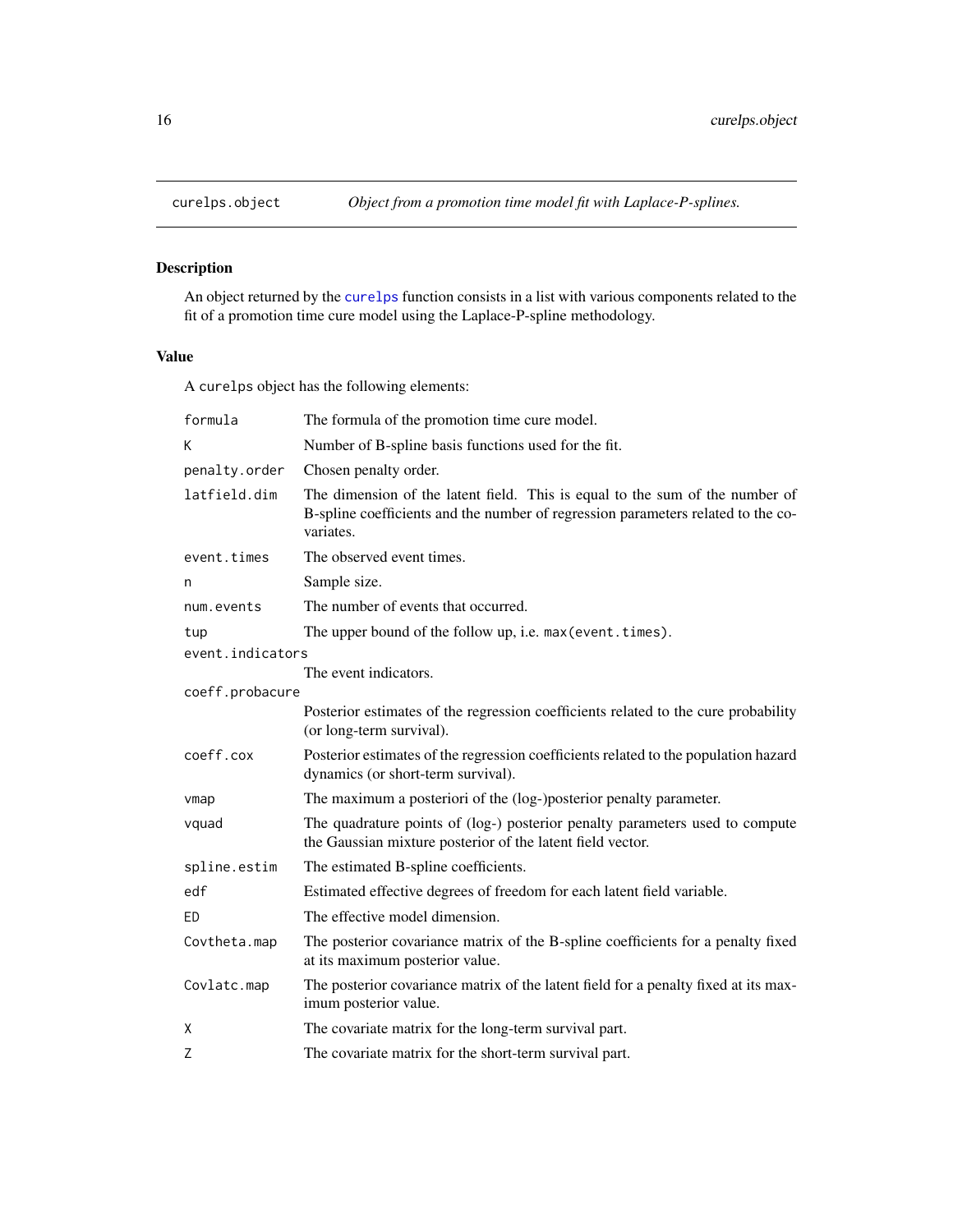#### <span id="page-16-0"></span> $e^{\cos 1684}$  17

| loglik | The log-likelihood evaluated at the posterior latent field estimate.                                                                                     |
|--------|----------------------------------------------------------------------------------------------------------------------------------------------------------|
| p      | Number of parametric coefficients in the model.                                                                                                          |
| AIC.p  | The AIC computed with the formula -2* <i>loglik</i> +2* <i>p</i> , where <i>p</i> is the number of<br>parametric coefficients.                           |
| AIC.ED | The AIC computed with the formula -2* <i>loglik</i> +2* <i>ED</i> , where <i>ED</i> is the effective<br>model dimension.                                 |
| BIC.p  | The BIC computed with the formula -2*loglik+p*log(ne), where p is the number<br>of parametric coefficients and <i>ne</i> the number of events.           |
| BIC.ED | The BIC computed with the formula $-2 * loglik + ED * log(ne)$ , where <i>ED</i> is the<br>effective model dimension and <i>ne</i> the number of events. |

### Author(s)

Gressani Oswaldo <oswaldo\_gressani@hotmail.fr>.

### See Also

[curelps](#page-11-1)

ecog1684 *Phase III Melanoma clinical trial.*

### Description

Melanoma data from the phase III Eastern Cooperative Oncology Group (ECOG) two-arm clinical trial studied in Kirkwood et al. (1996).

### Usage

data(ecog1684)

### Format

A data frame with 284 rows and 5 columns.

trt Treatment: 0=control, 1=Interferon alpha-2b (IFN).

time Relapse-free survival (in years).

status 1=death or relapse, 0=censored.

age Age centered to the mean.

sex 0=Male, 1=Female.

### Source

<https://CRAN.R-project.org/package=smcure>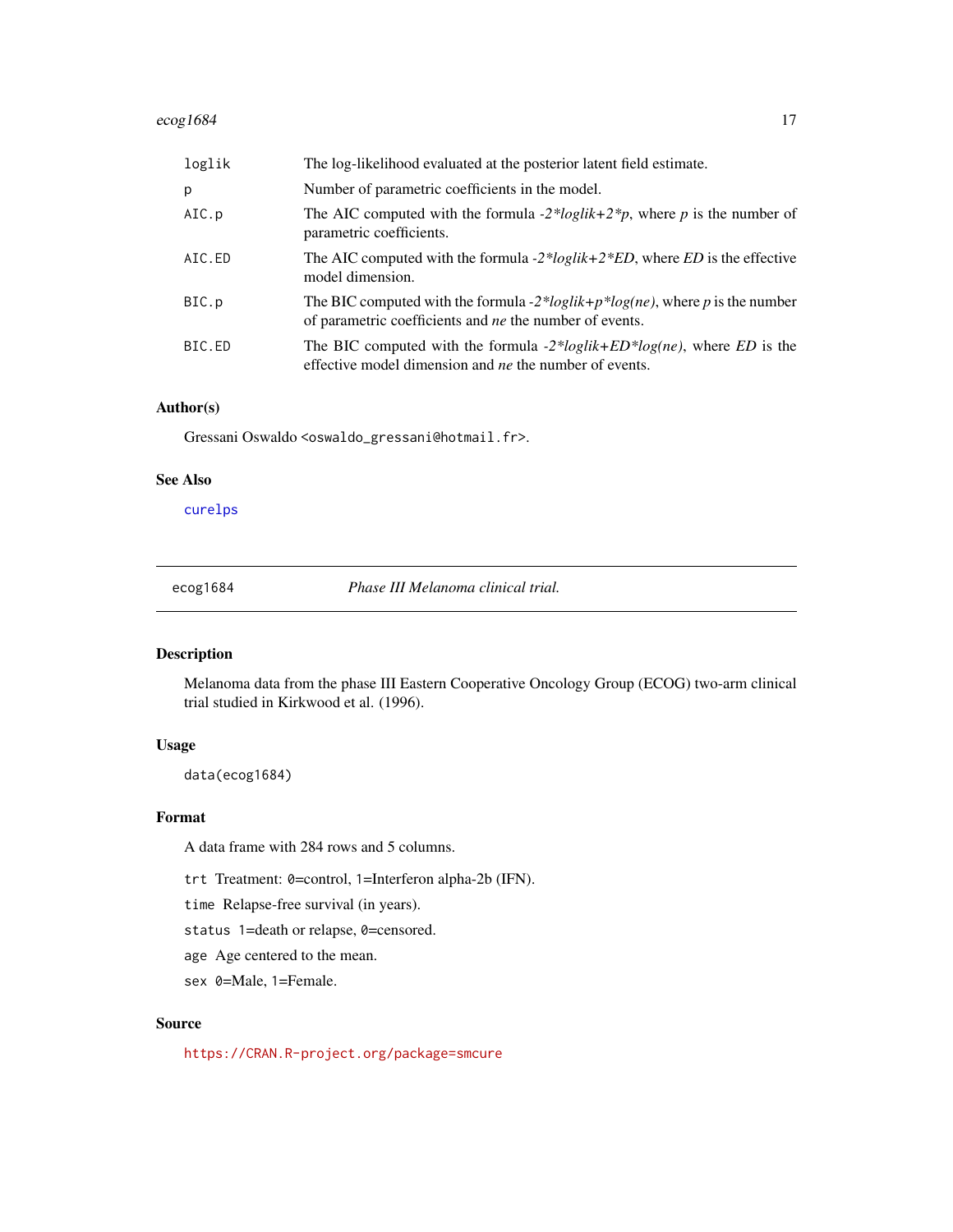#### <span id="page-17-0"></span>References

Kirkwood, J. M., Strawderman, M. H., Ernstoff, M. S., Smith, T. J., Borden, E. C. and Blum, R. H. (1996). Interferon alfa-2b adjuvant therapy of high-risk resected cutaneous melanoma: the Eastern Cooperative Oncology Group Trial EST 1684. *Journal of clinical oncology* 14(1): 7-17.

Corbiere, F. and Joly, P. (2007). A SAS macro for parametric and semiparametric mixture cure models. *Computer methods and programs in Biomedicine* 85(2): 173-180. [https://doi.org/10.](https://doi.org/10.1016/j.cmpb.2006.10.008) [1016/j.cmpb.2006.10.008](https://doi.org/10.1016/j.cmpb.2006.10.008)

<span id="page-17-1"></span>gamlps *Bayesian generalized additive modeling with Laplace-P-splines.*

### Description

Fits a generalized additive model (GAM) to data using an approximate Bayesian inference technique based on penalized regression splines and Laplace approximations. Smooth additive terms are specified as a linear combination of a large number of cubic B-splines. To counterbalance the roughness of the fit, a discrete penalty on neighboring spline coefficients is imposed in the spirit of Eilers and Marx (1996). The effective degrees of freedom of the smooth terms are also estimated.

The optimal amount of smoothing is determined by a grid-based exploration of the posterior penalty space when the number of smooth terms is small to moderate. When the dimension of the penalty space is large, the optimal smoothing parameter is chosen to be the value that maximizes the (log- )posterior of the penalty vector. Approximate Bayesian credible intervals for latent model variables and functions of latent model variables are available.

#### Usage

```
gamlps(formula, data, K = 30, family = c("gaussian", "poisson", "bernoulli", "binomial"),
       gauss.scale, nbinom, penorder = 2, cred.int = 0.95)
```

| formula | A formula object where the $\sim$ operator separates the response from the covariates<br>of the linear part $z1, z2, \ldots$ and the smooth terms. A smooth term is specified<br>by using the notation $sm(.)$ . For instance, the formula $y \sim z1 + sm(x1) + sm(x2)$<br>specifies a generalized additive model of the form $g(mu) = b0 + b1zI + fI(xI) + f2(x2)$ ,<br>where b0, b1 are the regression coefficients of the linear part and $f(1)$ and $f(2)$ .<br>are smooth functions of the continuous covariates $xI$ and $x2$ respectively. The<br>function $g(.)$ is the canonical link function. |
|---------|-----------------------------------------------------------------------------------------------------------------------------------------------------------------------------------------------------------------------------------------------------------------------------------------------------------------------------------------------------------------------------------------------------------------------------------------------------------------------------------------------------------------------------------------------------------------------------------------------------------|
| data    | Optional. A data frame to match the variables names provided in formula.                                                                                                                                                                                                                                                                                                                                                                                                                                                                                                                                  |
| К       | A positive integer specifying the number of cubic B-spline functions in the basis<br>used to model the smooth terms. Default is $K = 30$ and allowed values are 15 $\le$<br>$K \le 60$ . The same basis dimension is used for each smooth term in the model.<br>Also, the computational cost to fit the model increases with K.                                                                                                                                                                                                                                                                           |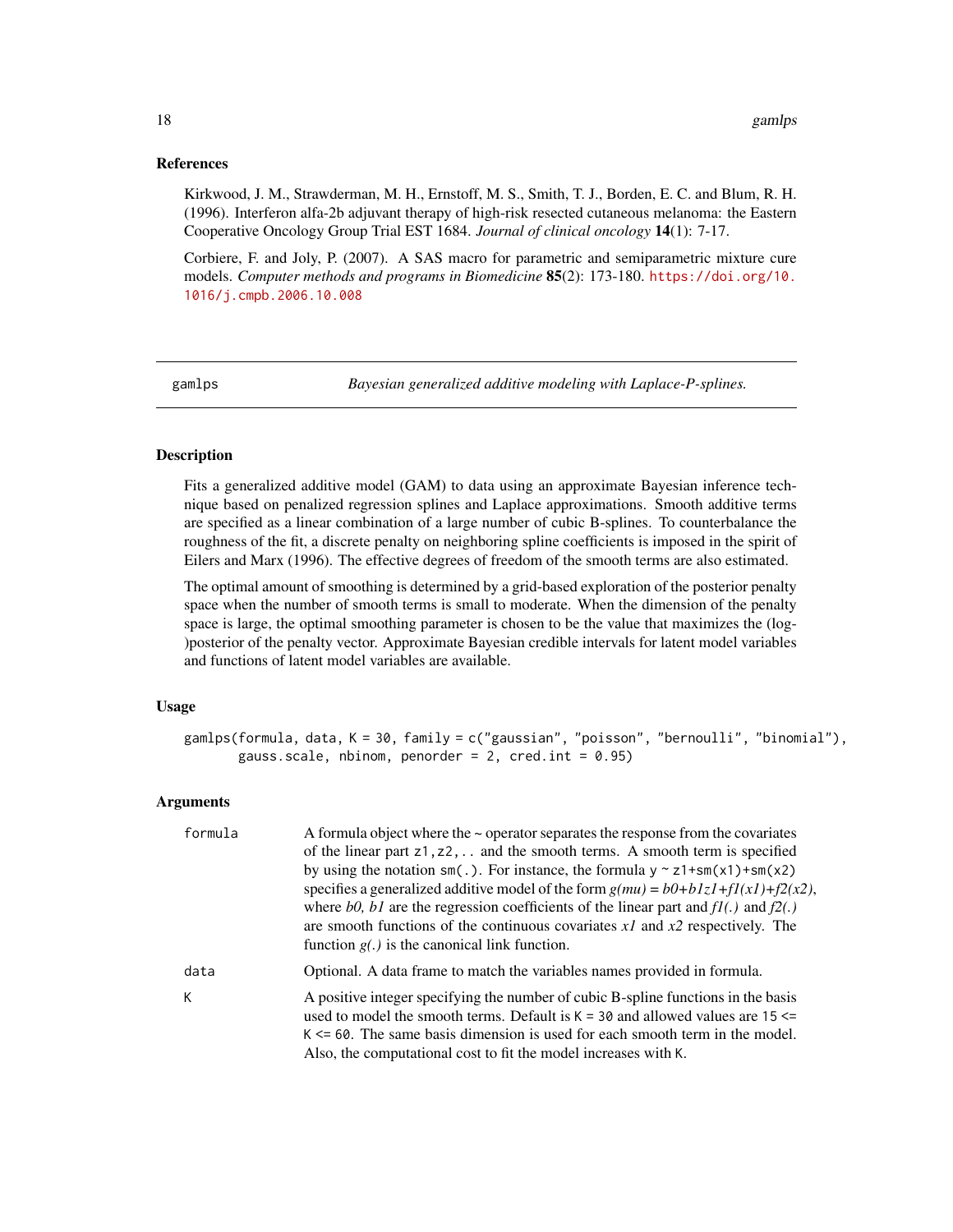#### <span id="page-18-0"></span>gamlps that the contract of the contract of the contract of the contract of the contract of the contract of the contract of the contract of the contract of the contract of the contract of the contract of the contract of th

| family      | The error distribution of the model. It is a character string that must partially<br>match either "gaussian" for Normal data with an identity link, "poisson" for                        |
|-------------|------------------------------------------------------------------------------------------------------------------------------------------------------------------------------------------|
|             | Poisson data with a log link, "bernoulli" or "binomial" for Bernoulli or Bi-<br>nomial data with a logit link.                                                                           |
| gauss.scale | The scale parameter to be specified when family = "gaussian". It corresponds<br>to the variance of the response.                                                                         |
| nbinom      | The number of experiments in the Binomial family.                                                                                                                                        |
| penorder    | The penalty order used on finite differences of the coefficients of contiguous<br>B-splines. Can be either 2 for a second-order penalty (the default) or 3 for a<br>third-order penalty. |
| cred.int    | The level of the pointwise credible interval to be computed for the coefficients<br>in the linear part of the model.                                                                     |

#### Details

The B-spline basis used to approximate a smooth additive component is computed with the function [cubicbs](#page-10-1). The lower (upper) bound of the B-spline basis is taken to be the minimum (maximum) value of the covariate associated to the smooth. For identifiability purposes, the B-spline matrices (computed over the observed covariates) are centered. The centering consists is subtracting from each column of the B-spline matrix, the corresponding column average of another B-spline matrix computed on a fine grid of equidistant values in the domain of the smooth term.

A hierarchical Gamma prior is imposed on the roughness penalty vector. A Newton-Raphson algorithm is used to compute the posterior mode of the (log-)posterior penalty vector. The latter algorithm uses analytically derived versions of the gradient and Hessian. When the number of smooth terms in the model is smaller or equal to 4, a grid-based strategy is used for posterior exploration of the penalty space. Above that threshold, the optimal amount of smoothness is determined by the posterior maximum value of the penalty vector. This strategy allows to keep the computational burden to fit the model relatively low and conserve good statistical performance.

#### Value

An object of class gamlps containing several components from the fit. Details can be found in [gamlps.object](#page-19-1). Details on the output printed by gamlps can be found in [print.gamlps](#page-33-2). Fitted smooth terms can be visualized with the **plot** gamlps routine.

#### Author(s)

Gressani Oswaldo <oswaldo\_gressani@hotmail.fr>.

### References

Hastie, T. J. and Tibshirani., RJ (1990). Generalized additive models. *Monographs on statistics and applied probability*, 43, 335.

Eilers, P.H.C. and Marx, B.D. (1996). Flexible smoothing with B-splines and penalties. *Statistical Science*, 11(2): 89-121.

Gressani, O. and Lambert, P. (2018). Fast Bayesian inference using Laplace approximations in a flexible promotion time cure model based on P-splines. *Computational Statistical & Data Analysis* 124: 151-167.<https://doi.org/10.1016/j.csda.2018.02.007>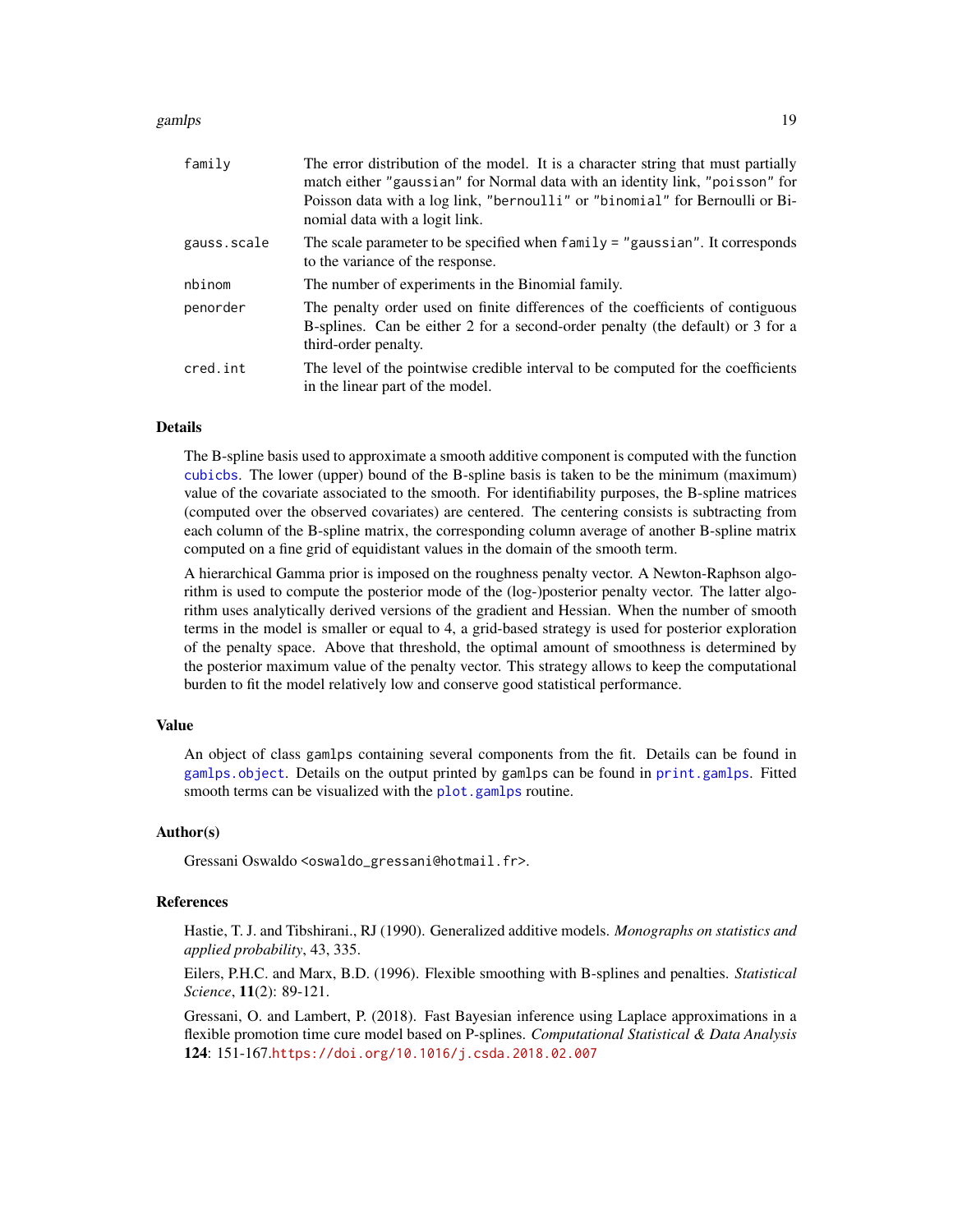### See Also

[cubicbs](#page-10-1), [gamlps.object](#page-19-1), [print.gamlps](#page-33-2), [plot.gamlps](#page-30-1)

#### Examples

```
set.seed(14)
sim \le simgamdata(n = 300, setting = 2, dist = "binomial", scale = 0.25)
dat <- sim$data
fit <- gamlps(y \sim z1 + z2 + sm(x1) + sm(x2), K = 15, data = dat,
              penorder = 2, family = "binomial", nbinom = 15)
fit
# Check fit and compare with target (in red)
opar <- par(no.readonly = TRUE)
par(mfrow = c(1, 2))domx <- seq(-1, 1 ,length = 200)
plot(fit, smoo.index = 1, cred.int = 0.95, ylim = c(-2, 2))
lines(domx, sim$f[[1]](domx), type= "l", lty = 2, lwd = 2, col = "red")
plot(fit, smoo.index = 2, cred.int = 0.95, ylim = c(-3, 3))
lines(domx, sim$f[[2]](domx), type= "l", lty = 2, lwd = 2, col = "red")
par(opar)
```
<span id="page-19-1"></span>

| gamlps.object | Object resulting from the fit of a generalized additive model. |  |
|---------------|----------------------------------------------------------------|--|
|---------------|----------------------------------------------------------------|--|

#### Description

An object returned by the [gamlps](#page-17-1) function consists in a list with various components related to the fit of a generalized additive model with the Laplace-P-spline approach.

### Value

A gamlps object has the following elements:

| formula       | The formula of the generalized additive model.                                                                                                                                                   |
|---------------|--------------------------------------------------------------------------------------------------------------------------------------------------------------------------------------------------|
| family        | The chosen exponential family.                                                                                                                                                                   |
| link          | The link function used for the fit.                                                                                                                                                              |
| n             | Sample size.                                                                                                                                                                                     |
| q             | Total number of smooth terms.                                                                                                                                                                    |
| К             | Number of B-spline basis functions used for the fit.                                                                                                                                             |
| penalty.order | Chosen penalty order.                                                                                                                                                                            |
| latfield.dim  | The dimension of the latent field. This is equal to the sum of the number of<br>B-spline coefficients and the number of regression parameters related to the co-<br>variates in the linear part. |

<span id="page-19-0"></span>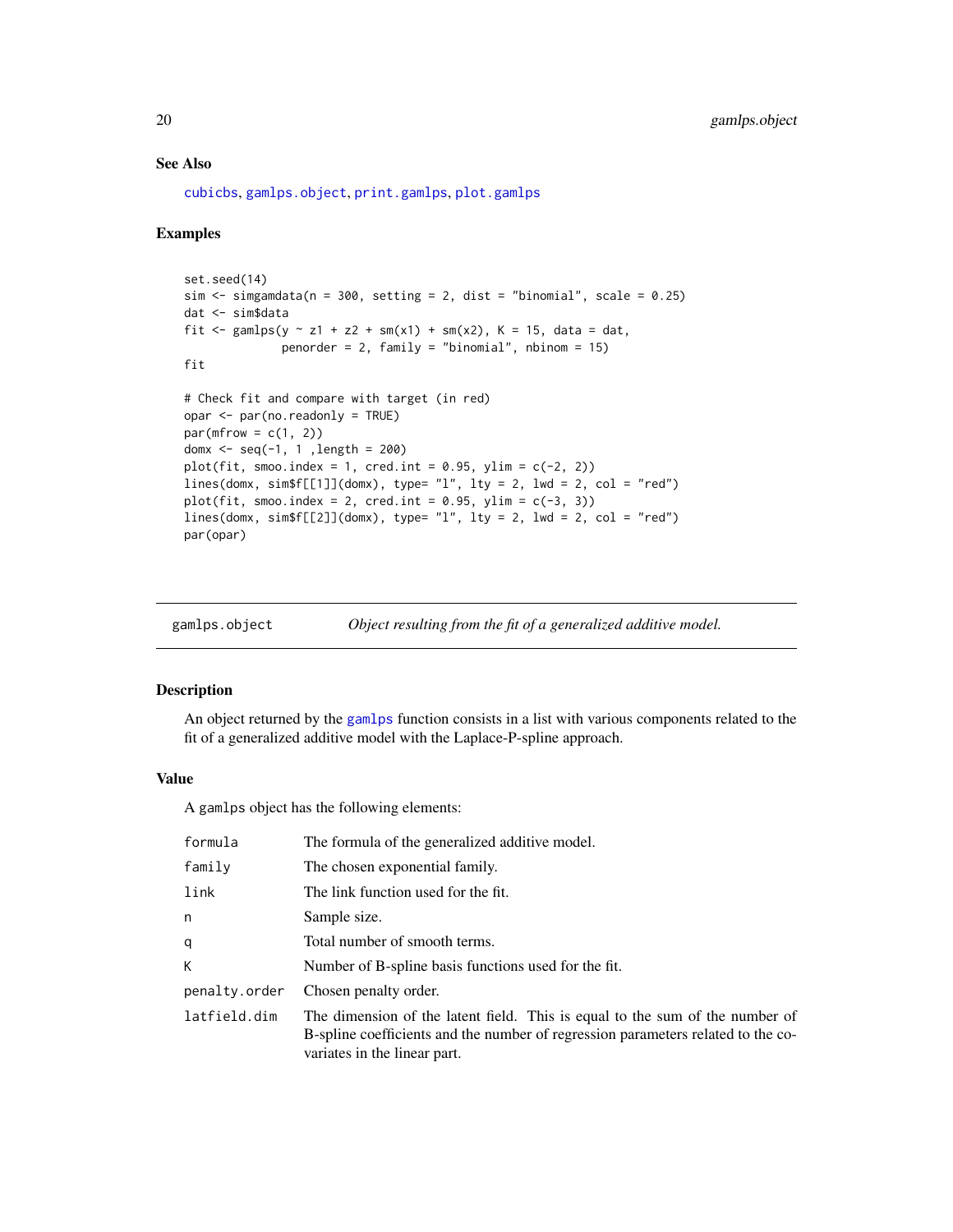<span id="page-20-0"></span>

| linear.coeff   | Estimated linear regression coefficients. This is a matrix containing the poste-<br>rior point estimate, standard deviation, z-score and lower/upper bounds of the<br>credible interval.                                                                                                                                                                                                                                                   |
|----------------|--------------------------------------------------------------------------------------------------------------------------------------------------------------------------------------------------------------------------------------------------------------------------------------------------------------------------------------------------------------------------------------------------------------------------------------------|
| spline.estim   | The estimated B-spline coefficients. This is a list with q vectors of size $K-1$<br>representing the estimated B-spline amplitudes for each smooth term.                                                                                                                                                                                                                                                                                   |
| edf            | Estimated effective degrees of freedom for each latent field variable.                                                                                                                                                                                                                                                                                                                                                                     |
| Approx.signif  | A matrix returning the observed test statistic and p-value for the approximate<br>significance of smooth terms.                                                                                                                                                                                                                                                                                                                            |
| EDf            | The estimated effective degrees of freedom of the smooth terms.                                                                                                                                                                                                                                                                                                                                                                            |
| EDfHPD.95      | 95% HPD interval for the degrees of freedom of the smooth terms.                                                                                                                                                                                                                                                                                                                                                                           |
| ED             | The estimated degrees of freedom of the GAM model.                                                                                                                                                                                                                                                                                                                                                                                         |
| vmap           | The maximum a posteriori of the (log) posterior penalty vector.                                                                                                                                                                                                                                                                                                                                                                            |
| Cov. vmap      | Covariance matrix of the (log) posterior penalty vector evaluated at vmap.                                                                                                                                                                                                                                                                                                                                                                 |
| pen.family     | The family of the posterior distribution for v. It is either "skew-normal" or "gaus-<br>sian".                                                                                                                                                                                                                                                                                                                                             |
| pendist.params |                                                                                                                                                                                                                                                                                                                                                                                                                                            |
|                | The parameterization for the posterior distribution of v. If the posterior of v<br>belongs to the skew-normal family, then pendist.params is a matrix with as<br>many rows as the number of smooth terms q. Each row contains the location,<br>scale and shape parameter of the skew-normal distribution. If the posterior of v<br>belongs to the Gaussian family, then pendist. params is a vector of length q,<br>corresponding to vmap. |
| Covmaximum     | The covariance matrix of the latent field evaluated at the posterior maximum<br>value of the penalty vector.                                                                                                                                                                                                                                                                                                                               |
| latmaximum     | The latent field value evaluated at the posterior maximum value of the penalty<br>vector.                                                                                                                                                                                                                                                                                                                                                  |
| fitted.values  | The fitted response values.                                                                                                                                                                                                                                                                                                                                                                                                                |
| residuals      | The response residuals.                                                                                                                                                                                                                                                                                                                                                                                                                    |
| r2.adj         | The adjusted r-squared of the model indicating the proportion of the data vari-<br>ance explained by the model fit.                                                                                                                                                                                                                                                                                                                        |
| data           | The data frame of the model.                                                                                                                                                                                                                                                                                                                                                                                                               |

### Author(s)

Gressani Oswaldo <oswaldo\_gressani@hotmail.fr>.

### See Also

[gamlps](#page-17-1), [print.gamlps](#page-33-2), [plot.gamlps](#page-30-1)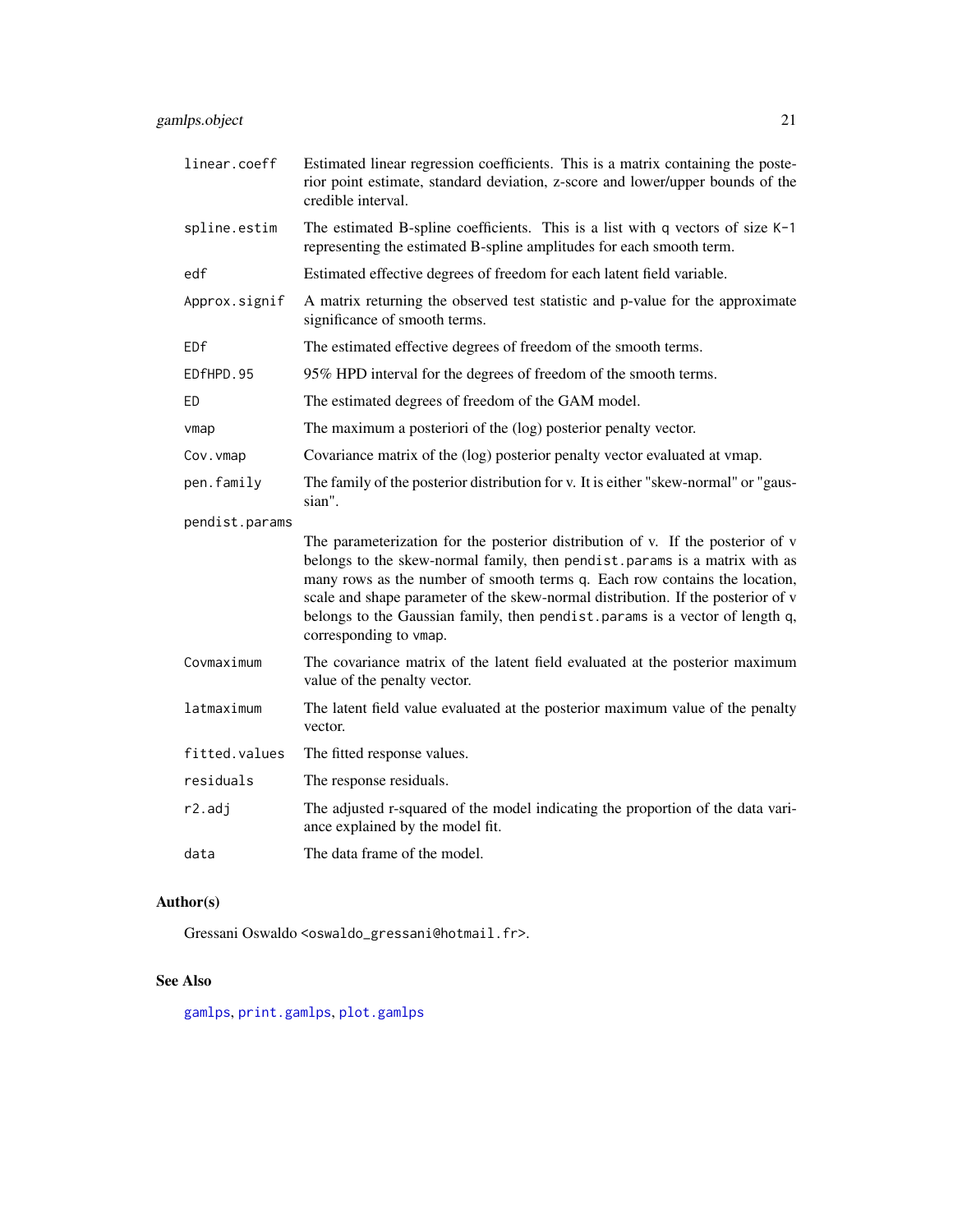<span id="page-21-0"></span>

### Description

Survival data of kidney transplant patients from Section 1.7 of Klein and Moeschberger (2003).

#### Usage

data(kidneytran)

### Format

A data frame with 863 rows and 6 columns.

obs Observation number.

time Time to death.

delta Event indicator, 1=Dead, 0=Alive.

gender Gender, 1=Male, 2=Female.

race Race, 1=White, 2=Black.

age Age in years.

### Source

<https://cran.r-project.org/package=KMsurv>

### References

Klein, J.P. and Moeschberger, M. L. (2003). Survival analysis: Techniques for Censored and Truncated Data (Second edition), Springer. ISBN 978-1-4419-2985-3

laryngeal *Survival data of male laryngeal cancer patients.*

### Description

Survival data of male patients with larynx cancer from Section 1.8 of Klein and Moeschberger (2003).

#### Usage

data(laryngeal)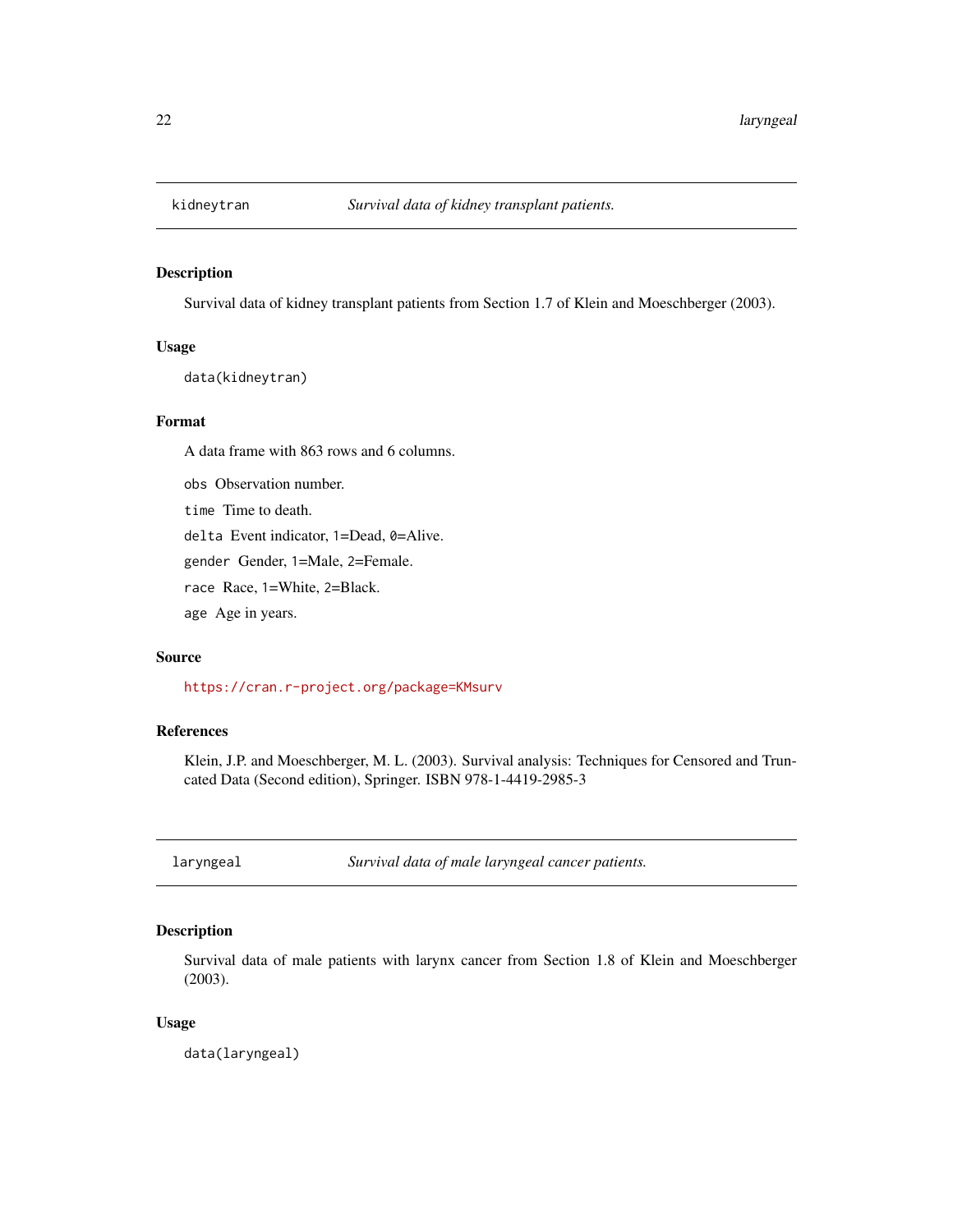#### <span id="page-22-0"></span>medicaid 23

#### Format

A data frame with 90 rows and 5 columns.

stage Stage of disease.

time Time to death in months.

age Age at diagnosis of larynx cancer.

diagyr Year of diagnosis of larynx cancer.

delta Event indicator, 1=Dead, 0=Alive.

#### Source

<https://cran.r-project.org/package=KMsurv>

#### **References**

Klein, J.P. and Moeschberger, M. L. (2003). Survival analysis: Techniques for Censored and Truncated Data (Second edition), Springer. ISBN 978-1-4419-2985-3

medicaid *Data from the 1986 Medicaid Consumer Survey.*

#### Description

Data from the 1986 Medicaid survey sponsored by the Health Care Financing Administration (USA). It can be used to illustrate generalized additive models with a log link for the number of doctor visits as a response variable. The dataset is studied in Gurmu (1997).

#### Usage

data(medicaid)

### Format

A data frame with 485 rows and 10 columns.

numvisits Count of doctor office/clinic and health centre visits.

exposure Length of observation period for ambulatory care in days.

children Number of children in the household.

age Age of the respondent.

income1000 Annual household income in US dollars.

access Access to health services, 0=Low access, 100=High access.

pc1times1000 First principal component of three health status variables: functional limitations, acute conditions and chronic conditions.

maritalstat Marital status, 0=Other, 1=Married.

sex Gender, 1=Female, 0=Male.

race Race, 0=Other, 1=White.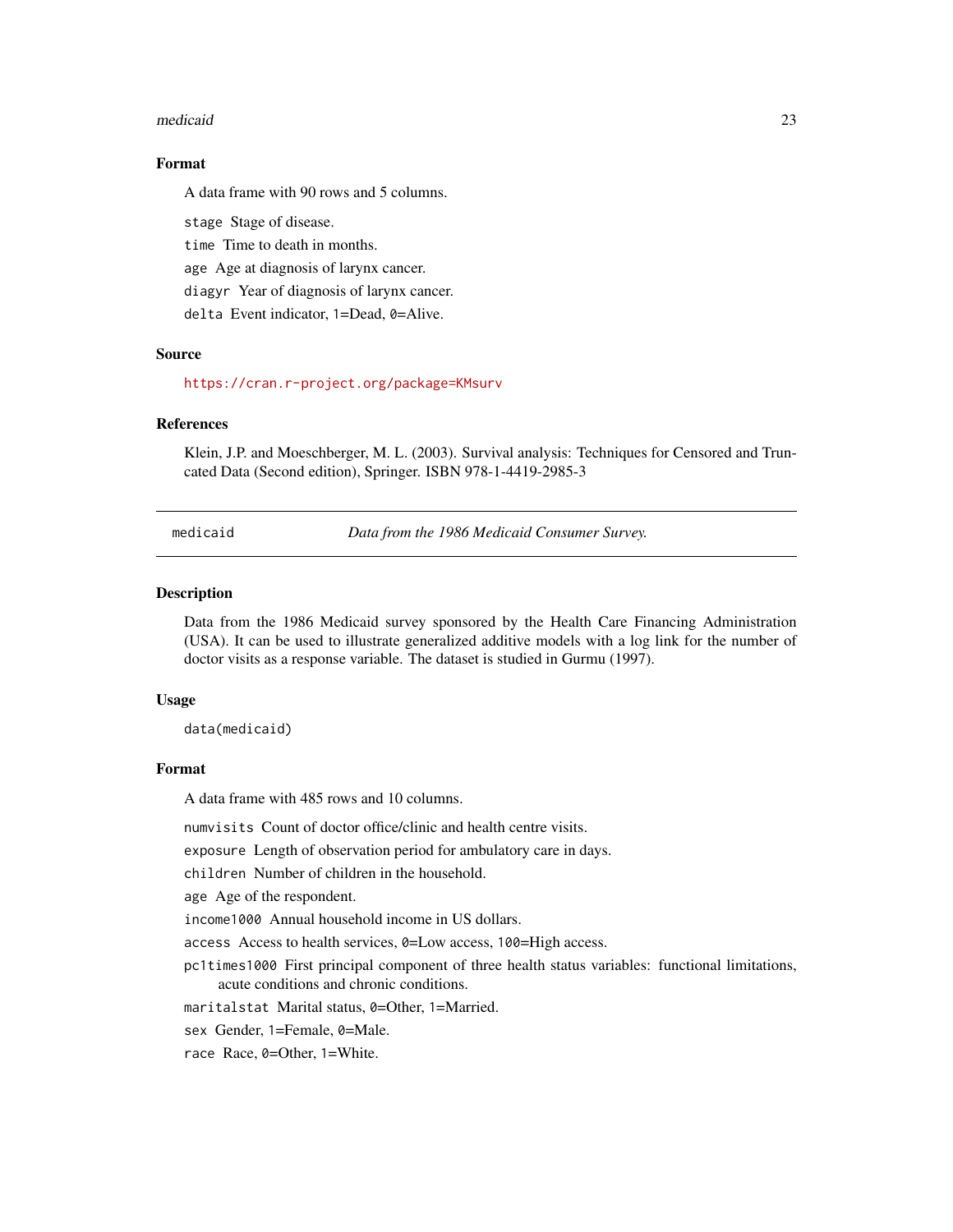#### Source

<http://qed.econ.queensu.ca/jae/1997-v12.3/gurmu/>

#### References

Gurmu, S.(1997). Semi-parametric estimation of hurdle regression models with an application to medicaid utilization. *Journal of Applied Econometrics* 12(3):225-242.

melanoma *Melanoma survival data.*

#### Description

Melanoma survival dataset with 205 patients suffering from skin cancer and operated for malignant melanoma at Odense University Hospital in Denmark.

#### Usage

data(melanoma)

#### Format

A data frame with 205 rows and 7 columns.

time Survival time in years.

status 1 Died from melanoma, 0 still alive or died from another event.

sex 1=Male, 0=Female.

age Age in years.

year Year of operation.

thickness Tumour thickness measured in mm.

ulcer 1=Presence of ulceration, 0=Absence of ulceration.

### Source

<http://www.stats.ox.ac.uk/pub/MASS4/>

### References

Venables W.N., and Ripley, B.D. (2002). Modern Applied Statistics with S, Fourth edition. Springer, New York. ISBN 0-387-95457-0.

Andersen, P.K., Borgan, O., Gill, R.D., and Keiding, N. (1993) Statistical Models based on Counting Processes. Springer.

<span id="page-23-0"></span>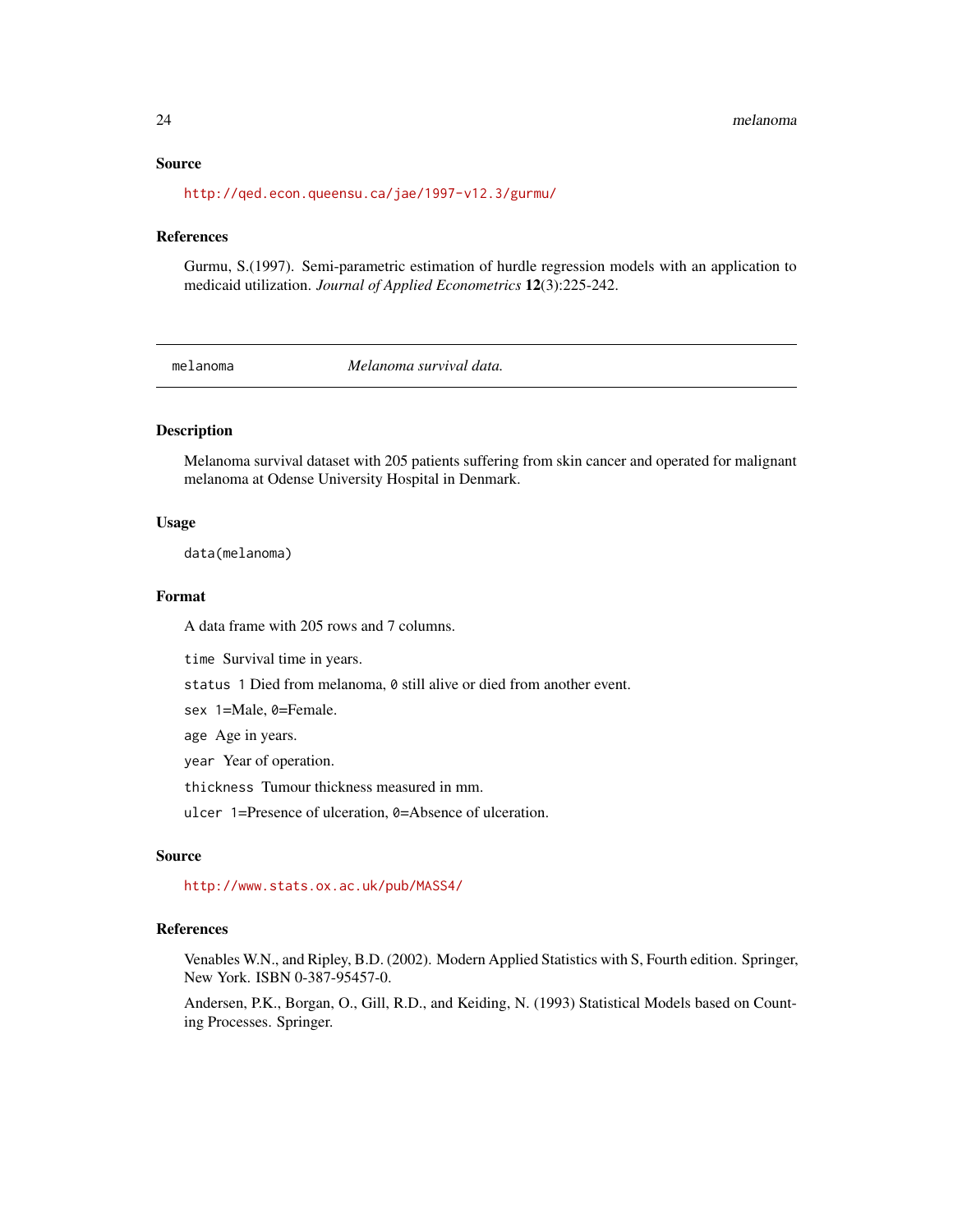<span id="page-24-0"></span>

#### Description

The routine gives a graphical representation of the univariate approximate posterior distribution of the (log-)penalty parameters for objects of class *coxlps*, *curelps*, *amlps* and *gamlps*.

#### Usage

penaltyplot(object, dimension, ...)

#### Arguments

| object    | An object of class coxlps, curelps, amlps or gamlps.                                                                                                                                                                                                                                                                                                                                                                                                                                                                                                                                                 |
|-----------|------------------------------------------------------------------------------------------------------------------------------------------------------------------------------------------------------------------------------------------------------------------------------------------------------------------------------------------------------------------------------------------------------------------------------------------------------------------------------------------------------------------------------------------------------------------------------------------------------|
| dimension | For objects of class amplys and gamps, the penalty vector can have a dimension<br>larger than one, i.e. more than a single smooth term is present in the considered<br>additive model. In that case, dimension is the penalty dimension to be plotted<br>corresponding either to a scalar indicating the desired dimension or to a vector<br>indicating more than one dimension. For instance, dimension = $c(1,3)$ displays<br>two separate plots of the (approximate) posterior distribution of the (log-)penalty<br>parameter associated to the first and the third smooth function respectively. |
| .         | Further arguments to be passed to the routine.                                                                                                                                                                                                                                                                                                                                                                                                                                                                                                                                                       |

#### Details

When q, the number of smooth term in a (generalized) additive model is smaller than five, the exploration of the posterior penalty space is based on a grid strategy. In particular, the multivariate grid of dimension q is constructed by taking the Cartesian product of univariate grids in each dimension  $j = 1, \dots, q$ . These univariate grids are obtained from a skew-normal fit to the conditional posterior p(vjlvmap[-j]),D), where vj is the (log-)penalty value associated to the jth smooth function and vmap[-j] is the posterior maximum of the (log-)penalty vector omitting the jth dimension. The routine displays the latter skew-normal distributions. When q>=5, inference is based on vmap and the grid is omitted to avoid computational overflow. In that case, the posterior distribution of the (log-)posterior penalty vector v is approximated by a multivariate Gaussian and the routine shows the marginal distributions.

#### Author(s)

Gressani Oswaldo <oswaldo\_gressani@hotmail.fr>.

#### Examples

```
### Classic simulated data example (with simgamdata)
set.seed(123)
sim.data <- simgamdata(setting = 2, n = 250, dist = "gaussian", scale = 0.25)
```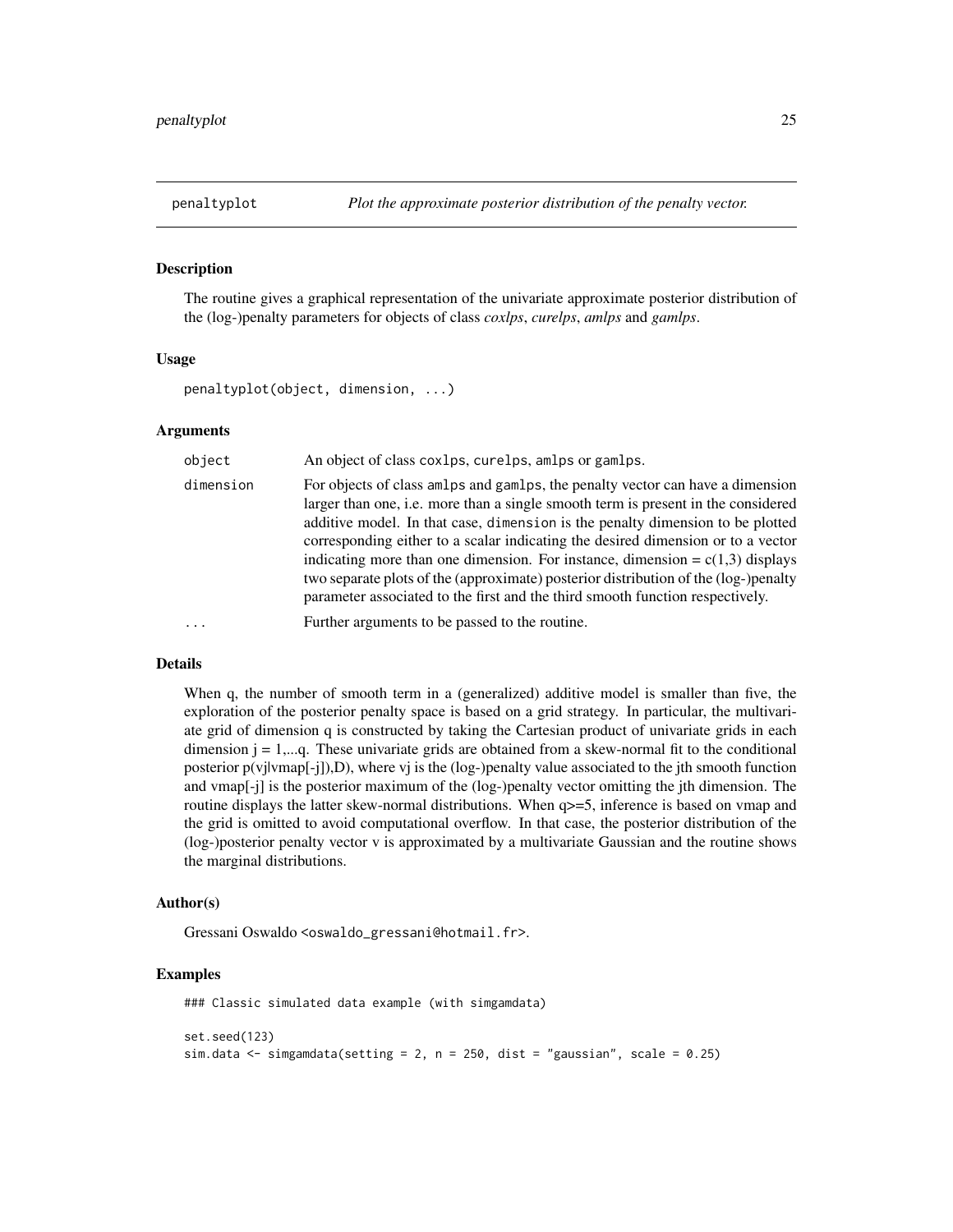```
plot(sim.data) # Scatter plot of response
data <- sim.data$data # Simulated data frame
# Fit model
fit \le - amlps(y \le z1 + z2 + sm(x1) + sm(x2), data = data, K = 15)
fit
# Penalty plot
opar <- par(no.readonly = TRUE)
par(mfrow = c(1, 2))penaltyplot(fit, dimension = c(1, 2))
par(opar)
```
<span id="page-25-1"></span>plot.amlps *Plot smooth functions of an additive model object.*

#### Description

Displays a plot of the fitted additive smooth components of an amlps object. The routine can also be used to print a table of point and set estimates of an additive smooth term for a user-specified grid of values.

### Usage

```
## S3 method for class 'amlps'
plot(x, xp, smooth, check, credit = 0.95, plot. cred = TRUE,np = 100, fit.col = "blue", shade.col = "gray75", show.plot = TRUE,
     show.info = TRUE, ...)
```

| x          | An object of class amlps.                                                                                                                                                                                                                                                                                                     |
|------------|-------------------------------------------------------------------------------------------------------------------------------------------------------------------------------------------------------------------------------------------------------------------------------------------------------------------------------|
| хp         | A numeric vector of grid values on which to compute a point estimate and point-<br>wise credible interval for the smooth function specified in smoo. index. The<br>components of xp must be within the range of the observed covariate values for<br>the corresponding smooth function. Results will be displayed in a table. |
| smoo.index | The index of the smooth function. For instance smoo, index $= 2$ refers to the<br>second smooth function specified in the formula of the amlps routine.                                                                                                                                                                       |
| cred.int   | The level of the pointwise credible interval to be computed for the smooth addi-<br>tive term. Default is 0.95.                                                                                                                                                                                                               |
| plot.cred  | Logical. Should the credible intervals be plotted? Default is TRUE.                                                                                                                                                                                                                                                           |
| np         | The number of points used to construct the plot of the smooth additive function.<br>Default is 100 and allowed values are between 20 and 200.                                                                                                                                                                                 |
| fit.col    | The color of the fitted curve.                                                                                                                                                                                                                                                                                                |
| shade.col  | The shading color for the credible intervals.                                                                                                                                                                                                                                                                                 |
| show.plot  | Logical. Should the plot be displayed? Default is TRUE.                                                                                                                                                                                                                                                                       |

<span id="page-25-0"></span>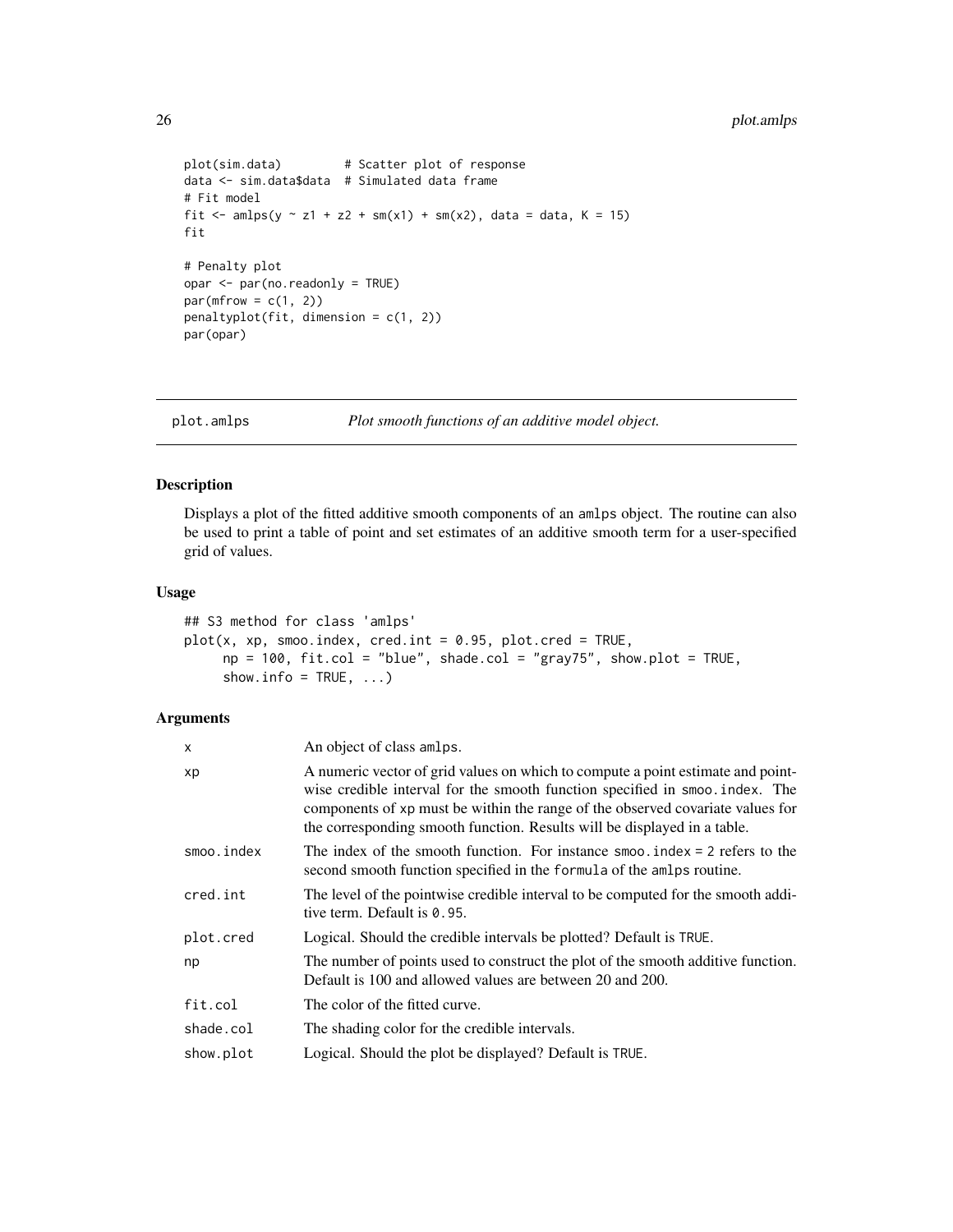### <span id="page-26-0"></span>plot.amlps 27

| show.info | Logical. Should the table of point and set estimates of the smooth function on |
|-----------|--------------------------------------------------------------------------------|
|           | the specified xp values be displayed? Default is TRUE.                         |
| $\cdots$  | Further arguments to be passed to plot.                                        |

### Details

Produces a plot of a smooth additive term fitted with the [amlps](#page-1-1) function. On the y-axis, the estimated effective dimension of the smooth term is also displayed. At the bottom of each plot, vertical ticks indicate the location of the covariate values. The labels on the x-axis correspond to the covariate name associated to the smooth term.

### Value

If xp is unspecified (the default), the routine will only return a plot of the estimated smooth curve. Otherwise, it provides a list with the following components:

| хp         | The chosen points on which to compute the smooth fit.                                                               |
|------------|---------------------------------------------------------------------------------------------------------------------|
| sm.xp      | The estimated smooth fit at points specified in xp.                                                                 |
| sm.low     | The lower bound of the pointwise credible interval for the smooth additive func-<br>tion at points specified in xp. |
| sm.up      | The upper bound of the pointwise credible interval for the smooth additive func-<br>tion at points specified in xp. |
| cred.int   | The chosen level to compute credible intervals.                                                                     |
| smoo.index | The index of the smooth function.                                                                                   |

### Author(s)

Gressani Oswaldo <oswaldo\_gressani@hotmail.fr>.

### See Also

[amlps](#page-1-1), [amlps.object](#page-3-1), [print.amlps](#page-31-1)

#### Examples

### Classic simulated data example

set.seed(3)

```
sim.data \le simgamdata(setting = 2, n = 200, dist = "gaussian", scale = 0.3)
plot(sim.data) # Scatter plot of response
data <- sim.data$data # Simulated data frame
# Fit model
fit <- amlps(y \sim z1 + z2 + sm(x1) + sm(x2), data = data, K = 20)
fit
```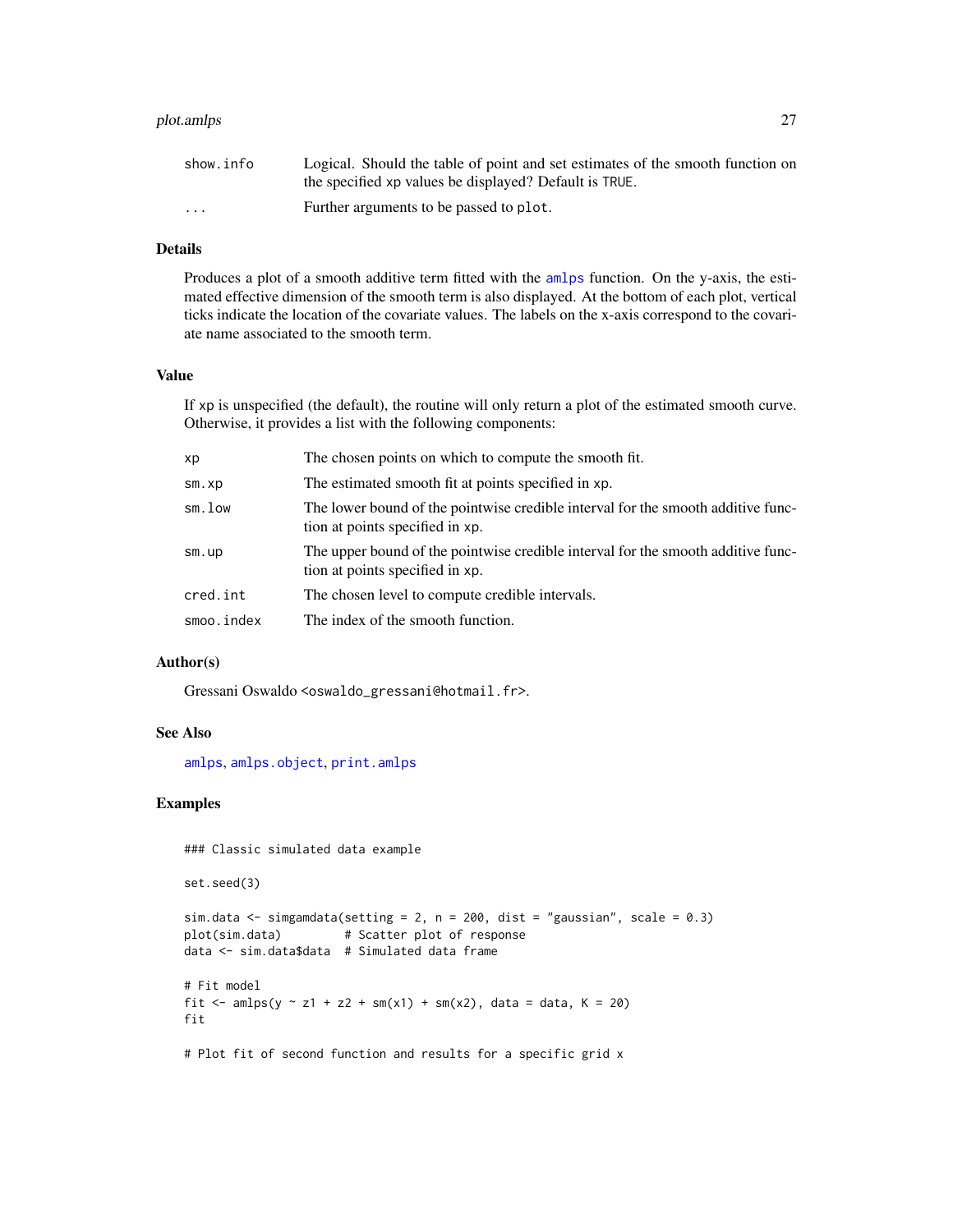plot(fit,  $xp = c(-0.8, -0.4, 0, 0.4, 0.8)$ , smoo.index = 2, ylim=c(-3, 3))

<span id="page-27-1"></span>plot.coxlps *Plot baseline hazard and survival curves from a coxlps object.*

#### Description

Produces a plot of the baseline hazard and/or survival based on a coxlps object.

### Usage

```
## S3 method for class 'coxlps'
plot(x, S0 = TRUE, h0 = TRUE, cred.int = 0.95, overlap.km = FALSE,plot.cred = FALSE, np = 50, show. legend = TRUE, ...
```
#### Arguments

| $\mathsf{x}$ | An object of class coxlps.                                                                                                                                |
|--------------|-----------------------------------------------------------------------------------------------------------------------------------------------------------|
| S0           | Logical. Should the estimated baseline survival be plotted?                                                                                               |
| h0           | Logical. Should the estimated baseline hazard be plotted?                                                                                                 |
| cred.int     | The level for an approximate pointwise credible interval to be computed for the<br>baseline curves. Default is 0.95.                                      |
| overlay.km   | A logical value indicating whether the Kaplan-Meier estimate should be plotted<br>together with the smooth baseline survival curve. The default is FALSE. |
| plot.cred    | Logical. Should the credible intervals be plotted? Default is FALSE.                                                                                      |
| np           | The number of points used to plot the smooth baseline functions. Default is 50<br>and allowed values are between 20 and 200.                              |
| show. legend | Logical. Should a legend be displayed?                                                                                                                    |
| $\ddotsc$    | Further arguments to be passed to plot.                                                                                                                   |

### Details

Plots for the baseline hazard and survival curves are computed on a grid (of length np) between 0 and the 99th percentile of follow-up times. When plot.cred is FALSE, the fit omits to compute the approximate pointwise credible intervals for plotting and hence is less computationally intensive. Vertical ticks on the x-axis correspond to the observed follow-up times.

#### Author(s)

Gressani Oswaldo <oswaldo\_gressani@hotmail.fr>.

### See Also

[coxlps](#page-5-1) [coxlps.object](#page-8-1)

<span id="page-27-0"></span>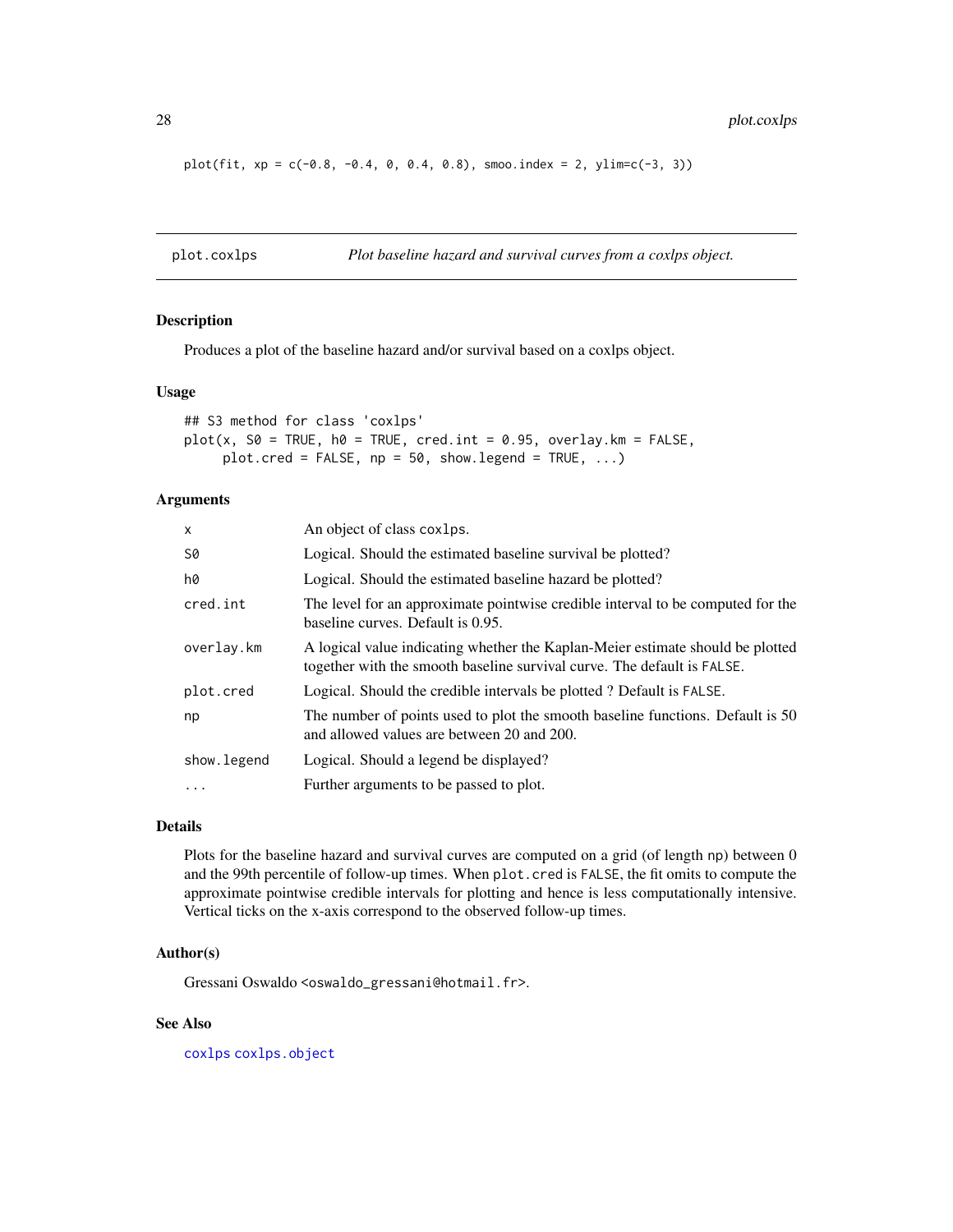### <span id="page-28-0"></span>plot.curelps 29

### Examples

```
## Simulate survival data
set.seed(6)
betas <- c(0.35, -0.20, 0.05, 0.80) # Regression coefficients
data \le simsurvdata(a = 1.8, b = 2, n = 200, betas = betas, censperc = 25)
simdat <- data$survdata
# Fit model
fit <- coxlps(Surv(time, delta) \sim x1 + x2 + x3 + x4, data = simdat)
plot(fit, h0 = FALSE, S0 = TRUE, overlay.km = FALSE, show.legend = FALSE)
domt \leq - seq(0, 5.5, length = 500)
lines(domt, data$S0(domt), type = "l", col = "red")legend("topright", c("Bayesian LPS", "Target"), col = c("black", "red"),
       lty = c(1, 1), bty = "n", cex = 0.8)
```
<span id="page-28-1"></span>plot.curelps *Plot estimated survival functions and cure probability for the promotion time cure model.*

#### Description

The routine takes as input an object of class curelps and plots the estimated baseline survival curve, the population survival curve for a specific covariate profile and a a smooth curve for the cure probability. Approximate pointwise credible intervals are available.

#### Usage

```
## S3 method for class 'curelps'
plot(x, credit, = 0.95, curvetype = c("baseline", "population","probacure"), covar.profile, fit.col = "black", shade.col = "gray75",
     plot.cred = FALSE, np = 50, show.legend = TRUE, \dots)
```

| x         | An object of class curelps.                                                                                                                                                                                                                                                                                                                                |
|-----------|------------------------------------------------------------------------------------------------------------------------------------------------------------------------------------------------------------------------------------------------------------------------------------------------------------------------------------------------------------|
| cred.int  | The level for an approximate pointwise credible interval to be computed for the<br>smooth curves. Default is 0.95.                                                                                                                                                                                                                                         |
| curvetype | The curve to be plotted; baseline (the default) will plot the estimated baseline<br>survival, population the population survival function for a profile of covariates<br>given in covar. profile, and probacure the probability to be cured (for a pro-<br>file of covariates given in covar.profile) given that the subject has survived<br>until time t. |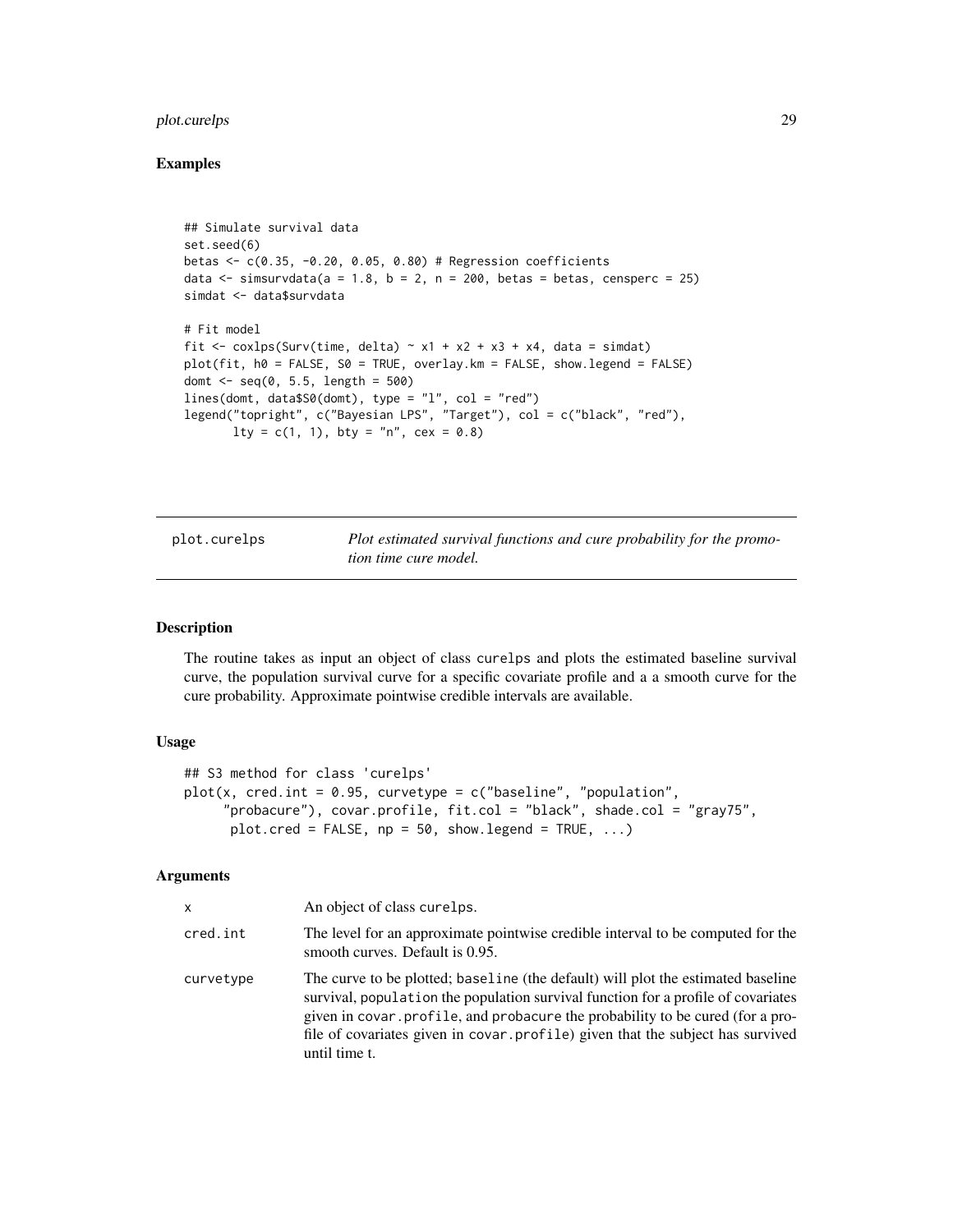<span id="page-29-0"></span>

| A numeric vector of the same length as the number of covariates in the model.                                                                                      |
|--------------------------------------------------------------------------------------------------------------------------------------------------------------------|
| This corresponds to the profile of covariates for which to compute the popula-                                                                                     |
| tion survival function and cure probability estimates. The order of the covari-                                                                                    |
| ates in covar. profile is the same as the order specified in formula of the                                                                                        |
| curelps routine. Each component of covar profile should be in the range of                                                                                         |
| the observed values for the corresponding covariate. If covar profile is left<br>unspecified by the user, the default will be to take the median covariate values. |
| The color used for the estimated survival curve.                                                                                                                   |
| The color used for the shading of the credible intervals.                                                                                                          |
| Logical. Should the credible intervals be plotted? Default is FALSE.                                                                                               |
| The number of points used to plot the smooth curves. Default is 50 and allowed<br>values are between 20 and 200.                                                   |
| Show the legend? Default is TRUE.                                                                                                                                  |
| Further arguments to be passed to plot.                                                                                                                            |
|                                                                                                                                                                    |

### Details

When plot.cred is FALSE, the routine omits to compute the approximate pointwise credible intervals for plotting and hence is less computationally intensive.

#### Author(s)

Gressani Oswaldo <oswaldo\_gressani@hotmail.fr>.

#### See Also

[curelps](#page-11-1), [curelps.object](#page-15-1), [curelps.extract](#page-13-1), [print.curelps](#page-33-1).

#### Examples

# Example on phase III clinical trial e1684 on melanoma data

data(ecog1684)

```
# Kaplan-Meier curve
plot(survfit(Surv(time, status) \sim 1, data = ecog1684), mark.time = TRUE)
fit \le curelps(Surv(time, status) \sim lt(age + trt + sex) +
             st(age + trt + sex), data = ecog1684, K = 20, penorder = 2)
fit
profile1 <- c(0, 1, 1, 0, 1, 1) # Mean age, trt = IFN, sex = Female.
profile2 <- c(0, 0, 1, 0, 0, 1) # Mean age, trt = control, sex = Female.
opar <- par(no.readonly = TRUE)
par(mfrow = c(1, 2))plot(fit, curvetype = "probacure", plot.cred = TRUE, ylim = c(0,1),
     covar.profile = profile1, cred.int = 0.90,main = "Mean age, trt = IFN, sex = Female", cex.main = 0.8,
     show.legend = FALSE)
plot(fit, curvetype = "probacure", plot.cred = TRUE, ylim = c(0,1),
```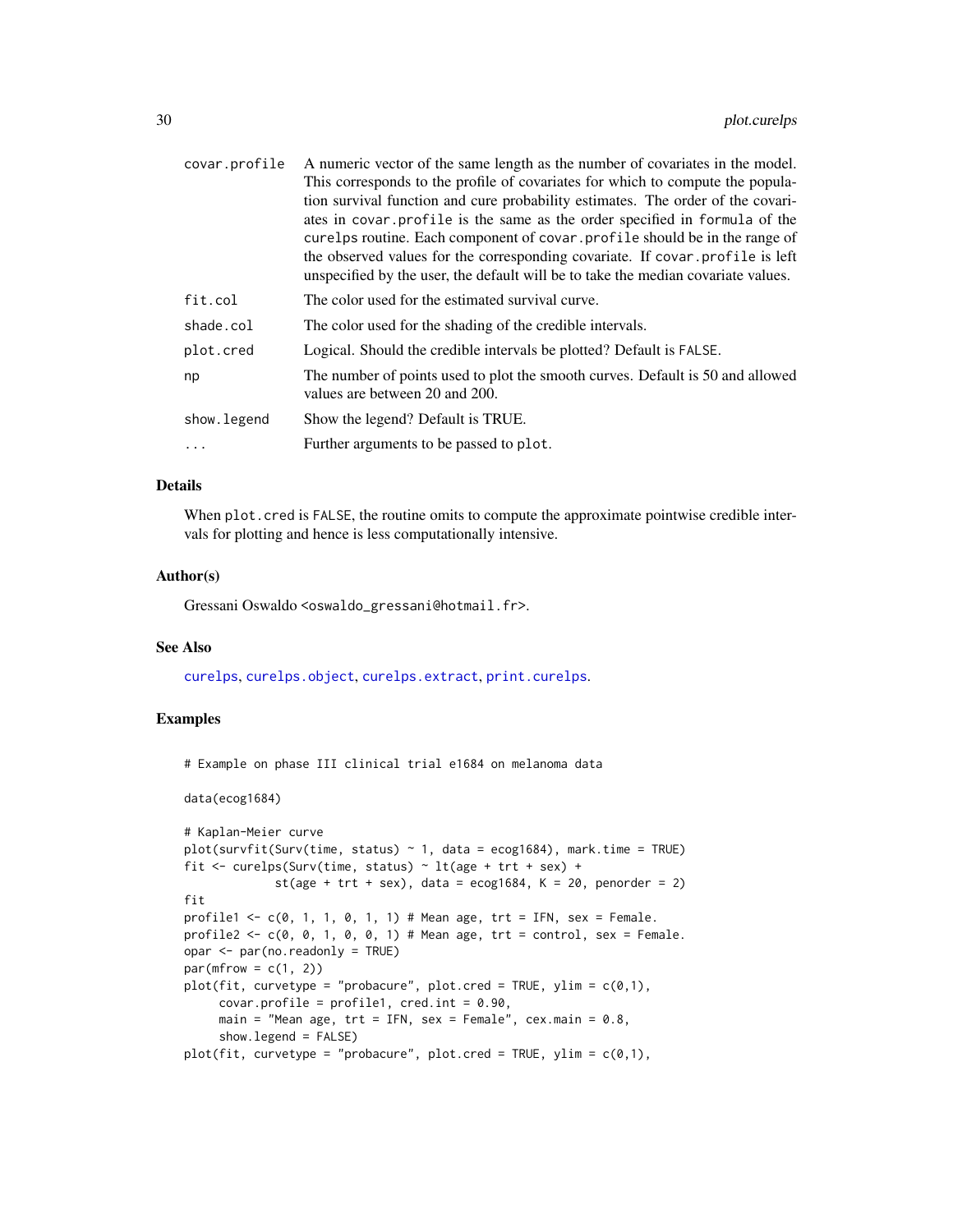```
covar.profile = profile2, cred.int = 0.90,main = "Mean age, trt = control, sex = Female", cex.main = 0.8,
     show.legend = FALSE)
par(opar)
```
<span id="page-30-1"></span>plot.gamlps *Plot smooth functions of a generalized additive model object.*

### Description

Displays a plot of the fitted additive smooth components of an gamlps object. The routine can also be used to print a table of point and set estimates of an additive smooth term for a user-specified grid of values.

#### Usage

## S3 method for class 'gamlps'  $plot(x, xp, smoo.index, cred.int = 0.95, plot.cred = TRUE,$  $np = 100$ , fit.col = "blue", shade.col = "gray75", show.plot = TRUE, show.info =  $TRUE$ , ...)

| X          | An object of class gamlps.                                                                                                                                                                                                                                                                                                    |
|------------|-------------------------------------------------------------------------------------------------------------------------------------------------------------------------------------------------------------------------------------------------------------------------------------------------------------------------------|
| хp         | A numeric vector of grid values on which to compute a point estimate and point-<br>wise credible interval for the smooth function specified in smoo. index. The<br>components of xp must be within the range of the observed covariate values for<br>the corresponding smooth function. Results will be displayed in a table. |
| smoo.index | The index of the smooth function. For instance $\text{smoo}$ index = 2 refers to the<br>second smooth function specified in the formula of the amlps routine.                                                                                                                                                                 |
| cred.int   | The level of the pointwise credible interval to be computed for the smooth addi-<br>tive term. Default is 0.95.                                                                                                                                                                                                               |
| plot.cred  | Logical. Should the credible intervals be plotted? Default is TRUE.                                                                                                                                                                                                                                                           |
| np         | The number of points used to construct the plot of the smooth additive function.<br>Default is 100 and allowed values are between 20 and 200.                                                                                                                                                                                 |
| fit.col    | The color of the fitted curve.                                                                                                                                                                                                                                                                                                |
| shade.col  | The shading color for the credible intervals.                                                                                                                                                                                                                                                                                 |
| show.plot  | Logical. Should the plot be displayed? Default is TRUE.                                                                                                                                                                                                                                                                       |
| show.info  | Logical. Should the table of point and set estimates of the smooth function on<br>the specified xp values be displayed? Default is TRUE.                                                                                                                                                                                      |
| $\cdots$   | Further arguments to be passed to plot.                                                                                                                                                                                                                                                                                       |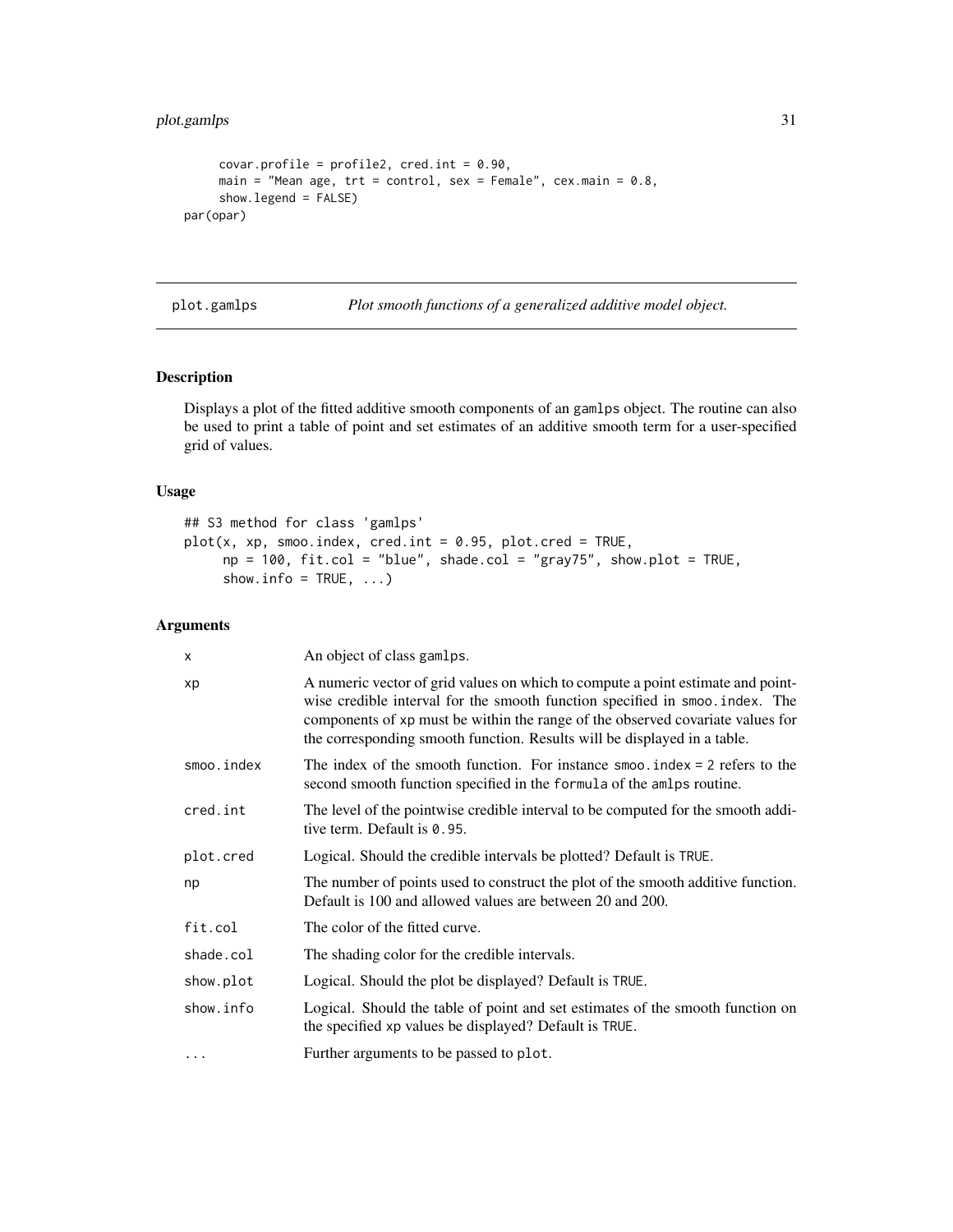### <span id="page-31-0"></span>Details

Produces a plot of a smooth additive term fitted with the [gamlps](#page-17-1) function. On the y-axis, the estimated effective dimension of the smooth term is also displayed. At the bottom of each plot, vertical ticks indicate the location of the covariate values. The labels on the x-axis correspond to the covariate name associated to the smooth term.

### Value

If xp is unspecified (the default), the routine will only return a plot of the estimated smooth curve. Otherwise, it provides a list with the following components:

| хp          | The chosen points on which to compute the smooth fit.                                                               |
|-------------|---------------------------------------------------------------------------------------------------------------------|
| $sm$ . $xp$ | The estimated smooth fit at points specified in xp.                                                                 |
| sm.low      | The lower bound of the pointwise credible interval for the smooth additive func-<br>tion at points specified in xp. |
| sm.up       | The upper bound of the pointwise credible interval for the smooth additive func-<br>tion at points specified in xp. |
| cred.int    | The chosen level to compute credible intervals.                                                                     |
| smoo.index  | The index of the smooth function.                                                                                   |

### Author(s)

Gressani Oswaldo <oswaldo\_gressani@hotmail.fr>.

#### See Also

[gamlps](#page-17-1), [gamlps.object](#page-19-1), [print.gamlps](#page-33-2)

<span id="page-31-1"></span>print.amlps *Print an additive partial linear model object.*

### Description

Print an additive partial linear model object.

### Usage

## S3 method for class 'amlps'  $print(x, \ldots)$ 

| X | An object of class amlps.                   |
|---|---------------------------------------------|
| . | Additional arguments to be passed to print. |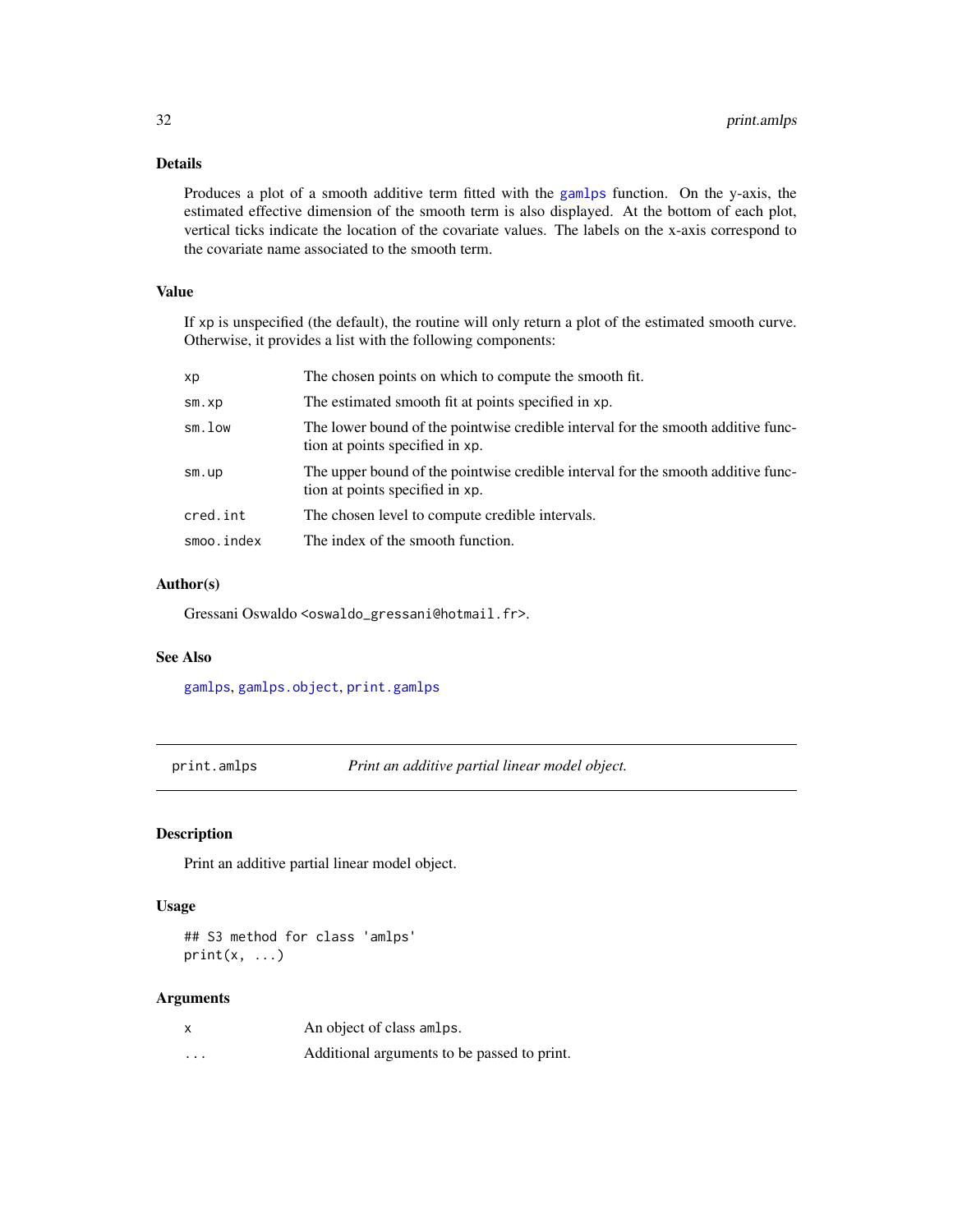### <span id="page-32-0"></span>print.coxlps 33

### Details

Prints informative output of a fitted additive partial linear model. In particular, the model formula, sample size, number of B-splines in basis, number of smooth terms, the chosen penalty order, the latent field dimension, the estimated coefficients of the linear part, the estimated standard deviation of the error and the effective dimension of the smooth terms are displayed.

#### Author(s)

Gressani Oswaldo <oswaldo\_gressani@hotmail.fr>.

### See Also

[amlps](#page-1-1), [amlps.object](#page-3-1), [plot.amlps](#page-25-1)

print.coxlps *Print a coxlps object.*

#### Description

Print method for a coxlps object.

#### Usage

## S3 method for class 'coxlps'  $print(x, \ldots)$ 

#### Arguments

| X        | An object of class coxlps.         |
|----------|------------------------------------|
| $\cdots$ | Further arguments passed to print. |

### Details

Prints informative output of a fitted Cox proportional hazards model with Laplace-P-splines.

#### Author(s)

Gressani Oswaldo <oswaldo\_gressani@hotmail.fr>.

### See Also

[coxlps](#page-5-1)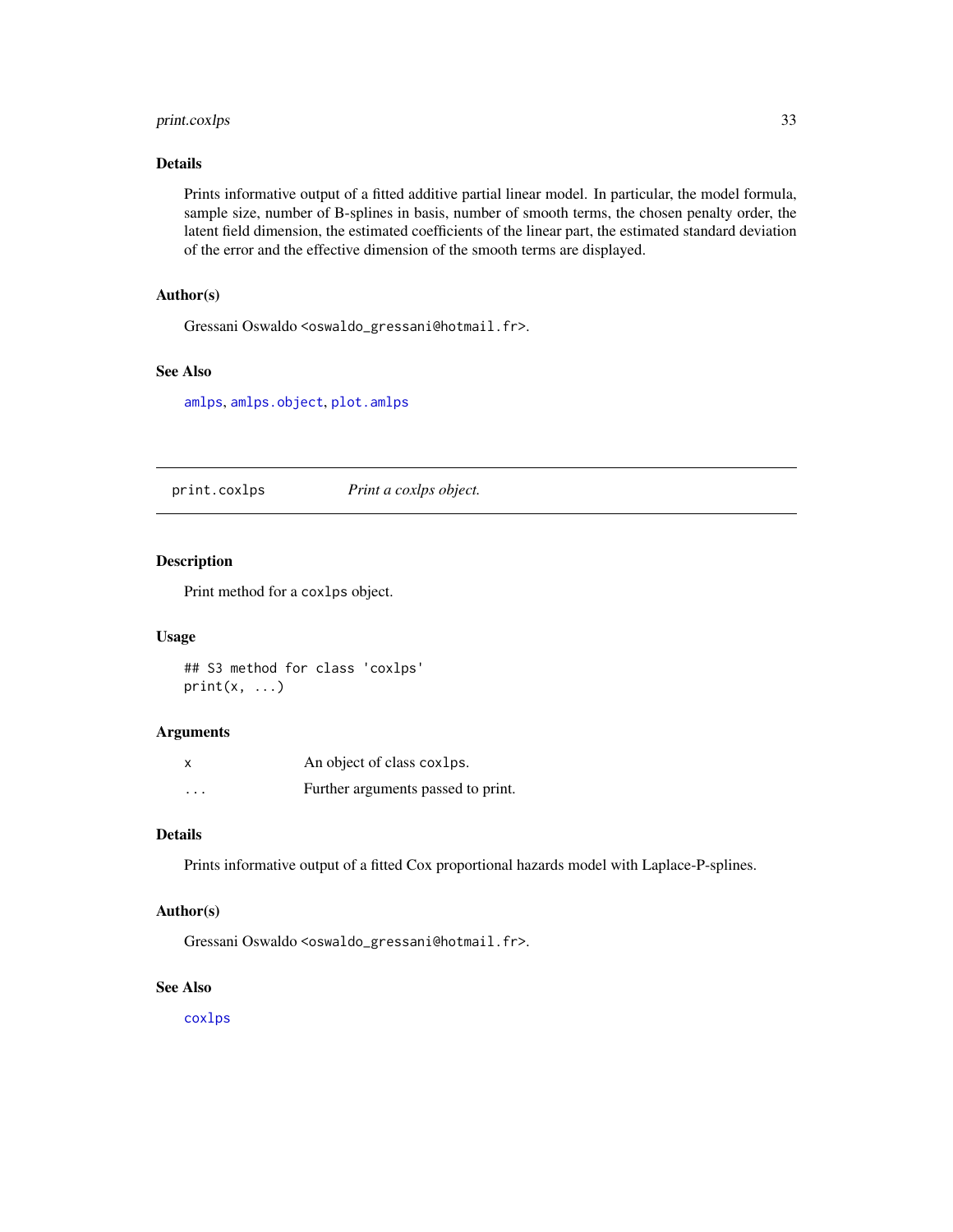<span id="page-33-1"></span><span id="page-33-0"></span>

#### Description

Print method for a curelps object.

#### Usage

```
## S3 method for class 'curelps'
print(x, \ldots)
```
#### Arguments

| X | An object of class curelps.              |
|---|------------------------------------------|
| . | Further arguments to be passed to print. |

#### Details

Prints informative output of a fitted promotion time cure model with the Laplace-P-spline approach. In particular, the model formula, number of B-splines in basis, chosen penalty order, latent field dimension, sample size, number of events and effective model dimension are provided. The estimated model coefficients related to the cure probability (long-term survival) and the population hazard dynamics (short-term survival) are also provided, where coef is the point estimate, sd.post the posterior standard deviation, z is the Wald test statistic and lower. 95 and upper.95 the lower, respectively upper bounds of the approximate 95% pointwise credible interval.

### Author(s)

Gressani Oswaldo <oswaldo\_gressani@hotmail.fr>.

#### See Also

[curelps](#page-11-1), [curelps.extract](#page-13-1), [plot.curelps](#page-28-1)

<span id="page-33-2"></span>print.gamlps *Print a generalized additive model object.*

#### **Description**

Print a generalized additive model object.

#### Usage

```
## S3 method for class 'gamlps'
print(x, \ldots)
```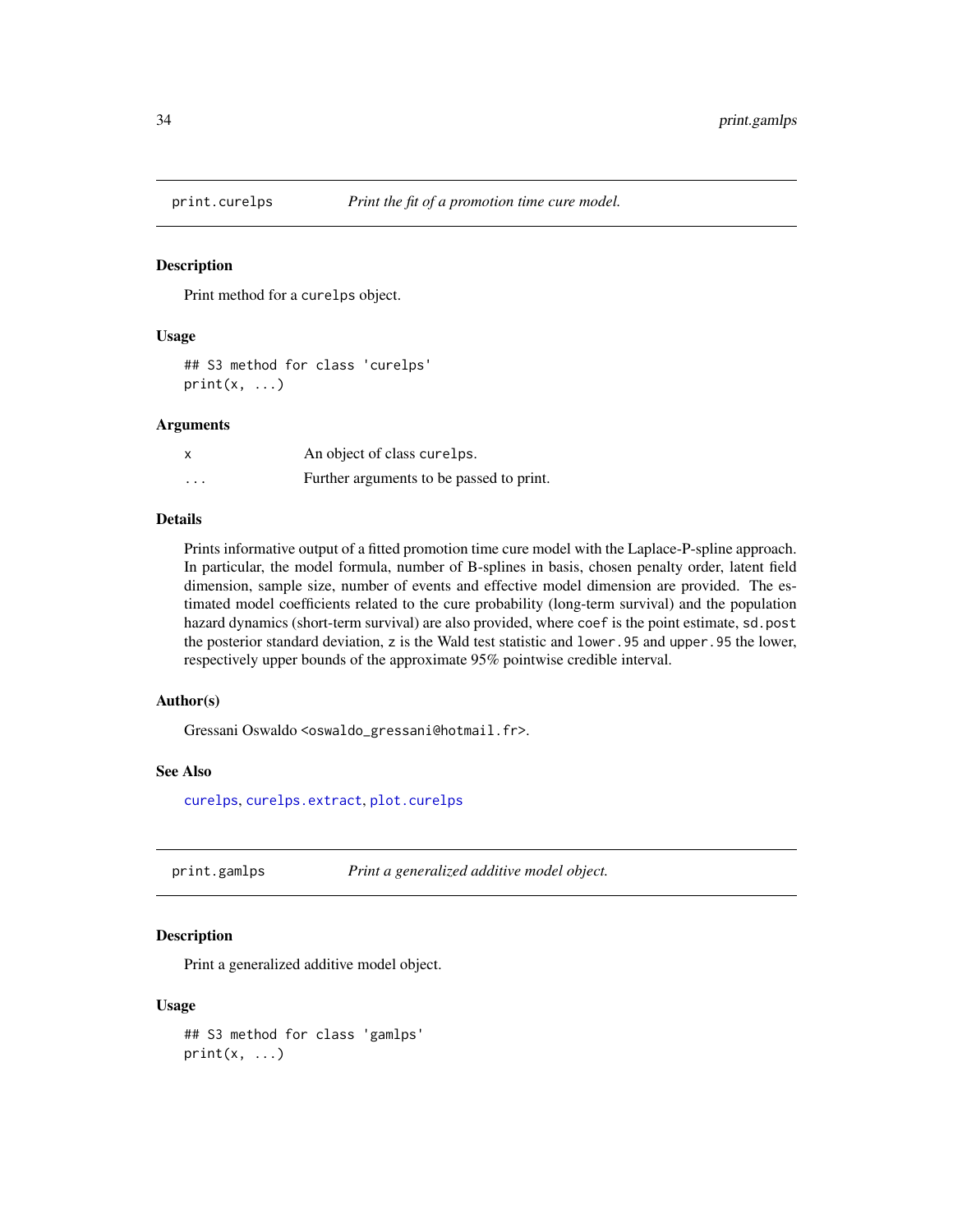#### <span id="page-34-0"></span>simcuredata 35

#### Arguments

|                         | An object of class gamlps.               |
|-------------------------|------------------------------------------|
| $\cdot$ $\cdot$ $\cdot$ | Further arguments to be passed to print. |

### Details

Prints informative output of a fitted generalized additive model. In particular, the model formula, sample size, number of B-splines in basis, number of smooth terms, the chosen penalty order, the latent field dimension, model degrees of freedom, the estimated coefficients of the linear part and the estimated effective degrees of freedom of the smooth terms are displayed.

#### Author(s)

Gressani Oswaldo <oswaldo\_gressani@hotmail.fr>.

#### See Also

[gamlps](#page-17-1), [gamlps.object](#page-19-1), [plot.gamlps](#page-30-1)

simcuredata *Simulation of survival times for the promotion time cure model.*

#### Description

Generates right censored time-to-event data with a plateau in the Kaplan-Meier estimate.

#### Usage

```
simcuredata(n, censor = c("Uniform", "Weibull"), cure.setting = 1,
            info = TRUE, KapMeier = FALSE)
```

| n            | Sample size.                                                                                                                                                                              |
|--------------|-------------------------------------------------------------------------------------------------------------------------------------------------------------------------------------------|
| censor       | The censoring scheme. Either Uniform (the default) or Weibull.                                                                                                                            |
| cure.setting | A number indicating the desired cure percentage. If cure, setting = 1 (default)<br>the cure percentage is around $20\%$ . With cure setting = 2 the cure percentage<br>is around $30\%$ . |
| info         | Should information regarding the simulation setting be printed to the console?<br>Default is TRUE.                                                                                        |
| KapMeier     | Logical. Should the Kaplan-Meier curve of the generated data be plotted? De-<br>fault is FALSE.                                                                                           |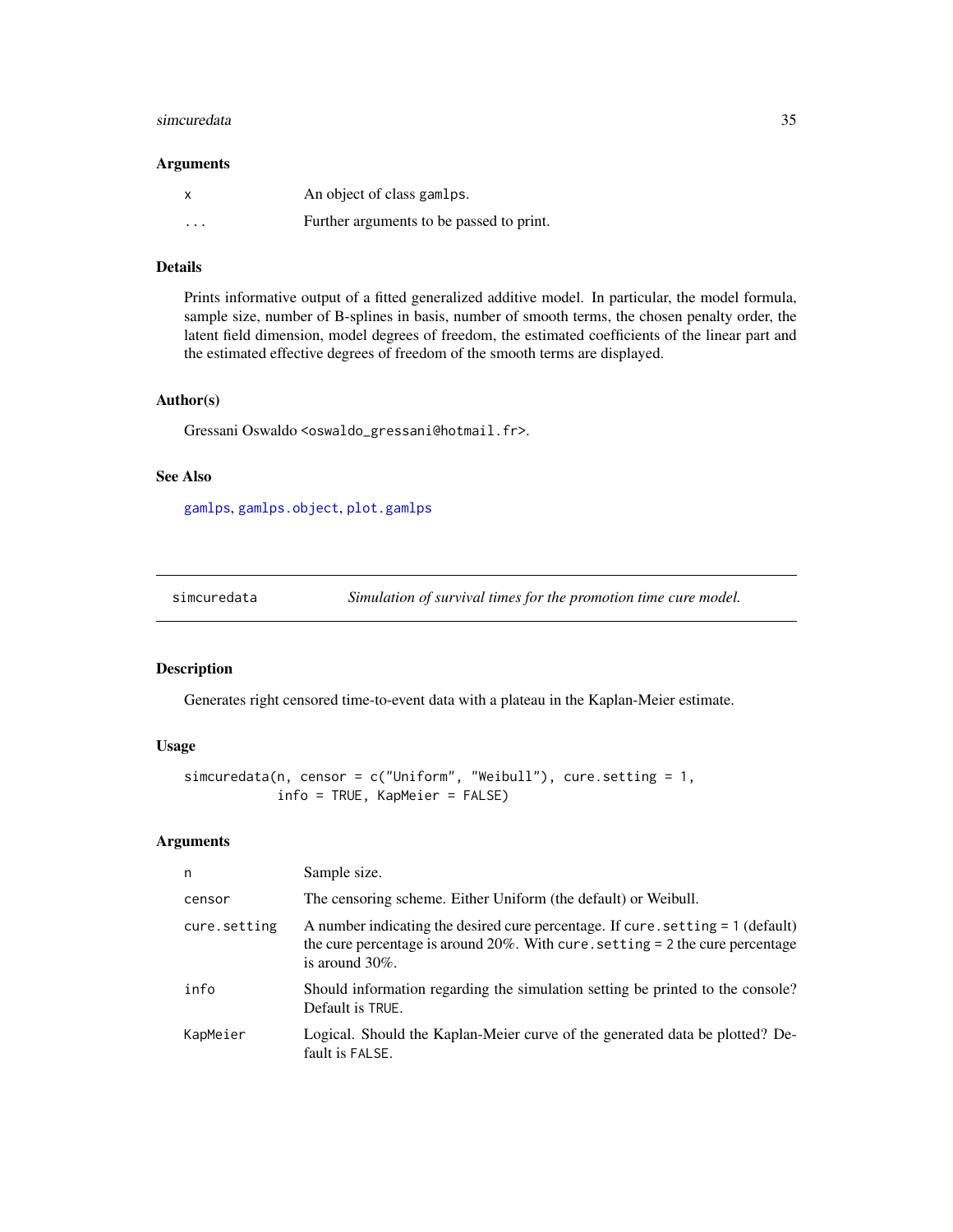### Details

Latent event times are generated following Bender et al. (2005), with a baseline distribution chosen to be a Weibull with mean 8 and variance 17.47. When cure.setting = 1 the regression coefficients of the long-term survival part are chosen to yield a cure percentage around 20%, while cure.setting = 2 yields a cure percentage around 30%. Censoring is either governed by a Uniform distribution on the support [20, 25] or by a Weibull distribution with shape parameter 3 and scale parameter 25.

#### Value

A list with the following components:

| n           | Sample size.                                                              |
|-------------|---------------------------------------------------------------------------|
| survdata    | A data frame containing the simulated data.                               |
| beta.coeff  | The regression coefficients pertaining to long-term survival.             |
| gamma.coeff | The regression coefficients pertaining to short-term survival.            |
| cure.perc   | The cure percentage.                                                      |
| censor.perc | The percentage of censoring.                                              |
| censor      | The censoring scheme.                                                     |
| <b>S0</b>   | The baseline survival function under the chosen Weibull parameterization. |

### Author(s)

Gressani Oswaldo <oswaldo\_gressani@hotmail.fr>.

This function is based on a routine used to describe a simulation setting in Bremhorst and Lambert (2016). Special thanks go to Vincent Bremhorst who shared this routine during his PhD thesis.

### References

Bender, R., Augustin, T. and Blettner, M. (2005). Generating survival times to simulate Cox proportional hazards models, *Statistics in Medicine* 24(11): 1713-1723. [https://doi.org/10.1002/](https://doi.org/10.1002/sim.2059) [sim.2059](https://doi.org/10.1002/sim.2059)

Bremhorst, V. and Lambert, P. (2016). Flexible estimation in cure survival models using Bayesian P-splines. *Computational Statistics & Data Analysis* 93: 270-284. [https://doi.org/10.1016/](https://doi.org/10.1016/j.csda.2014.05.009) [j.csda.2014.05.009](https://doi.org/10.1016/j.csda.2014.05.009)

Gressani, O. and Lambert, P. (2018). Fast Bayesian inference using Laplace approximations in a flexible promotion time cure model based on P-splines. *Computational Statistics & Data Analysis* 124: 151-167. <https://doi.org/10.1016/j.csda.2018.02.007>

### Examples

```
set.seed(10)
sim <- simcuredata(n = 300, censor = "Weibull", KapMeier = TRUE)
```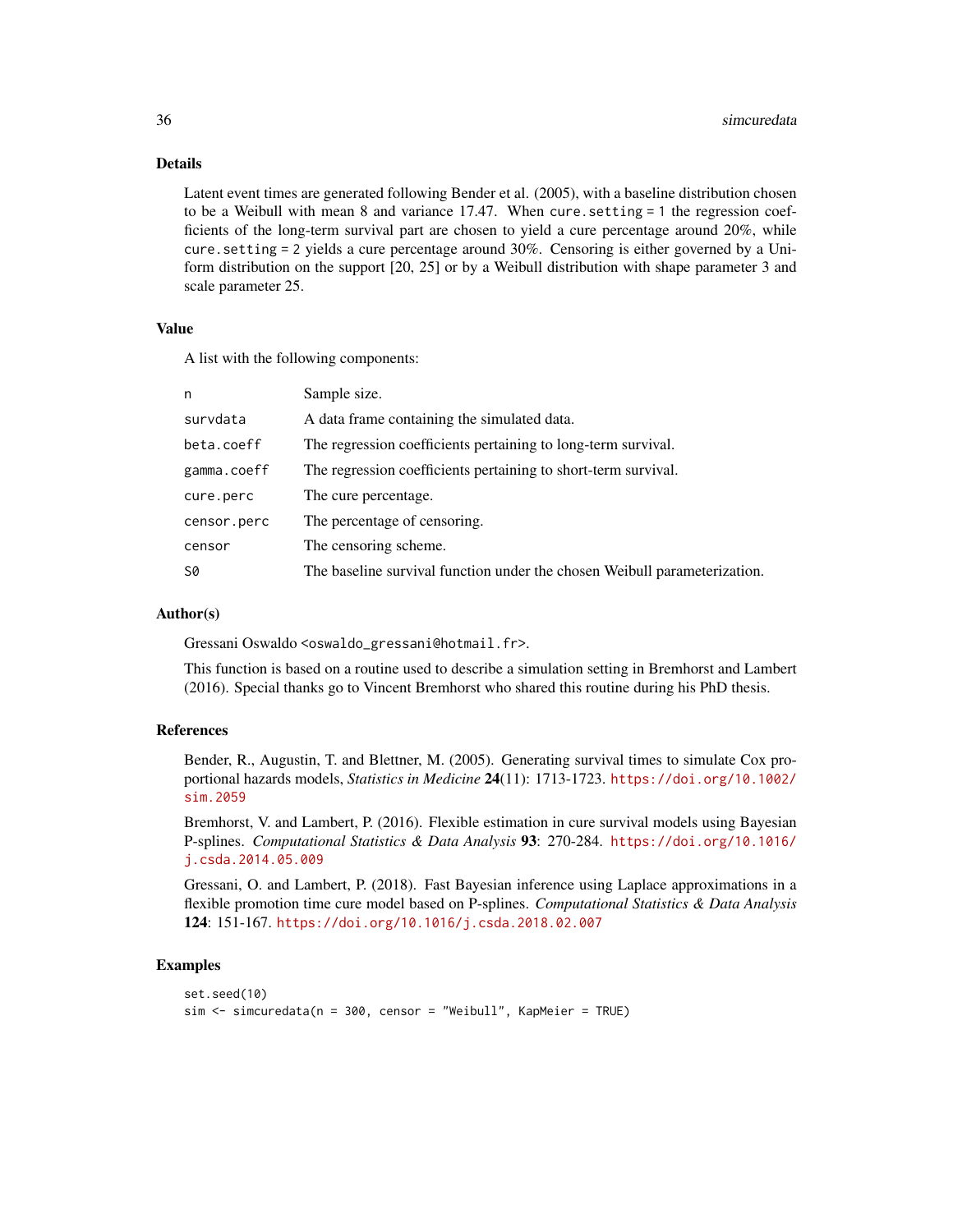<span id="page-36-0"></span>

### Description

Simulation of a data set that can be used to illustrate the [amlps](#page-1-1) or [gamlps](#page-17-1) routines to fit (generalized) additive models with the Laplace-P-spline methodology.

### Usage

```
simgamdata(setting = 1, n, dist = "gaussian", scale = 0.5, info = TRUE)
```
### Arguments

| setting | The simulation setting. The default is setting $= 1$ for a setting with three<br>smooth terms, while setting = 2 is another setting with only two smooth terms.<br>The coefficients of the linear part of the predictor are also different in the two<br>settings. |
|---------|--------------------------------------------------------------------------------------------------------------------------------------------------------------------------------------------------------------------------------------------------------------------|
| n       | The sample size to simulate.                                                                                                                                                                                                                                       |
| dist    | A character string to specify the response distribution. The default is "gaussian".<br>Other distributions can be "poisson", "bernoulli" and "binomial".                                                                                                           |
| scale   | Used to tune the noise level for Gaussian and Poisson distributions.                                                                                                                                                                                               |
| info    | Should information regarding the simulation be printed? Default is true.                                                                                                                                                                                           |

### Details

The simulation settings contain two covariates in the linear part of the predictor, namely  $zI \sim$ *Bern(0.5)* and  $z^2 \sim N(0,1)$ . The smooth additive terms are inspired from Antoniadis et al. (2012). For Binomial data, the number of trials is fixed to 15.

### Value

An object of class *simgam*. Plot of a *simgam* object yields a scatter plot of the generated response values.

| data  | A data frame.                                                                    |
|-------|----------------------------------------------------------------------------------|
| f.    | The true smooth functions.                                                       |
| betas | The regression coefficients of the linear part. The first term is the intercept. |
| dist  | The distribution of the response.                                                |

### Author(s)

Gressani Oswaldo <oswaldo\_gressani@hotmail.fr>.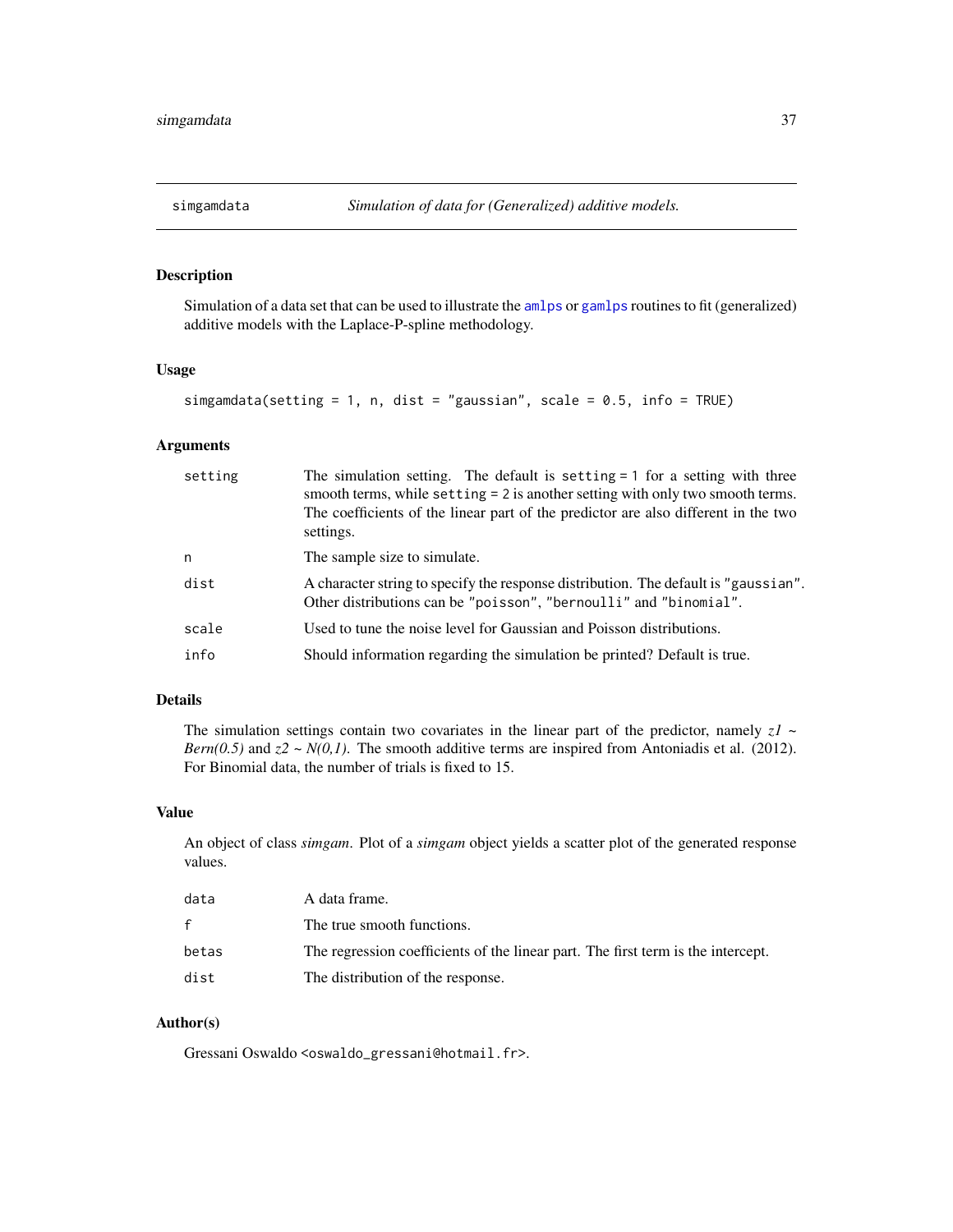#### References

Antoniadis, A., Gijbels, I., and Verhasselt, A. (2012). Variable selection in additive models using P-splines. *Technometrics* 54(4): 425-438. <https://doi.org/10.1080/00401706.2012.726000>

#### Examples

```
set.seed(10)
sim \le simgamdata(n = 150, dist = "poisson", scale = 0.3)
plot(sim)
```
<span id="page-37-1"></span>simsurvdata *Simulation of right censored survival times for the Cox model.*

### Description

Generates right censored time-to-event data. Latent event times are drawn from a Weibull distribution, while censoring times are generated from an exponential distribution.

#### Usage

simsurvdata(a, b, n, betas, censperc, tmax = NULL)

#### **Arguments**

| a, b     | The shape parameter $a > 0$ and scale parameter $b > 0$ of the Weibull.                                                                                                                        |
|----------|------------------------------------------------------------------------------------------------------------------------------------------------------------------------------------------------|
| n        | Sample size.                                                                                                                                                                                   |
| betas    | A numeric vector of regression coefficients. Allowed components of betas are<br>in the interval $[-1,1]$ and the total number of components cannot exceed 5.                                   |
| censperc | A numeric value in $[0,100]$ corresponding to the targeted percentage of censor-<br>ing.                                                                                                       |
| tmax     | A maximum upper bound for the generated latent event times. Especially useful<br>for a simulation study in which the observed event times are constrained to be<br>generated in a fixed range. |

### Details

The Weibull baseline hazard is parameterized as follows (see Hamada et al. 2008 pp. 408-409) :

$$
h_0(t) = (a/(b^a))t^{\dagger}a - 1, t > 0.
$$

The i*th* latent event time is denoted by *T\_i* and is generated following Bender et al. (2005) as follows:

$$
T_i = b(-\log(U_i) \exp(-\beta^T x_i))^T1/a),
$$

where  $U_i$  is a uniform random variable obtained with runif(1),  $x_i$  is the i*th* row of a covariate matrix X of dimension  $c(n, length(betas))$  where each component is generated from a standard Gaussian distribution and  $\beta$  is the vector of regression coefficients given by betas.

<span id="page-37-0"></span>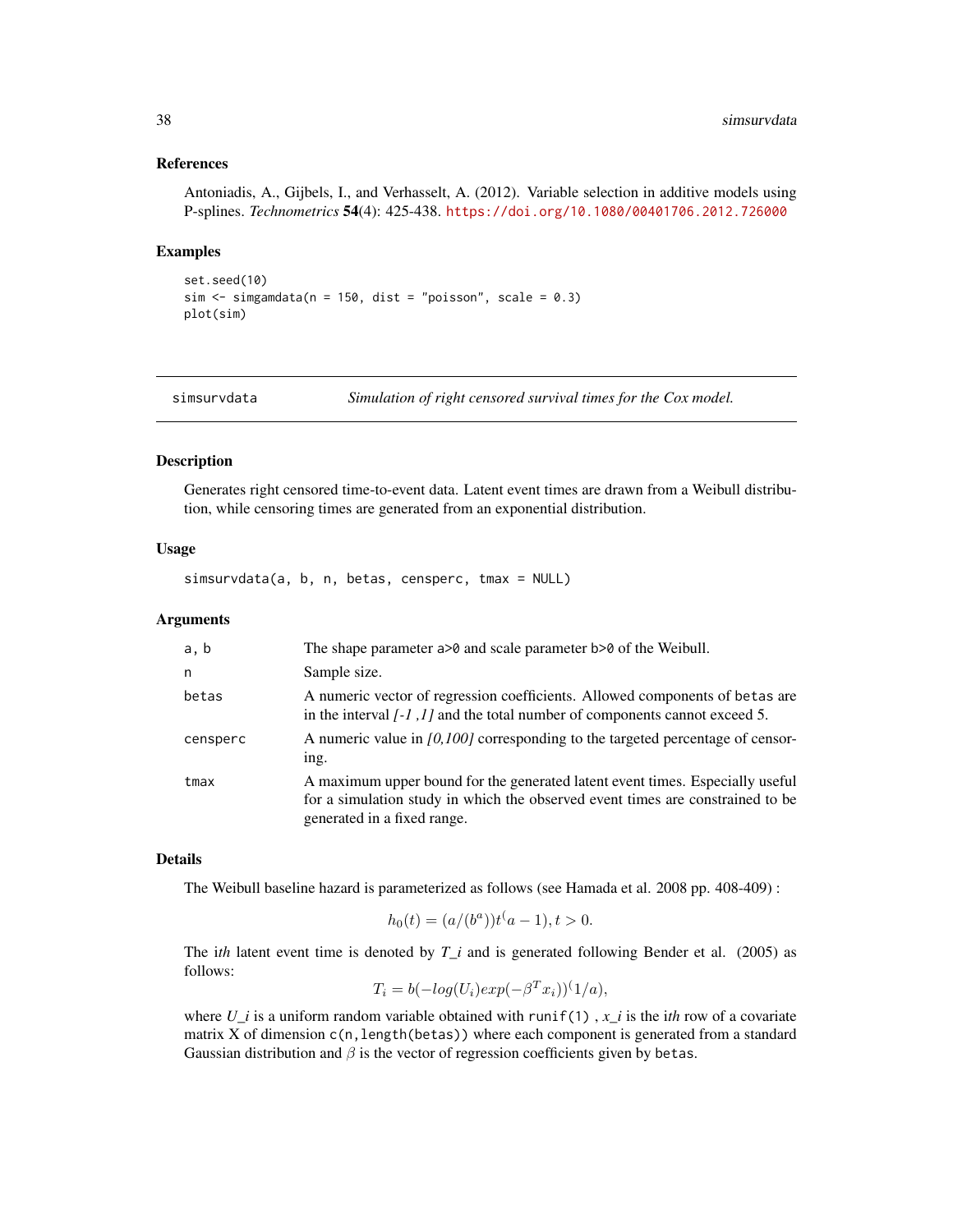#### simsurvdata 39

### Value

An object of class simsurvdata which is a list with the following components:

| sample.size                        | Sample size.                                                              |
|------------------------------------|---------------------------------------------------------------------------|
| censoring                          | Censoring scheme. Either <i>No censoring</i> or <i>Exponential</i> .      |
| num.events<br>censoring.percentage | Number of events.                                                         |
|                                    | The effective censoring percentage.                                       |
| survdata                           | A data frame containing the simulated data.                               |
| regcoeffs                          | The true regression coefficients used to simulate the data.               |
| S0                                 | The baseline survival function under the chosen Weibull parameterization. |
| h0                                 | The baseline hazard function under the chosen Weibull parameterization.   |
| Weibull.mean                       | The mean of the Weibull used to generate latent event times.              |
| Weibull.variance                   |                                                                           |
|                                    | The variance of the Weibull used to generate latent event times.          |

The print method summarizes the generated right censored data and the plot method produces a graph with time on the x axis and horizontal bars on the y axis corresponding either to an event or a right censored observation. If n > 25, only the 25 first observations are plotted.

### Author(s)

Gressani Oswaldo <oswaldo\_gressani@hotmail.fr>.

### References

Bender, R., Augustin, T. and Blettner, M. (2005). Generating survival times to simulate Cox proportional hazards models, *Statistics in Medicine* 24(11): 1713-1723. [https://doi.org/10.1002/](https://doi.org/10.1002/sim.2059) [sim.2059](https://doi.org/10.1002/sim.2059)

Hamada, M. S., Wilson, A., Reese, C. S. and Martz, H. (2008). *Bayesian Reliability*. Springer Science and Business Media.

### Examples

```
set.seed(10)
sim \le simsurvdata(a = 2, b = 1, n = 300, betas = c(0.8, -0.6), censperc = 25)
sim
plot(sim)
```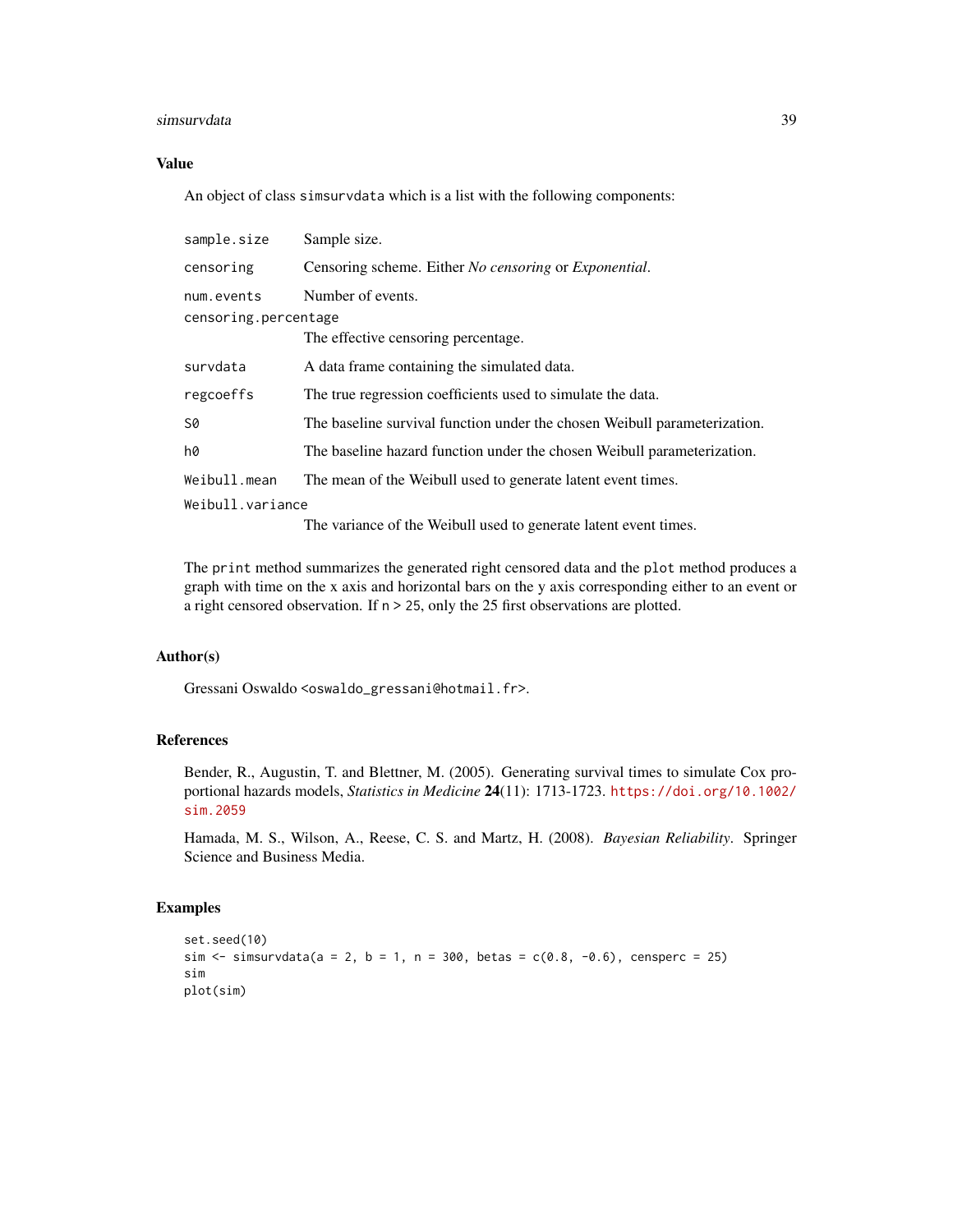#### <span id="page-39-0"></span>Description

The routine fits a skew-normal univariate distribution to a target density. Parameters of the resulting skew-normal fit are estimated by the method of moments.

#### Usage

snmatch(x, y, p =  $c(0.025, 0.5, 0.975)$ )

### Arguments

| A numeric vector on the domain of the target density.                         |
|-------------------------------------------------------------------------------|
| The y-coordinates of the target density on grid x.                            |
| Vector of probabilities at which to compute quantiles of the skew-normal fit. |

### Details

The skew-normal density is parameterized by a location parameter  $\mu$ , a scale parameter  $\omega$  and a shape parameter  $\rho$  that regulates skewness. The probability density function at any x on the real line is:

$$
p(x) = (2/\omega)\phi((x - \mu)/\omega)\psi(\rho(x - \mu)/\omega),
$$

where  $\phi()$  and  $\psi()$  denote the standard Gaussian density and cumulative distribution function respectively (see Azzalini 2018). The first moment and second and third central moments of the target density are computed based on the  $x, y$  coordinates using the trapezoidal rule and matched against the theoretical moments of a skew-normal distribution. The solution to this system of equations is the method of moment estimate of the location, scale and shape parameters of a skew-normal density.

### Value

A list with the following components:

| location | Estimated location parameter.                                                                                  |
|----------|----------------------------------------------------------------------------------------------------------------|
| scale    | Estimated scale parameter.                                                                                     |
| shape    | Estimated shape parameter.                                                                                     |
| snfit    | Fitted values of the skew-normal density computed on an equally spaced grid<br>between $min(x)$ and $max(x)$ . |
| quant    | Vector of quantiles of the skew-normal fit computed on the input vector of prob-<br>abilities p.               |
| xgrid    | Equidistant grid on which the skew-normal fitted density is computed.                                          |
|          |                                                                                                                |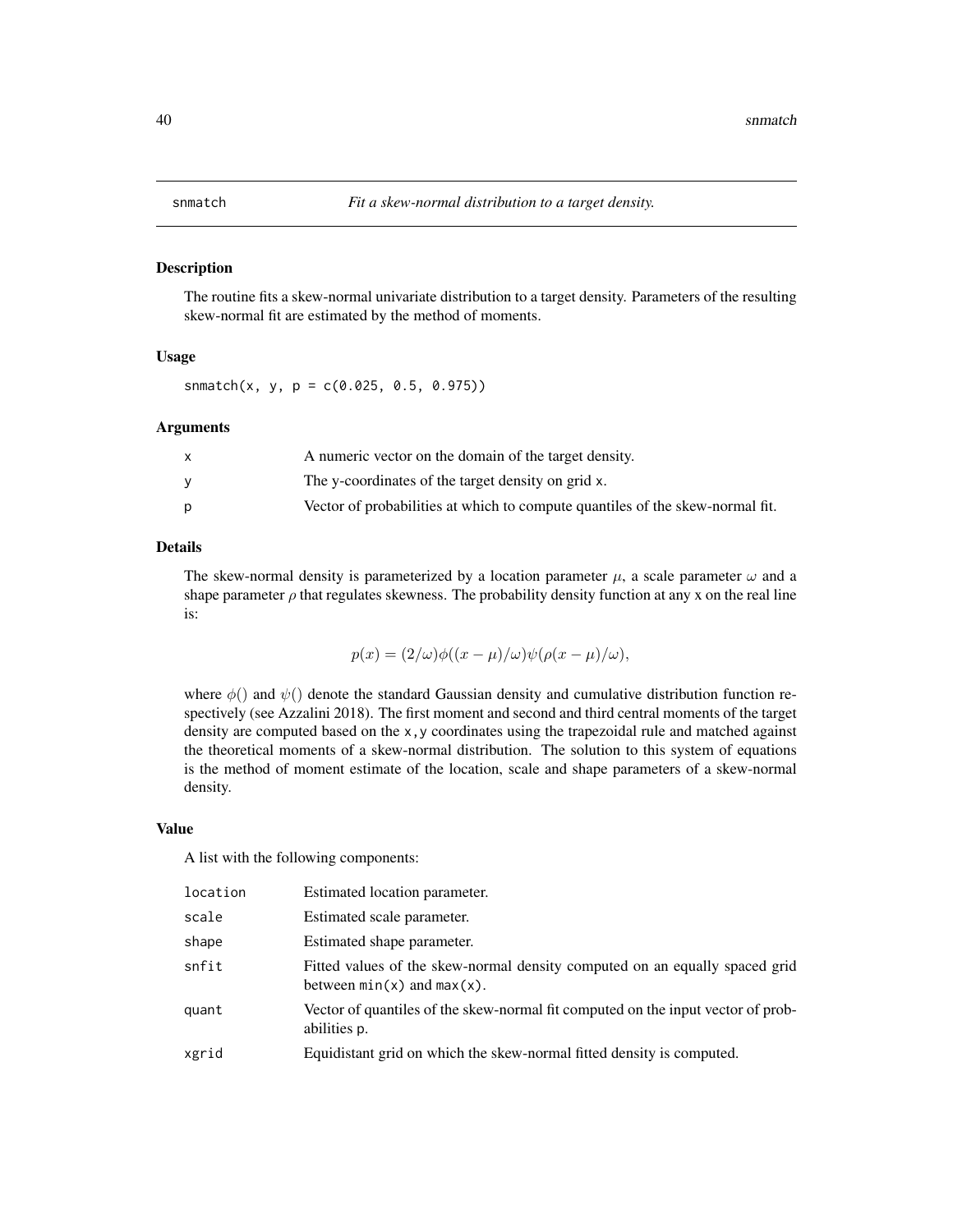#### snmatch  $\frac{41}{41}$

#### Author(s)

Gressani Oswaldo <oswaldo\_gressani@hotmail.fr>.

#### References

Azzalini, A. (2018). The Skew-Normal and Related families. *Cambridge University Press*.

### Examples

```
# Pdf of skew-normal density
sn.target <- function(x, location, scale, shape){
               val \leq 2 \star stats:: dnorm(x, mean = location, sd = scale) \starpnorm(shape * (x - location) / scale)
               return(val)
              }
# Extract x and y coordinates from target
x.grid \le -seq(-2, 6, length = 200)y.grid \leq sapply(x.grid, sn.target, location = 0, scale = 2, shape = 3)
# Computation of the fit and graphical illustration
fit <- snmatch(x.grid, y.grid)
domx <- seq(-2, 6, length = 1000)
plot(domx, sapply(domx, sn.target, location = 0, scale = 2, shape = 3),type = "l", ylab = "f(x)", xlab = "x", lwd= 2)
lines(fit$xgrid, fit$snfit, type="l", col = "red", lwd = 2, lty = 2)
legend("topright", lty = c(1,2), col = c("black", "red"), lwd = c(2, 2),c("Target","SN fit"), bty="n")
# Extract estimated parameters
fit$location # Estimated location parameter
fit$scale # Estimated scale parameter
fit$shape # Estimated shape parameter
```